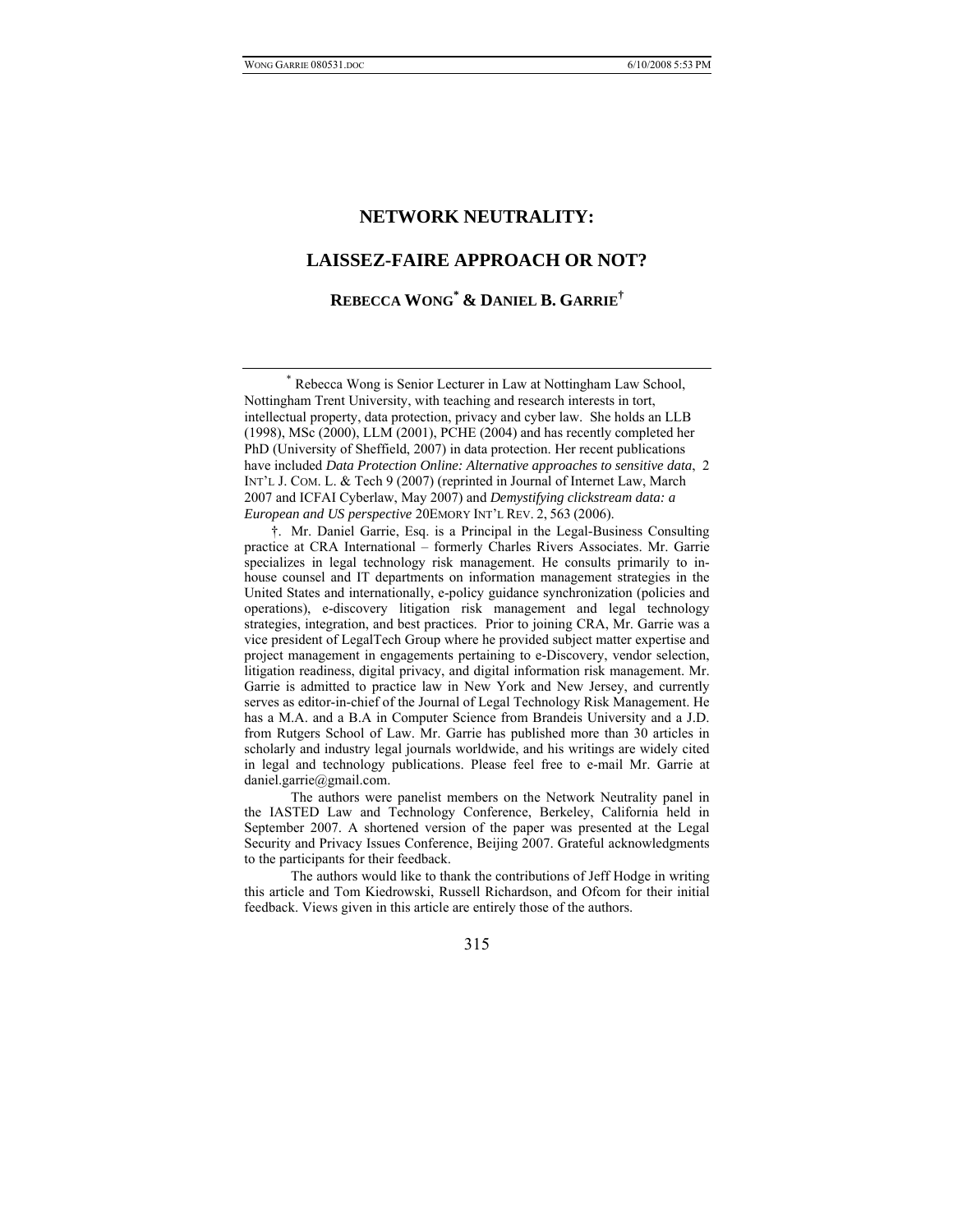#### ABSTRACT

The paper discusses the subject of network neutrality from an American and European legal perspective. While acknowledging the plethora of literature on network neutrality, it argues that regulation in favor of network neutrality should not be confined within the U.S./European borders, but rather network neutrality should be addressed from a global perspective through the OECD/WTO. The article will begin by defining network neutrality before discussing the technology underpinning network neutrality. It will compare the different legal approaches adopted by Europe and the United States to the regulation of network neutrality. In Europe, there is an existing electronic communications regulatory framework, which can be used to address the network neutrality problem. In particular, this article will examine the Access and Interconnection Directive, arguing that further regulations at the European level are not necessary given the legal infrastructure. The main concerns arising from the United States' unilateral stance is whether it will cause a digital divide in the electronic communications market. Legislation in the area of network neutrality is not perceived as necessary in Europe. Any regulation at a European level would disrupt the existing electronic communications framework. In the United States, network neutrality appears to be the only viable legal path. Network technology violates the spirit of the U.S. Wiretap Law and several State specific privacy laws. The article will conclude that the United States' stance to adopt network neutrality legislation will cause a seismic shift in the way we view technology.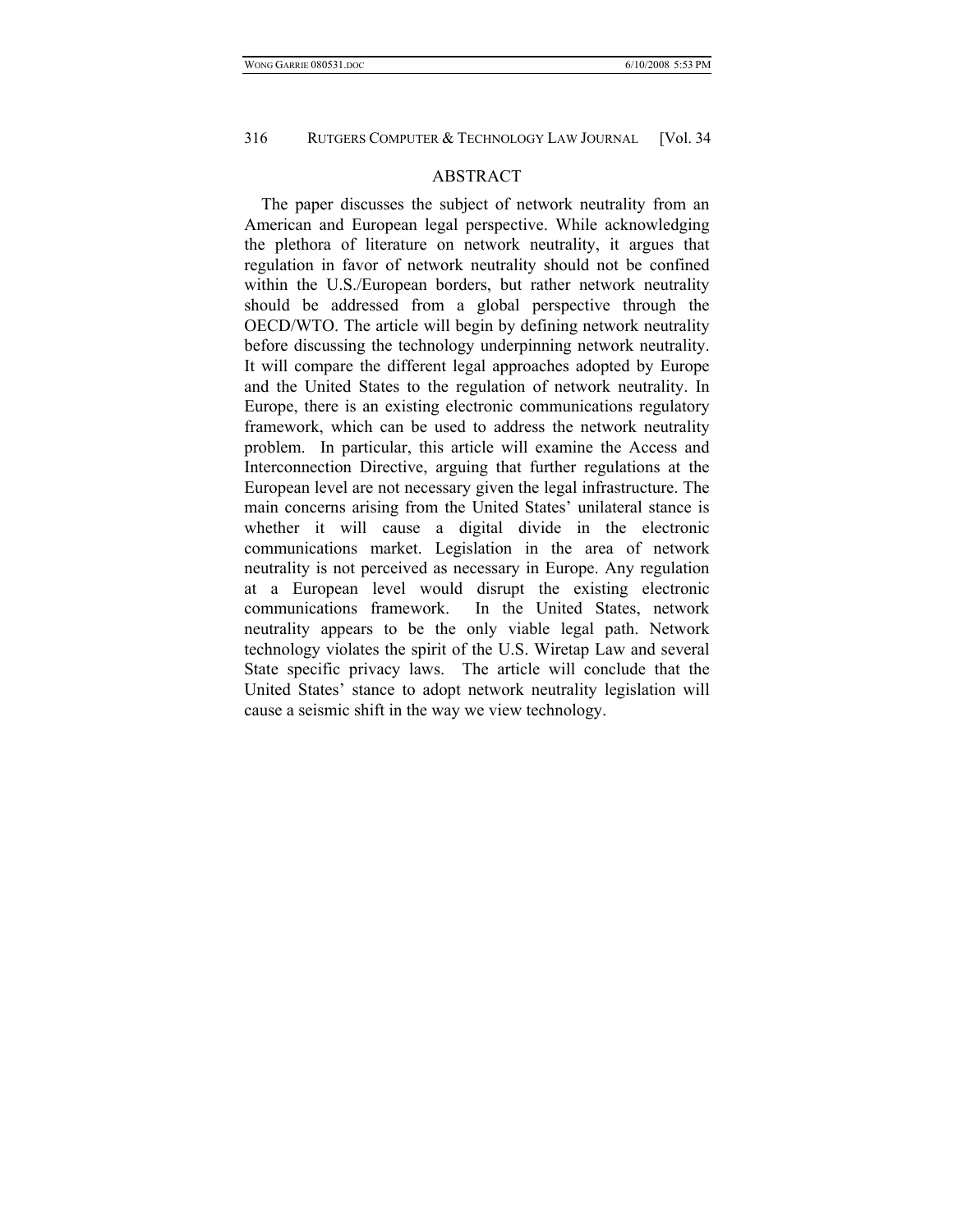. . . Analysis shows that calls for network neutrality regulation are justified: In the absence of network neutrality regulation, there is a real threat that network providers will discriminate against independent producers of applications, content or portals or exclude them from their network. This threat reduces the amount of innovation in the markets for applications, content and portals at significant costs to society.

Van Schewick, 2005.<sup>1</sup>

There is no indication that network operators have any plans to gather and store personally identifiable information at the router level but policy makers should be aware that the widespread adoption of packet shaping technologies at least gives operators the ability to flag packets based on the payload (contents) of the packet and the IP address of the user. This could, in turn, raise fears that data could be easily processed for purposes unrelated to traffic routing. The privacy issues may be complex under a multi-tiered Internet structure and could warrant particular attention by privacy specialists.

OECD, Internet Traffic Prioritisation: an overview 2007.<sup>2</sup>

#### I. INTRODUCTION

While network neutrality has been the subject of heated debate in the United States, the topic has received far less attention on a global scale. In this paper, the authors explore network neutrality from a European and U.S. standpoint with particular focus on the international implications arising from the unilateral stance adopted by the United States in legislating on network neutrality. The arguments in favor of network neutrality regulation should not be confined to the United States, as they apply to other nations as well.

 <sup>1.</sup> Barbara van Schewick, Towards an Economic Framework for Network Neutrality Regulation, 40 (2005), http://www.lessig.org/blog/archives/b\_ paper.pdf.

 <sup>2.</sup> OECD, Working Party on Telecommunication and Information Services Policies, Internet Traffic Prioritisation: An Overview, 27 (Apr. 4, 2007), http://www.oecd.org/dataoecd/43/63/38405781.pdf.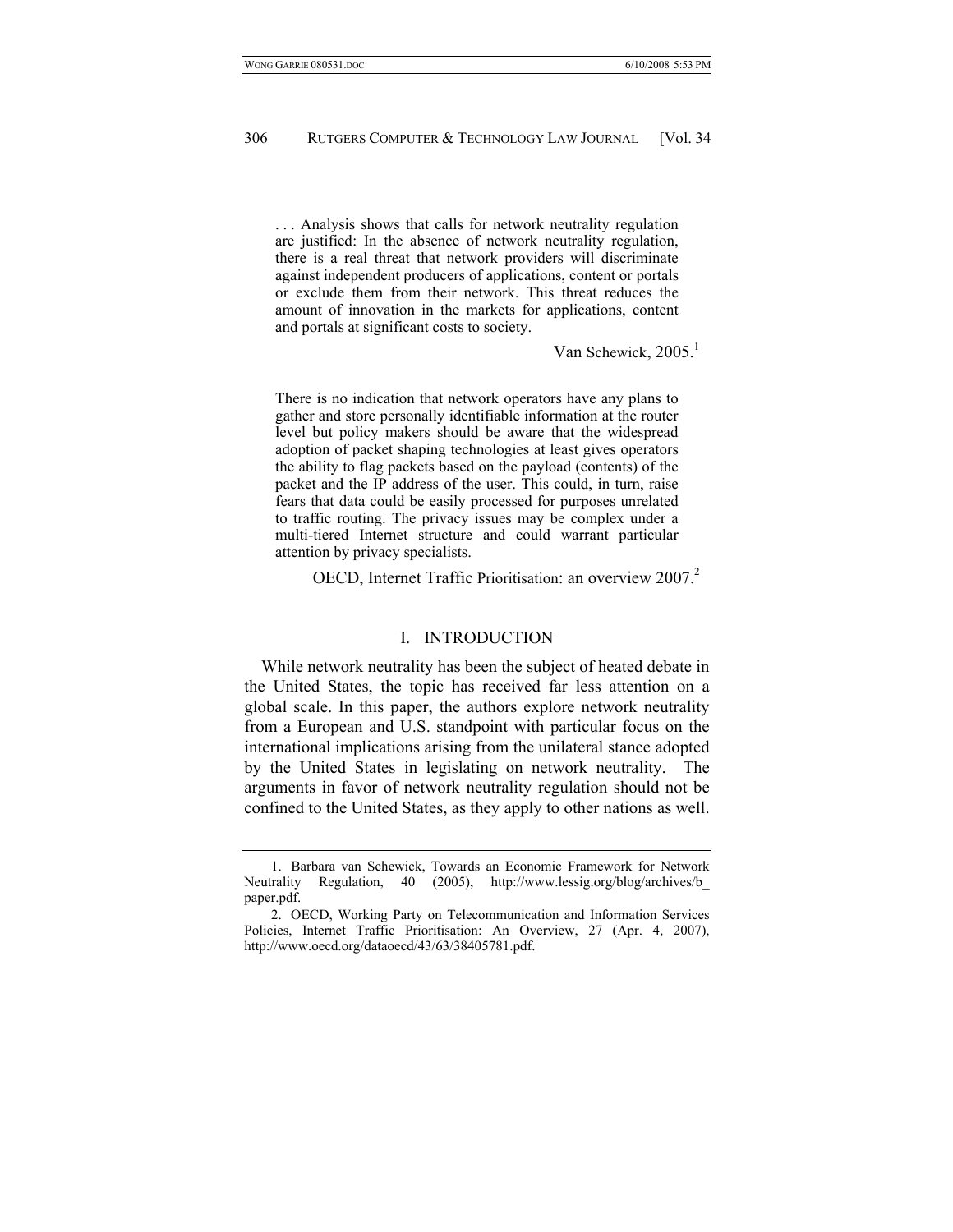In this paper, the authors address some of the arguments advanced in favor of network neutrality including consumer protection and the need to prevent companies and countries from blocking their network services to consumers. Is it simply a power struggle between the applications and content providers fighting to use the same network and determine who governs? Some of these questions have already been debated by legal scholars such as Wu and Yoo.<sup>3</sup> We will, however, explore the imbalance that may be created by network neutrality legislation introduced in the U.S. in preventing essential services such as emergency responses, 911 calls, and VoIP connections from being efficiently delivered because of the potential costs that may apply.

This paper is divided into four sections. The first section will examine the notion of network neutrality as defined by Wu and Berners Lee and define the scope of "network neutrality" as it relates to this paper.

The second and third sections will discuss the current European and U.S. legal framework. The differences in the network infrastructure are examined in light of the contrasting legal framework in the United States and Europe, specifically, the lack of a sufficient legal framework in the United States as opposed to the European Framework and in particular, the Access and Interconnection Directive. Although not expressly provided, implicit within the Access and Interconnection Directive is the network neutrality principle, a conclusion that is discussed by the provisions dealing with significant market power (SMP) and non-SMP operators.

# II. "NETWORK NEUTRALITY"

The term "network neutrality" can be regarded as a misnomer when applied to the Internet, since the Internet, or at least its use (in monetary terms), is not free. Several definitions exist of network neutrality. Perhaps the most well known is given by Professor Wu:<sup>4</sup>

 <sup>3.</sup> Christopher S. Yoo & Tim Wu, *Keeping the Internet Neutral?: Christopher S. Yoo and Timothy Wu Debate,* Columbia University Law School: Center for Law & Economics Studies Research Paper, No. 310, *available at*  http://ssrn.com/abstract=953989, (last visited Apr. 2, 2008).

 <sup>4.</sup> TimWu.org, Network Neutrality FAQ, http://www.timwu.org/network\_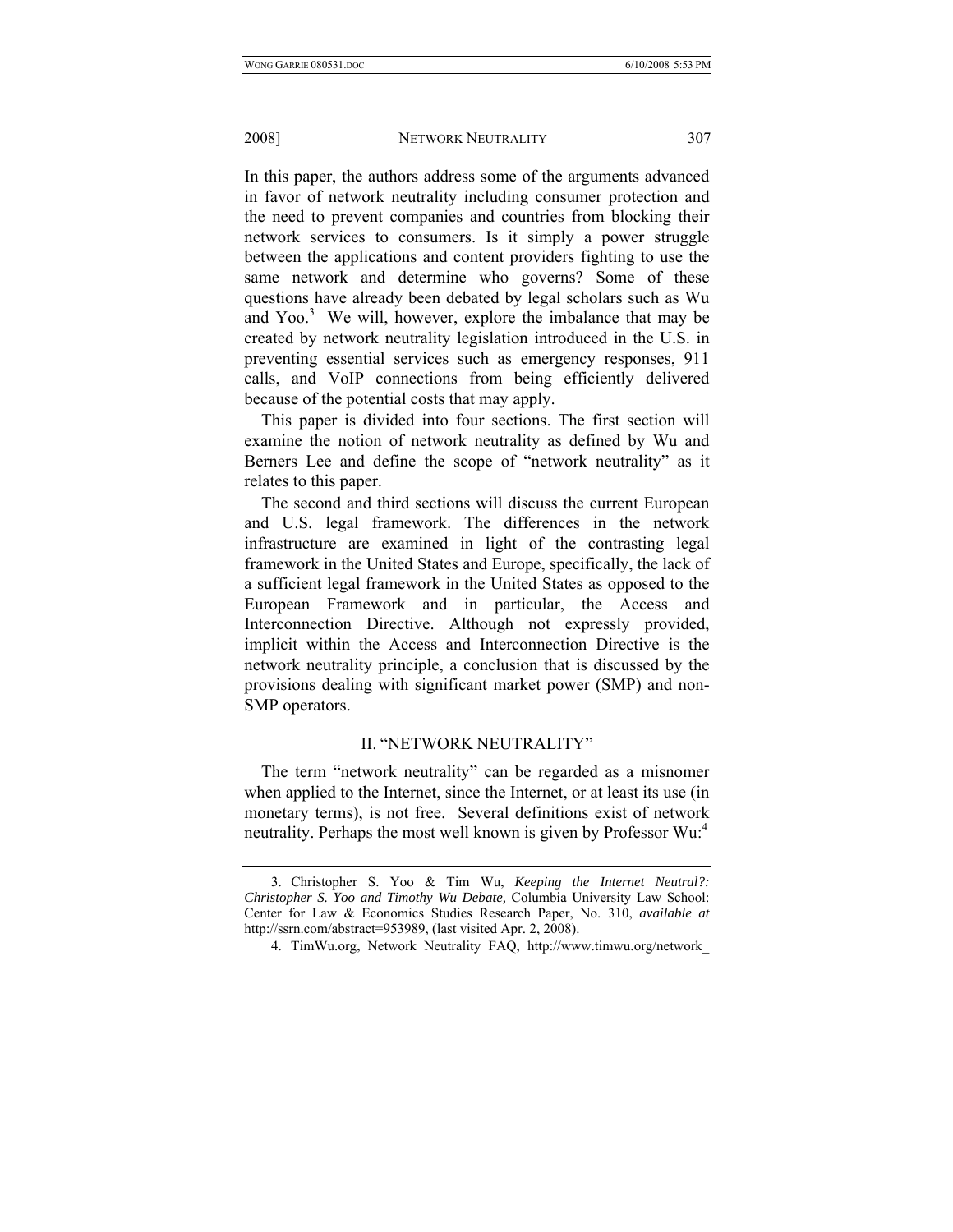Network neutrality is best defined as a network design principle. The idea is that a maximally useful public information network aspires to treat all content, sites, and platforms equally. This allows the network to carry every form of information and support every kind of application. The principle suggests that information networks are often more valuable when they are less specialized – when they are a platform for multiple uses, present and future.<sup>5</sup>

Sir Tim Berners Lee, creator of the world wide web, however, defines network neutrality as follows: "If I pay to connect to the net with a given quality of service, and you pay to connect to the net with the same or higher quality of service, then we can communicate at that level."6

In this paper, the term "network neutrality" applies to the provision of Internet applications/services by Internet service providers, in the context of *wireless*<sup>7</sup> and *wired* communications.<sup>8</sup> *Companies* and even *countries* should not block access to the use of services/software applications that end users (consumers) would like to be offered. It is preferable to use the term *"nonprioritization or non-discrimination of communications"* between Internet service providers and content/application providers on the Internet.

According to Yoo, the U.S. proposals on network neutrality come down to this:

Network neutrality proposals are aimed at preserving competition in applications and content, which are those portions of the industry that are already the most competitive and the least protected by entry barriers . . . . Instead, the real focus should be on the impact network neutrality regulation would have on the competitiveness of the last-mile.<sup>9</sup>

neutrality.html (last visited Mar. 25, 2008).

<sup>5</sup>*. Id.*

 <sup>6.</sup> Sir Tim Berners Lee, *Net Neutrality: This is Serious,* http://dig.csail.mit.edu/breadcrumbs/node/144 (last visited Jan 27, 2007).

 <sup>7.</sup> Examples of mobile devices include mobile phones and PDAs.

 <sup>8.</sup> This distinction is important because there has been a recent paper published by Wu noting that wireless networks are not playing by the same rules as wired networks. *See* Eric M. Zeman, *Paper Sparks Wireless Net Neutrality Debate,* http://freepress.net/news/21377, (last visited Mar. 10, 2007).

 <sup>9.</sup> Yoo & Wu, *supra* note 3, at 6 (emphasis added).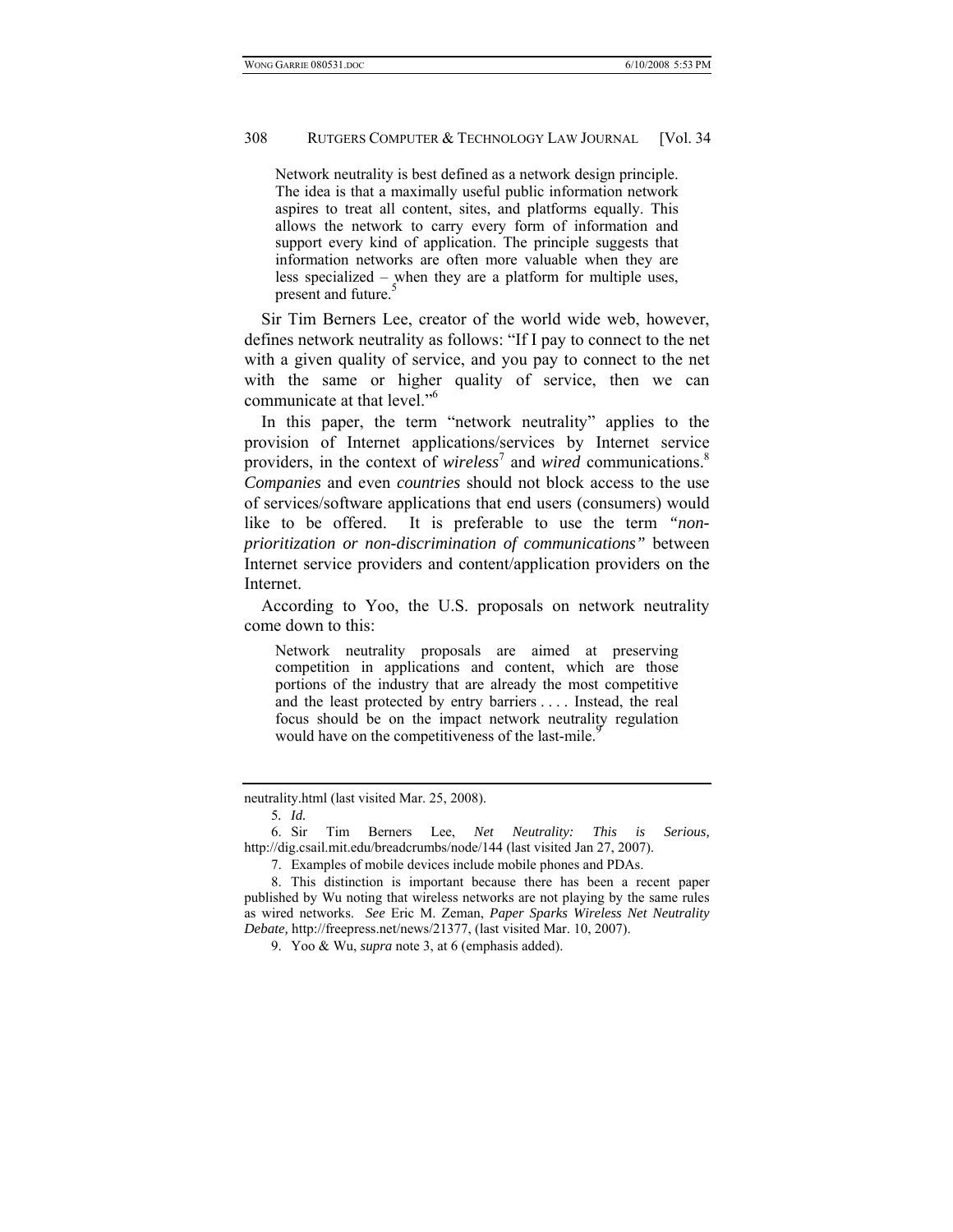Is it simply a matter of preventing discrimination between ISP providers and content providers accessing the Internet (wireless or not)? If so, what are the implications for the privacy of users' browsing activities and, more specifically, the privacy of communications<sup>10</sup> on the Internet be it within Europe or the United States? This is explored later.

A further point is that if network neutrality regulation is embraced, enforcement will be a difficult issue. How effective will enforcement be? This will be a matter for the national regulatory authorities and in particular, those that monitor access to each Internet service provider. While legislative measures can be beneficial, it can have the effect of being cumbersome upon enforcement authorities such as the FCC and telecommunication authorities (OFCOM in the United Kingdom, etc.) which do not have the sufficient resources to monitor how networks can block  $access.<sup>11</sup>$ 

How do regulators deal with Internet Service Providers who operate outside of, and block applications from the United States? Irrespective of whether this is a European problem, networks are not confined within a finite border. $^{12}$ 

The existing literature has focused on the main arguments that have been asserted in favor of *network neutrality regulation* in the United States. This can be summarized as follows:

 <sup>10.</sup> Directive 2002/58/EC on Privacy and Electronic Communications protects the privacy of *public* electronic communications networks, but does not include private networks. The latter is protected under the general European Data Protection Directive 95/46, 1995 O.J. (L281) 31 (EC). For a discussion of the application of the Data Protection Framework to clickstream data, *see also* Daniel B. Garrie & Rebecca Wong, *Demystifying Clickstream Data*, 20 EMORY INT'L L. REV. 563 (2006).

<sup>11</sup>*. See* Christopher T. Marsden. *Net neutrality and consumer access to content*, 4:4 *SCRIPT-ed* 407 (2007), at http://www.law.ed.ac.uk/ahrc/scripted/vol14-4/marsden.asp; and Michael Geist. *ISPs New Role in Network Control*, BBC NEWS, Jan. 29, 2008, *available at* http://news.bbc.co.uk/2/hi/technology/ 7215235.stm.

 <sup>12.</sup> On the subject of Internet borders, *see* Joel R. Reidenberg. *Governing Networks and Rule-making in Cyberspace*, 45 EMORY L. J. 911 (1996); David R Johnson and David G. Post. *Law and Borders – The Rise of Law in Cyberspace*, 48 STAN. L. REV. 1367 (1996); and Michael A. Froomkin. *The Internet as a Source of Regulatory Arbitrage*, http://osaka.law.miami.edu/~froomkin/articles/ arbitr.htm, (last visited Mar. 13, 2007).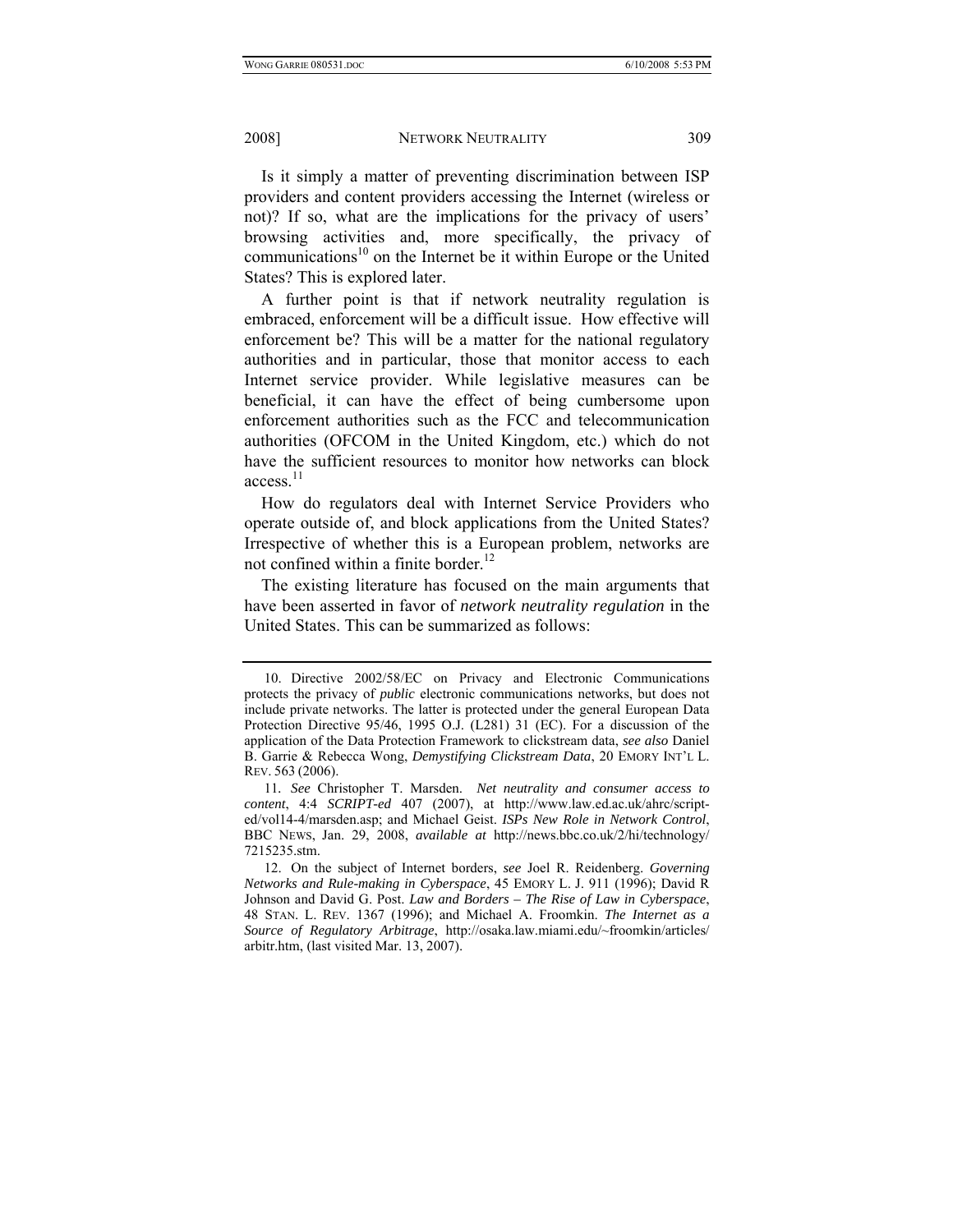CONSUMER CHOICE: The underlying rationale submitted by authors such as Wu and Lessig are that companies who block the service are depriving or degrading the quality of services that can be passed on to the consumer. Wu argues that "blocking can keep a better or cheaper product (VoIP) from coming to market at all, and often it can prevent such products from being offered in an effective form."<sup>13</sup> To give an example, Skype had recently applied to the Federal Communications Commission to rule that consumers should be entitled to attach whatever mobile devices they can on their mobile phone networks (Carterfone rules).<sup>14</sup> Although this was not shared by the cell phone industry, CTIA, it illustrates that consumers could effectively be prevented from installing VoIP clients by phone providers (whether this could be circumvented technically is another question).

There is also the PUBLIC AND PRIVATE PROPERTY ARGUMENT: the broadband connections are public resources and should be used to convey data irrespective of where it originates. In other words, "a bit is a bit, whether it is part of someone's e-mail, an Internet voice over Internet conversation or as part of a pirated movie."<sup>15</sup> Arguably, consumers are entitled to resources on the Internet without interference from broadband providers.

PRIVACY OF COMMUNICATIONS<sup>16</sup>: This subject, which seems to be neglected as network neutrality regulation, has often been associated with the prevention of anti-competitive behavior by ISPs/broadband providers that block access of their networks to content providers. Thus, network neutrality regulation aims to

 <sup>13.</sup> Tim Wu & Christopher S. Yoo, *Keeping the Internet Neutral?: Tim Wu and Christopher Yoo Debate*, 59 FED. COMM. L.J. 575, 578 (2007).

 <sup>14.</sup> Marguerite Reardon, *Skype Petitions FCC for Open Cellular Access*, CNET, Feb. 22, 2007, http://news.com.com/2100-1036\_3-6161569.html? part=rss&tag=2547 -1\_3-0-20&subj=news; Eric M. Zeman, *Paper Sparks Wireless Net Neutrality Debate*, FREEPRESS, Feb. 28, 2007, at http://freepress.net/news/ 21377; The Technology Liberation Front, *Skype Asks FCC to Impose Carterfone; Regs on Wireless*, TECH. LIBERATION FRONT, Feb. 22, 2007, http://www.techliberation. com/archives/042060.php.

 <sup>15.</sup> Victoria Shannon, *The End User: Neutrality? Yes and No,* INT'L HERALD TRIB., Sept. 12, 2006, at 18, *available at* http://www.iht.com/articles/2006/06/21/ business/ptend22.php.

<sup>16</sup>*. See* Molly Wood, *Net Neutrality: Bring it on,* CNET, June 30, 2006, http://www.cnet.com/4520-6033\_1-6548559-1.html.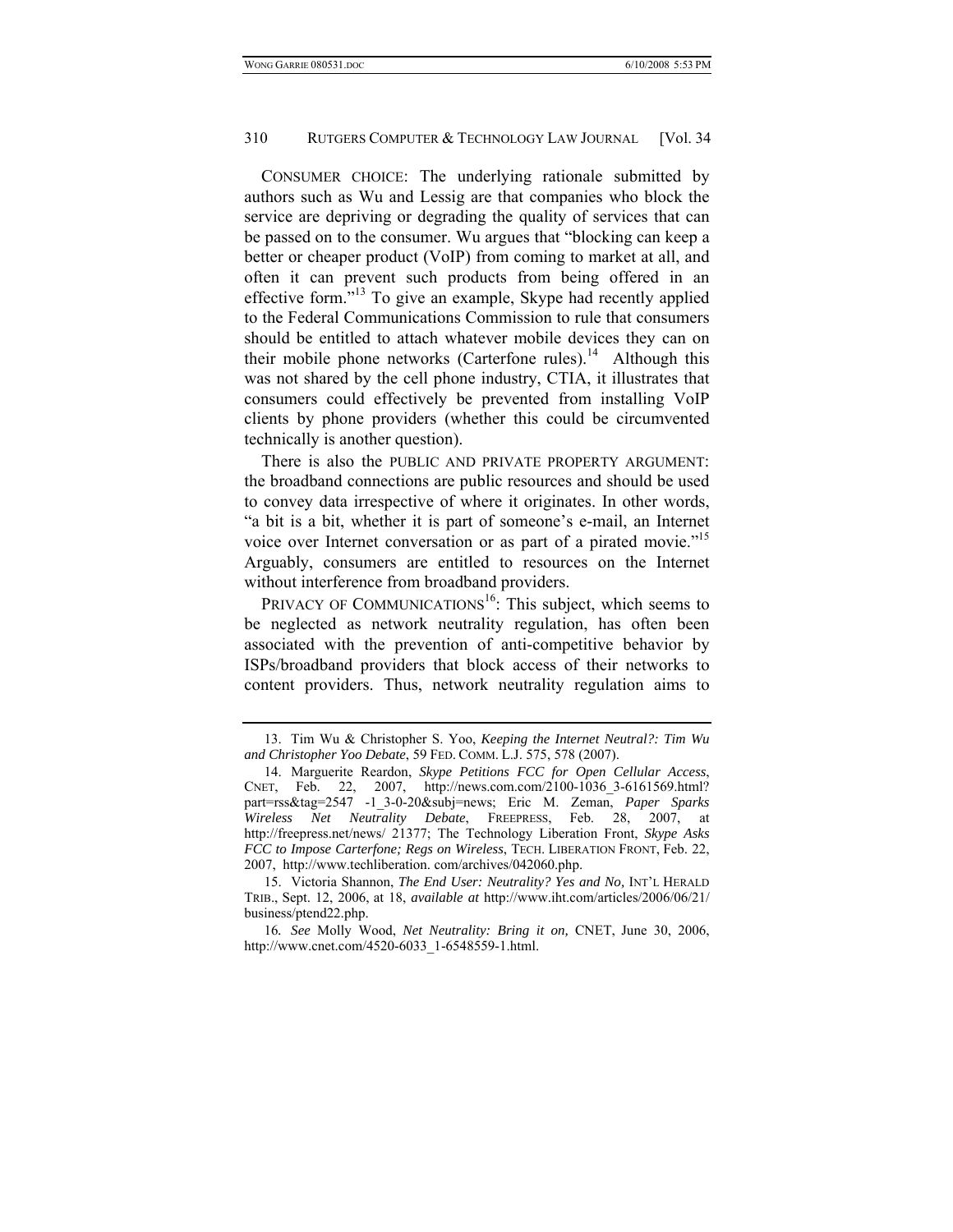present a level playing field for content and application providers with modem and Digital Service Line (or Broadband) providers. However, the privacy of communications is an important issue for users, particularly if users want to decide whether the packets on the Internet are blocked by their Internet service provider. Additionally, networks referred to here are *packet switched networks* (rather than circuit switched networks that apply to telecommunications), which divide the data into packets. This is commonly used in VoIP calls.<sup>17</sup> In Europe, there are two main Directives that cover the protection of personal information.<sup>18</sup> There is the general Data Protection Directive that covers the protection of personal information in the online and offline environment<sup>19</sup> and the Directive on Privacy of Electronic Communications (DPEC), a specific Directive aimed at the "electronic communications sector."20 The DPEC complements and particularizes the DPD and applies to "public communications" (private networks are excluded). The E.U. Member States have transposed both Directives into their own legislation.<sup>21</sup> The privacy of communications is not absolute<sup>22</sup> however, because the

 19. By offline, Art. 3(1) of the DPD limits protection of files that "form part of a filing system or intended to form part of a filing system." *Id.* art. 3(1).

22. Art. 15(1) of the Directive on Privacy of Electronic Communications

<sup>17</sup>*. See* Daniel B. Garrie & Rebecca Wong, *Regulating Voice Over Internet Protocol: An E.U./U.S. Comparative Approach*, 22 AM. U. INT'L L. REV. 549, 551- 55 (2007) (detailing the origin and definition of VoIP technology). VoIP is the use of Internet Protocol data connections for communications that have traditionally been carried over the public switched telephone network. Voice over Internet Protocol (VoIP) FCC Consumer Facts, http://www.fcc.gov/cgb/consumerfacts/ voip.pdf (last visited Mar. 27, 2008) [hereinafter VoIP Consumer Facts].

 <sup>18.</sup> Art. 1(1) of the Data Protection Directive 95/46/EC expressly provides for the protection of fundamental rights and freedoms including privacy. Official Journal of the European Communities of 23 November 1995 No L. 281, Council Directive 95/46, art. 1(1), *available at* http://www.cdt.org/privacy/eudirective/EU\_ Directive\_.html#HD\_NM\_27 [hereinafter DPD].

 <sup>20.</sup> Directive on Privacy of Electronic Communications, Official Journal of the European Communities of 12 July 2002 No L. 201, Council Directive 2002/58 art. 15(1), *available at* http://www.dataprotection.ie/documents/legal/ directive2002\_58.pdf [hereinafter DPEC].

<sup>21</sup>*. See* European Commission, *Analysis and Impact Study on the Implementation of Directive 95/46/EC in Member States, available at* http://europa.eu.int/comm/justice\_home/fsj/privacy/docs/lawreport/consultation/te chnical-annex\_en.pdf (last visited Mar. 12, 2007).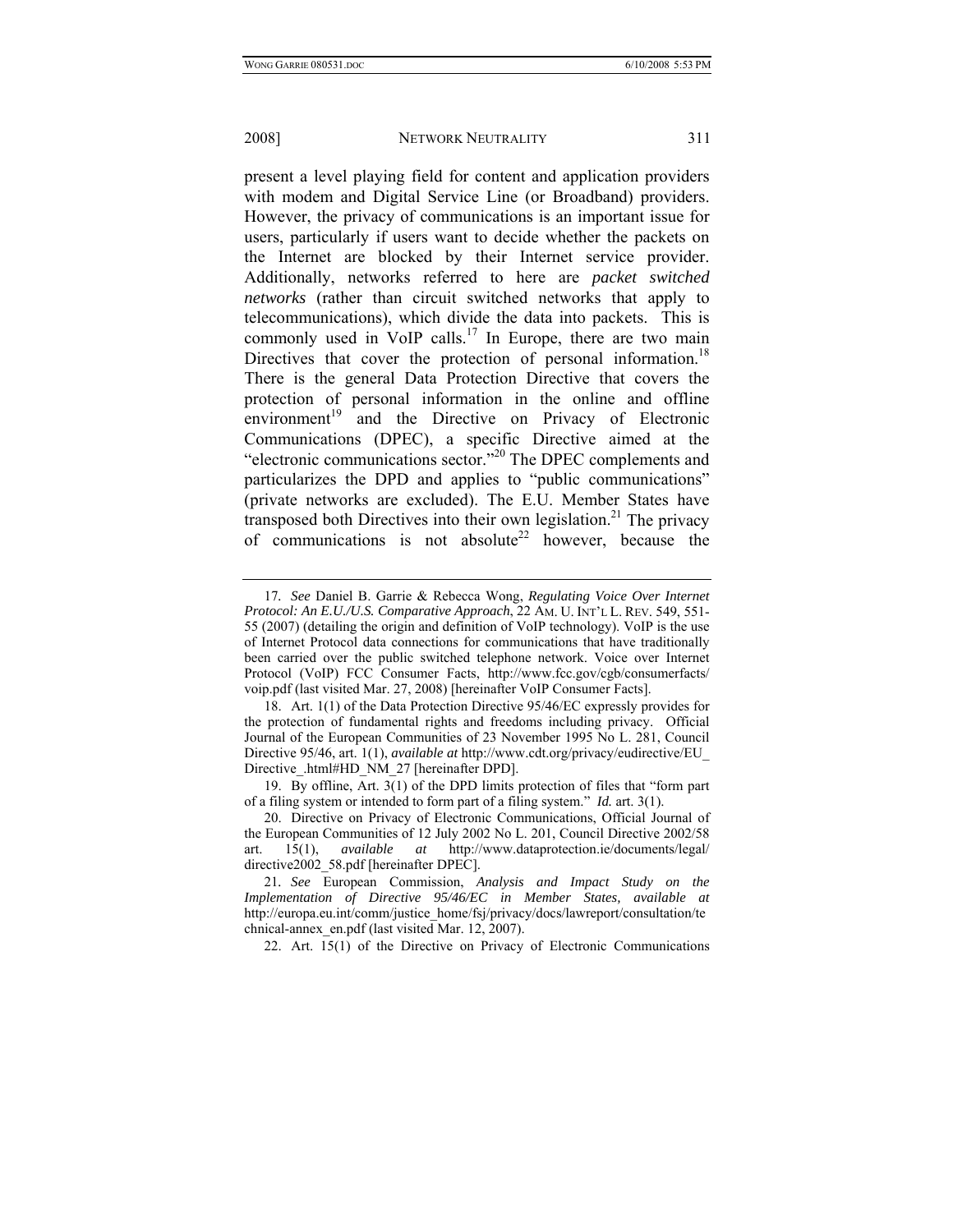exemptions, including national security, provided under Art. 13 of the DPD, $^{23}$  may still apply. Companies may find themselves subject to the DPD and DPEC as "data controllers"<sup>24</sup> because they process personal information of individuals. In the context of electronic communications, a relevant example would be an Internet service provider that holds information of its users. For example, Internet service providers such as AOL and  $BT^{25}$  would hold information of its subscribers. It is possible for Internet service providers to block access of content providers such as Skype to some but not all of its users based on their IP addresses. In some ways, this would be a form of discrimination. Whether discrimination is overtly done is less than clear. However, the OECD has recently published a report entitled *Internet Traffic*  Prioritization,<sup>26</sup> which aimed to examine policy and regulatory issues surrounding traffic prioritization. The report acknowledged that anti-competitive behaviour in the broadband market will be an important determinant when deciding whether regulation is

DPEC, *supra* note 20, art. 13(1).

 23. Art. 13 of the DPD enables EU Member States to adopt legislative measures to restrict the scope of the obligations and rights provided for in Articles  $6(1)$ ,  $10$ ,  $11(1)$ ,  $12$  and  $21$  when such a restriction constitutes a necessary measures to safeguard: (a) national security (b) defence (c) public security (d) the prevention, investigation, detection and prosecution of criminal offences or of unauthorised use of the electronic communication system. Council Directive 95/46, *supra* note 18, art. 13*.*

 24. "Data controllers" are defined broadly under the DPD as "the natural or legal person, public authority, agency or any other body which alone or jointly with others determines the purposes and means of the processing of personal data . . . ." *Id.* art. 2(d).

25. Hypothetical example given.

 26. OECD, *Internet Traffic Prioritisation: An Overview,* DSTI/ICCP/TISP(2006)4/ FINAL, *available at* http://www.oecd.org/dataoecd/43/ 63/38405781.pdf (last visited Apr. 23, 2008).

<sup>2002/58/</sup>EC provides that

Member States may adopt legislative measures to restrict the scope of the rights and obligations for in Article 5, Article 6, Article 8(1),  $(2)$ ,  $(3)$ and (4), and Article 9 of this Directive when such restrictions constitutes a necessary, appropriate and proportionate measure within a democratic society to safeguard national security (i.e. State security), defence, public security, and the prevention, investigation, detection and prosecution of criminal offences or of unauthorised use of the electronic communications system, as referred to in Article 13(1) of [Data Protection] Directive  $95/46/EC$  ...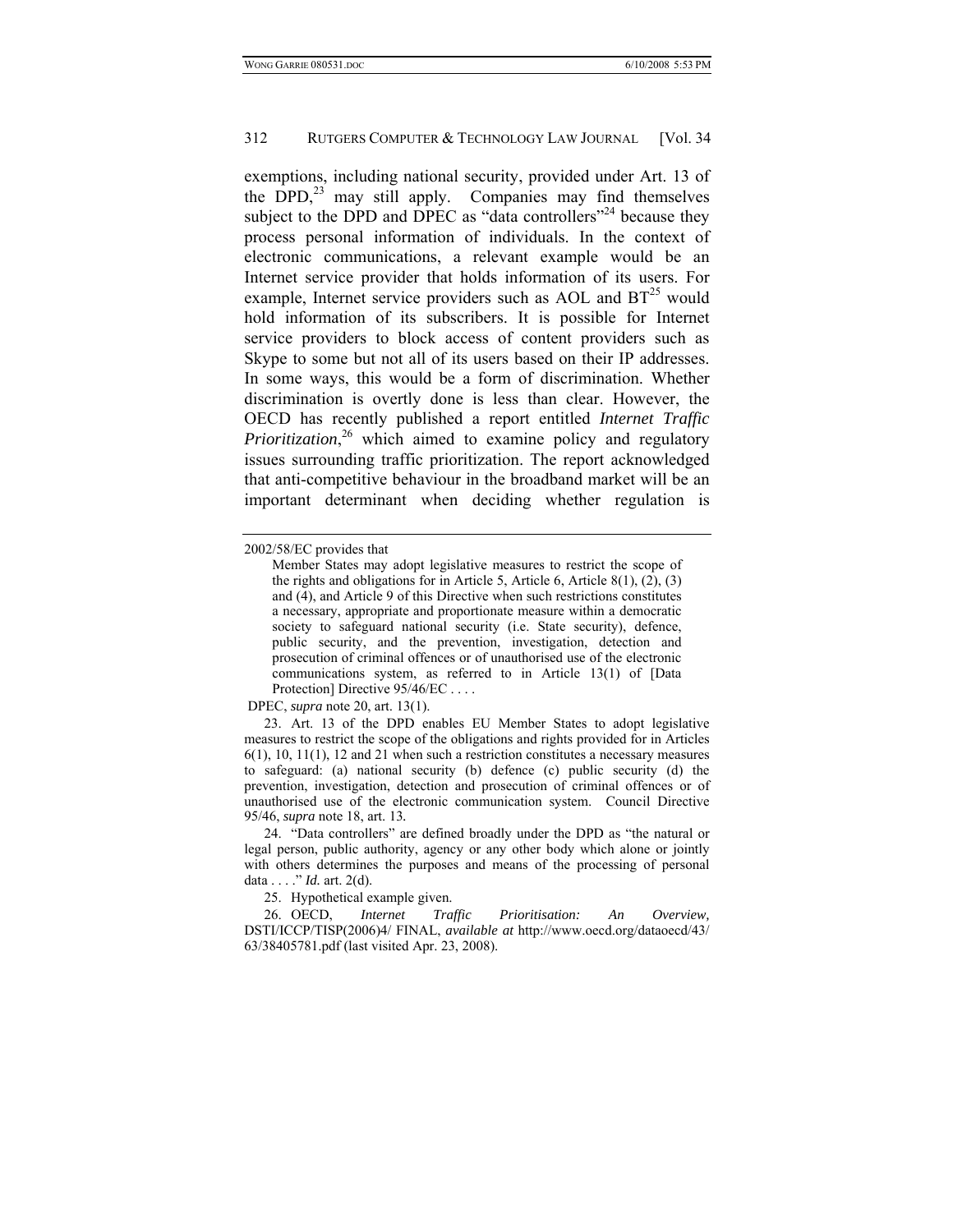necessary to guard against traffic prioritization.<sup>27</sup> In the context of monitoring the types of packets that travel in the routers, the report makes the following observations:

Packet shaping technologies give network operators the ability to examine header information and the payload of packets before making decisions on how the packets are then delivered. Network operators have long had the ability to examine data in the packets flowing over their networks but the proposition of a multi-tiered Internet significantly increases the number of routers that would actively be examining packets . . . . There is no indication that network operators have any plans to gather and store personally identifiable information at the router level but policy makers *should be aware that the wide spread adoption of packet shaping technologies at least gives operators the ability to flag packets based on the payload (contents) of the packet and the IP address of the user.* This could, in turn, raise fears that data could be easily processed for purposes unrelated to traffic routing. The privacy issues may be complex under a multi-tiered Internet structure and could warrant particular attention by privacy specialists. $<sup>2</sup>$ </sup>

Any monitoring of web pages accessed by individuals should be limited to what is necessary and in accordance with the European Data Protection Directive<sup>29</sup> and Directive on Privacy and Electronic Communications.30 More transparency is needed on the part of network operators if the privacy of users' web browsing activities is to be maintained. This is beyond the scope of this study, but is intended to highlight some of the issues that exist with Internet filtering.

<sup>27</sup>*. See id.*

<sup>28</sup>*. Id*. at 27 (emphasis added).

<sup>29</sup>*. See* Council Directive 1995/46, 1995 O.J. (L281) 31 (EC), *available at*  http://eurlex.europa.eu/LexUriServ/LexUriServ.do?uri=CELEX:31995L0046:EN: HTML (last visited Apr. 27, 2008).

<sup>30</sup>*. See* Council Directive 2002/58, 2002 O.J. (L201) 37-47 (EC), *available at*  http://eur-lex.europa.eu/LexUriServ/LexUriServ.do?uri=OJ:L:2002:201:0037: 0047:EN:PDF (last visited Apr. 27, 2008).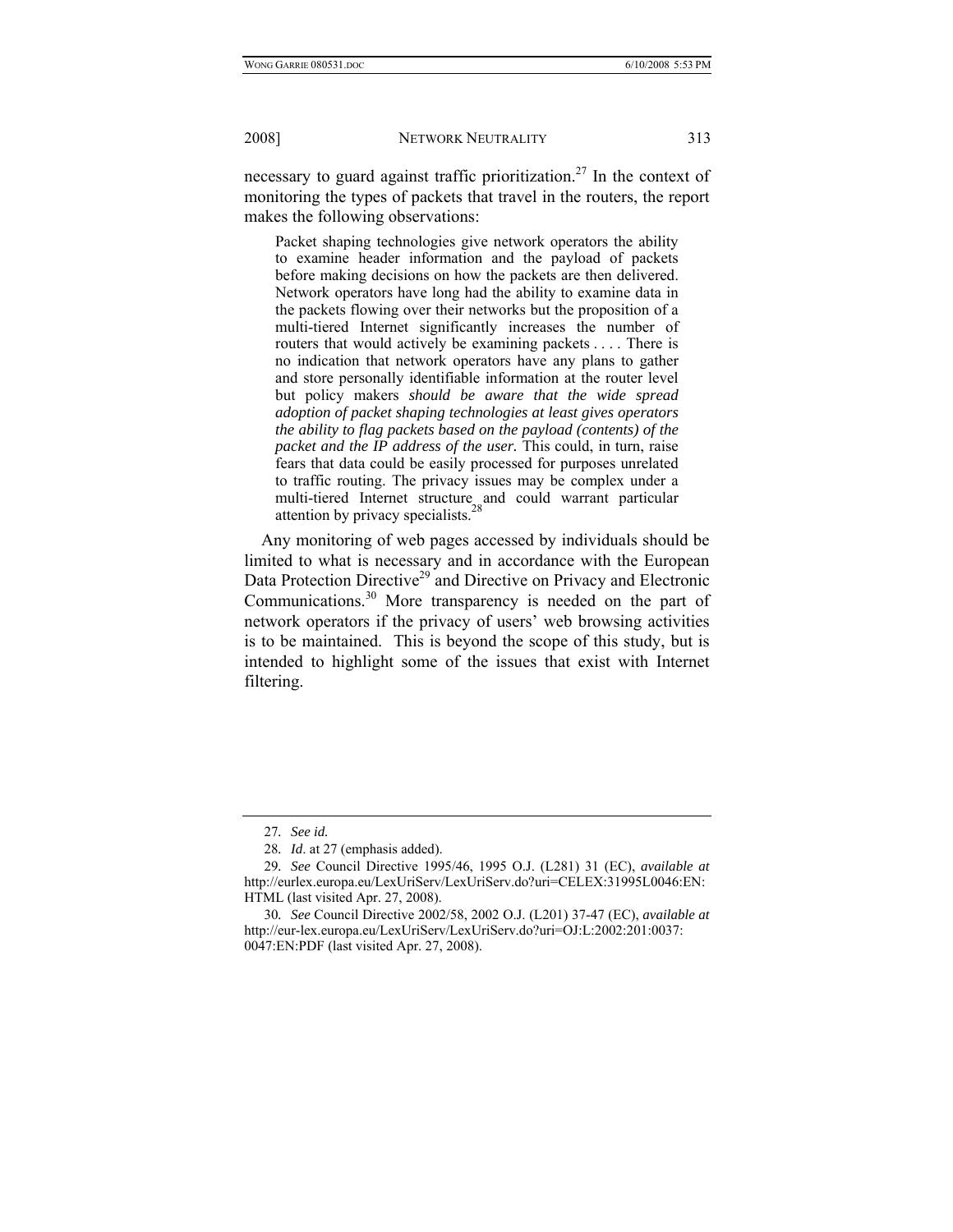## III . EUROPEAN LEGAL FRAMEWORK

## A. New Regulatory Framework for Electronic Communications

While the debate on network neutrality regulation in the United States has been extensive, this topic has received considerably less attention in Europe. The focus by the European Commission this year has been on improving the existing regulatory framework on electronic communications through national regulatory authorities  $(NRAs)<sup>31</sup>$  The regulatory framework is comprised of five main Directives. These are the Framework Directive<sup>32</sup>; the Authorisation Directive<sup>33</sup>; the Access Directive<sup>34</sup>; the Universal Service Directive $35$ ; and the Directive on privacy and electronic communications.36 In this section, the authors will not go into detail over the Directives as this has been covered elsewhere,  $37$  but consider the Access Directive given its centrality to the discussion on network neutrality. The Access Directive enables undertakings to negotiate interconnection with other network providers of public electronic communications networks.<sup>38</sup> It does not apply to private

32. Framework Directive, *supra* note 31.

 33. Council Directive 2002/20, 2002 O.J. (L 108) 21 (EC), *available at* eurlex.europa.eu/pri/en/oj/dat/2002/l\_108/l\_10820020424en00210032.pdf (last visited Apr. 27, 2008) [hereinafter Authorisation Directive].

 34. Council Directive 2002/19, 2002 O.J. (L108) 7 (EC), *available at*  http://www.anacom.pt/streaming/2002.19.EC.pdf?categoryId=59430&contentId=9 4585&field=ATTACHED\_FILE (last visited May 5, 2008) [hereinafter Access Directive].

<sup>31</sup>*. See* Council Directive 2002/21, 2002 O.J. (L 108) 33 (EC), art. 3, *available at* http://eurlex.europa.eu/LexUriServ/LexUriServ.do?uri=OJ:L:2002:108:0033:

<sup>0050:</sup>EN:PDF (last visited Apr. 29, 2008) [hereinafter Framework Directive]. For in-depth reading into the framework, *see* TELECOMMUNICATIONS LAW AND REGULATION (Ian Walden & John Angel eds. 2d ed. 2005); Europe's Information Society, *Telecoms in the European Union*, http://ec.europa.eu/information\_ society/ policy/ecomm/index\_en.htm (last visited Apr. 29, 2008).

 <sup>35.</sup> Council Directive 2002/22, 2002 O.J. (L 108) 51 (EC), *available at*  http://eur-lex.europa.eu/pri/en/oj/dat/2002/l\_108/l\_10820020424en00510077.pdf (last visited May 5, 2008) [hereinafter Universal Service Directive].

 <sup>36.</sup> Council Directive 2002/58, 2002 O.J. (L 201) 37 (EC), *available at*  http://eur-lex.europa.eu/LexUriServ/LexUriServ.do?uri=OJ:L:2002:201:0037: 047:EN:PDF [hereinafter Directive on Privacy and Electronic Communication].

<sup>37</sup>*. See generally* Garrie & Wong, *supra* note 10.

 <sup>38.</sup> Access Directive, *supra* note 34, arts. 1.1, 1.2.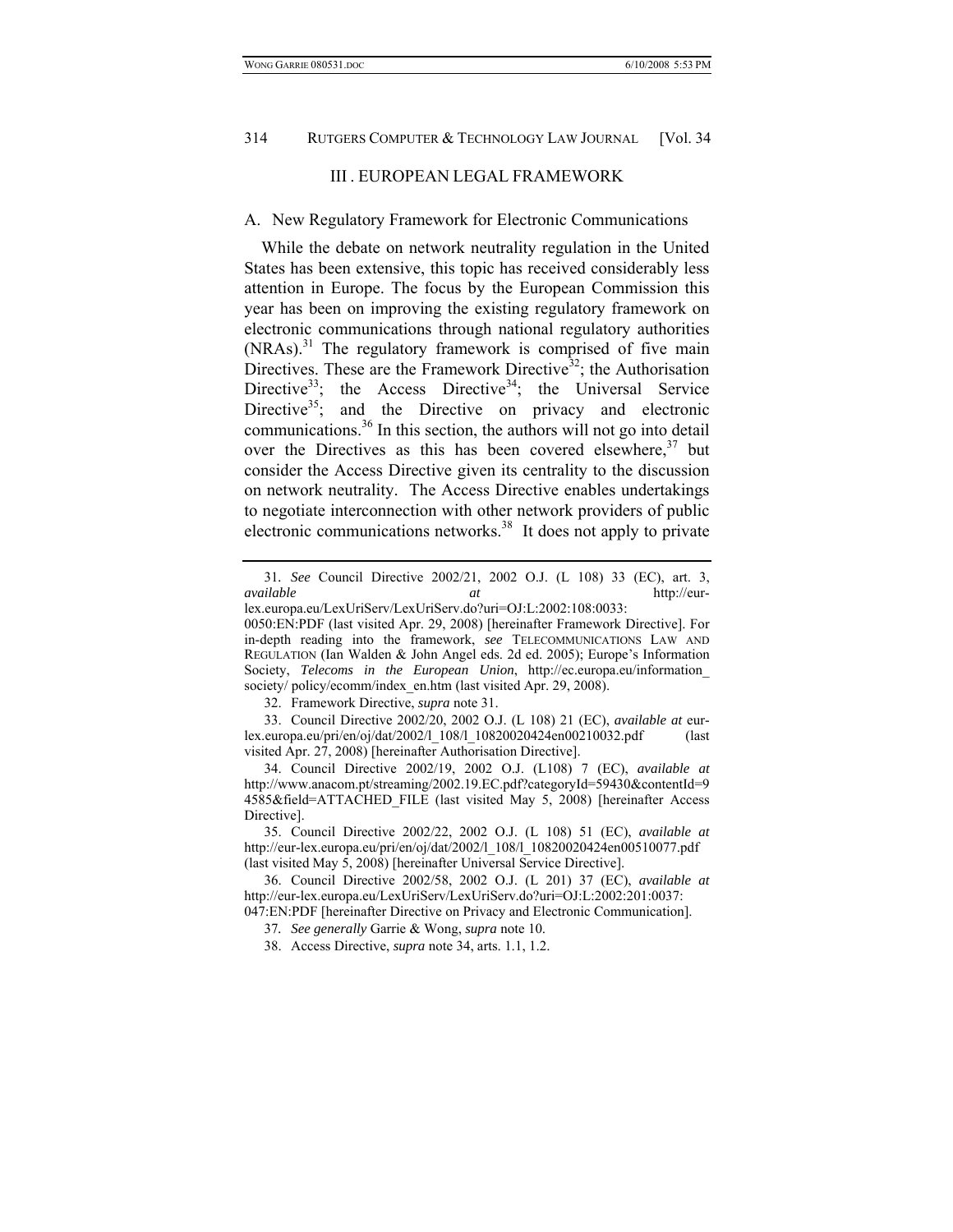networks. Instead, the aim of the Directive is to harmonize the "way in which Member States regulate access to, and interconnection of, electronic communications networks and associated facilities."<sup>39</sup> The approach by the Directorate of Information Society is to take a liberal view to telecommunications such that it is left to the "undertaking" to negotiate interconnection agreements.

First, we should consider the main definitions provided under the Access Directive.<sup>40</sup> The Access Directive applies to networks "carrying publicly available communications services" including "fixed and mobile telecommunications networks."<sup>41</sup> It does not apply to web-based content, $42$  but to Internet access providers. This is an important point to make because the distinction drawn under the Framework Directive could therefore mean that ISPs providing web-based content fall outside the realm of the Access Directive<sup>43</sup>, and thus, the Access Directive has its own limitations. In the absence of a possible remedy (by requiring operators to open access to their networks), it is possible, to use existing competition law or national legislation implementing competition law to enable access to networks.<sup>44</sup> However, it does appear unfortunate that potential competitors providing web-based contents should be

40*. See* Access Directive, *supra* note 34.

 41. Europa – Gateway of the European Union, Access to Electronic Communications Networks, para. 3, *available at* http://europa.eu/scadplus/leg/en/ lvb/l24108i.htm (last visited April 4, 2008).

43*. See* TELECOMMUNICATIONS LAW IN EUROPE, *supra* note 39, at 69.

<sup>39</sup>*. Id.* art. 1.1. For a background into the EU telecommunications framework, *see* Ian Walden, *European Union Communications Law, in* TELECOMMUNICATIONS LAW AND REGULATION 107, 107-149 (Ian Walden & John Angel, eds., 2003); TELECOMMUNICATIONS LAW IN EUROPE (Joachim Scherer ed., 5ed. 2005) (1993); Europe's Information Society, *Tomorrow's Framework: Roadmap for the 2006 Review*, *available at* http://ec.europa.eu/information\_ society/policy/ecomm/tomorrow/roadmap/index\_en.htm (last visited Apr. 30, 2008). *See also* Consolidating the Internal Market for Electronic Communications, COM(07)(401) final, *available at* www.parliament.gov.mt/information/Papers/ 7992(C).doc (last visited Apr. 30, 2008).

<sup>42</sup>*. But see* Framework Directive*, supra* note 31, art. 2(c) (electronic communications services does not include "services providing, or exercising editorial control over, content transmitted using electronic communications networks and services . . . .").

<sup>44</sup>*. Id.*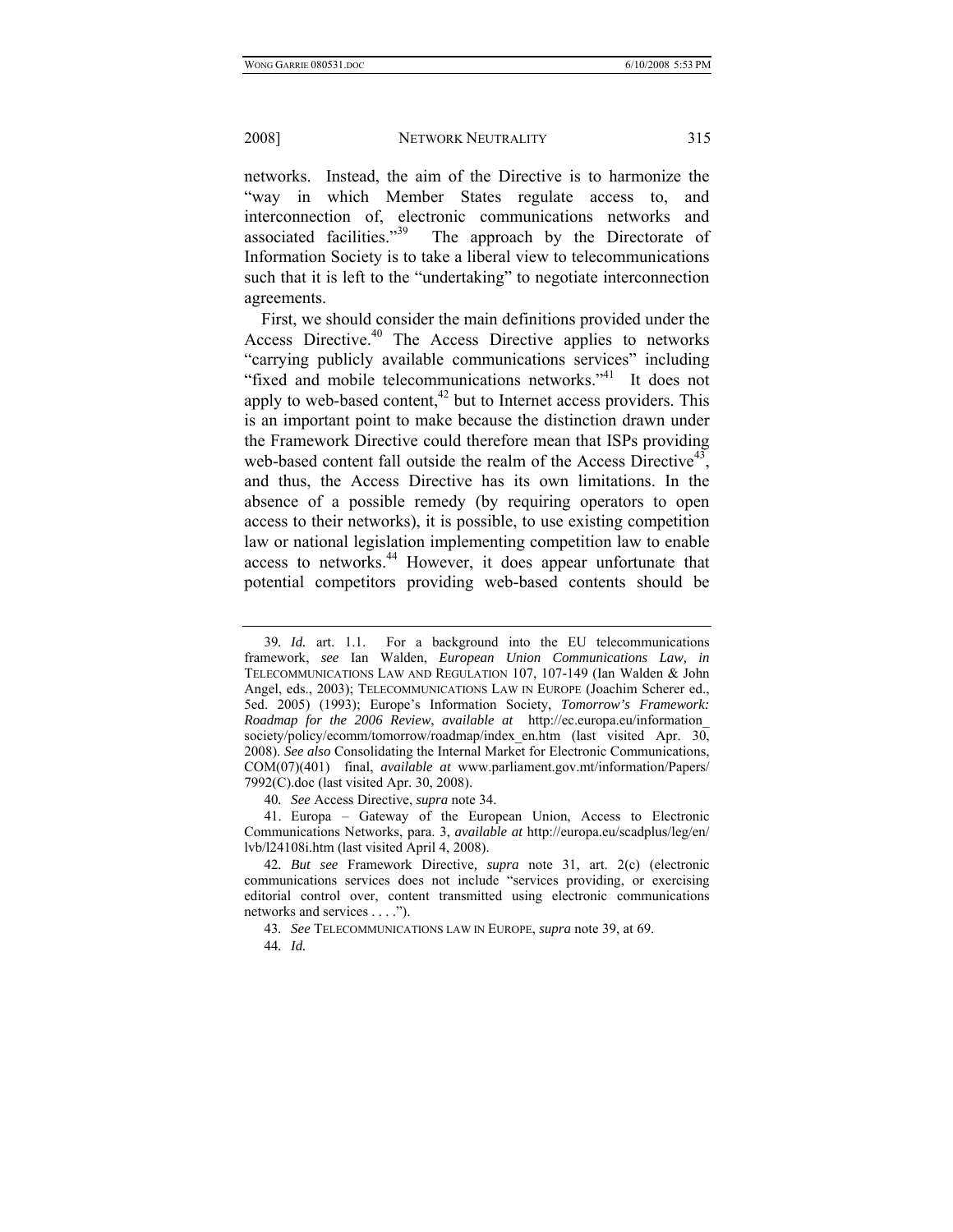excluded from the Access Directive.

Returning to the definitions under the Access Directive, "operator" is defined as an "undertaking providing or authorised to provide a public communications network or an associated facility."45

An "electronic communications network" is defined as "a transmission system for the conveyance, by the use of electrical, magnetic or electro-magnetic energy, of signals of any description" together with any "apparatus comprised in the system" and "software and stored data."46

"Access" means the "making available of facilities and/or services to another undertaking . . . for the purpose of providing electronic communications services."<sup>47</sup>

The main provision that is noteworthy is that which imposes a greater responsibility upon NRAs to ensure access and interconnectivity. Article 5 of the Directive delineates the powers and responsibilities of the NRAs concerning access and interconnection. This provision states that NRAs shall "*encourage and where appropriate ensure, in accordance with the provision of this Directive*, adequate access and interconnection, and interoperability of services, exercising their responsibility in a way that promotes efficiency, sustainable competition, and gives maximum benefit to end-users."<sup>48</sup>

Furthermore, Article 5(1)(a) "allows NRAs to impose obligations on undertakings that control access to end-users. . . to ensure end-to-end connectivity. . . "<sup>49</sup> This would apply to non-SMP

*Id*. recital 3.

49. OFTEL, GUIDANCE ISSUED BY THE DIRECTOR GENERAL OF

 <sup>45.</sup> Access Directive, *supra* note 34, art. 2(c).

 <sup>46.</sup> Communications Act, 2003, c. 21, § 32 (Eng.) [hereinafter "Communications Act"] *available at* http://www.opsi.gov.uk/acts/acts2003/pdf/ ukpga\_20030021\_en.pdf.

<sup>47</sup>*. Id.* art. 2(a). Moreover the Council recognizes that,

<sup>[</sup>t]he term 'access' has a wide range of meanings, and it is therefore necessary to define precisely how that term is used in this Directive, without prejudice to how it may be used in other community measures. An operator may own the underlying network or facilities or may rent some or all of them.

 <sup>48.</sup> Council Directive 2002/19/EC, *supra* note 34, art. 5, rule 3.3 (emphasis added).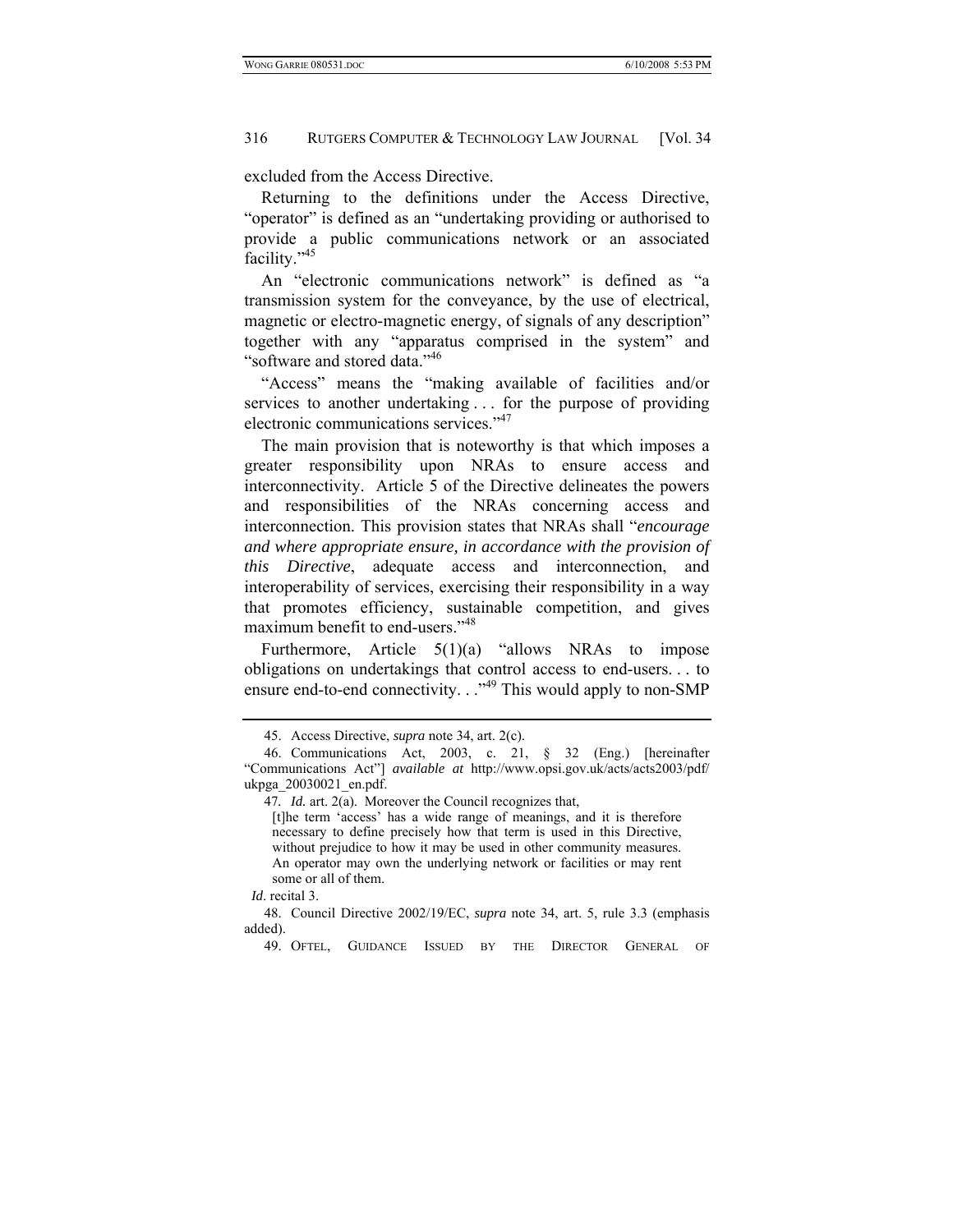(significant market power) operators; a particular example given under recital 6 of the Directive is network operators that restrict end-user choice for access to Internet portals and services.<sup>50</sup> Although this is applicable to non-SMP operators, a greater emphasis is placed under the Directive on SMP operators. Consider Article 14(2) of the Framework Directive, which defines an SMP operator as one that

either individually or jointly with others . . . enjoys a position equivalent to dominance, that is to say a position of economic strength affording it the power to behave to an appreciable extent independently of competitors, customers and ultimately consumers. 51

This definition is closely aligned to the present case law of the European Court of Justice on what constitutes a dominant market position.52 The Commission has also issued guidelines in assessing whether an operator has market power in the defined market. $53$ 

51. Framework Directive, *supra* note 31, at art. 14(2).

TELECOMMUNICATIONS, 11 (May 27, 2003), a*vailable at* http://www.ofcom.org.uk/ static/archive/Oftel/publications/eu\_directives/2003/endcon0503.pdf.

<sup>50</sup>*. Id.* recital 8. In the U.K., the Office of Telecommunications [hereinafter Ofcom] has published its latest statement. OFCOM, END-TO-END CONNECTIVITY (2006), http://www.ofcom.org.uk/consult/condocs/end\_to\_end/statement/ statement.pdf.

<sup>52</sup>*. See, e.g.,* United Brands Co. v. Comm'n of the Eur. Cmties., Case 27/76, 1978 E.C.R. 207 (E.C.J. 1978); *see generally* DG INFSO, GUIDE TO THE CASE LAW OF THE EUROPEAN COURT OF JUSTICE IN THE FIELD OF TELECOMMUNICATIONS 16 (2003), http://ec.europa.eu/information\_society/policy/ecomm/doc/ implementation\_enforcement/infringements/guidetocaselaw.pdf.

<sup>53</sup>*. See* Commission Guidelines on Market Analysis and the Assessment of Significant Market Power Under the Community Regulatory Framework for Electronic Communications Networks and Services, (EC) 2002/C165/03, July 11, 2002, 2002 O.J. (C 165) 6, *available at* http://europa.eu.int/eurlex/pri/en/oj/dat/2002/c\_165/c\_16520020711en00060031.pdf. The Commission has recently published a draft recommendation in 2006 on a revised market definition. Commission Staff Working Document: Public Consultation on a Draft Recommendation On Relevant Product and Service Markets within the Electronic Communication Sector Susceptible to Ex Ante Regulation in Accordance with Directive 2002/21/EC of the European Parliament and of the Council on a Common Regulatory Framework for Electronic Communication Networks and Services, SEC(2006) 837, at 6, June 28, 2006, *available* http://ec.europa.eu/information\_society/policy/ecomm/doc/info\_centre/public\_con sult/review/recommendation\_final.pdf.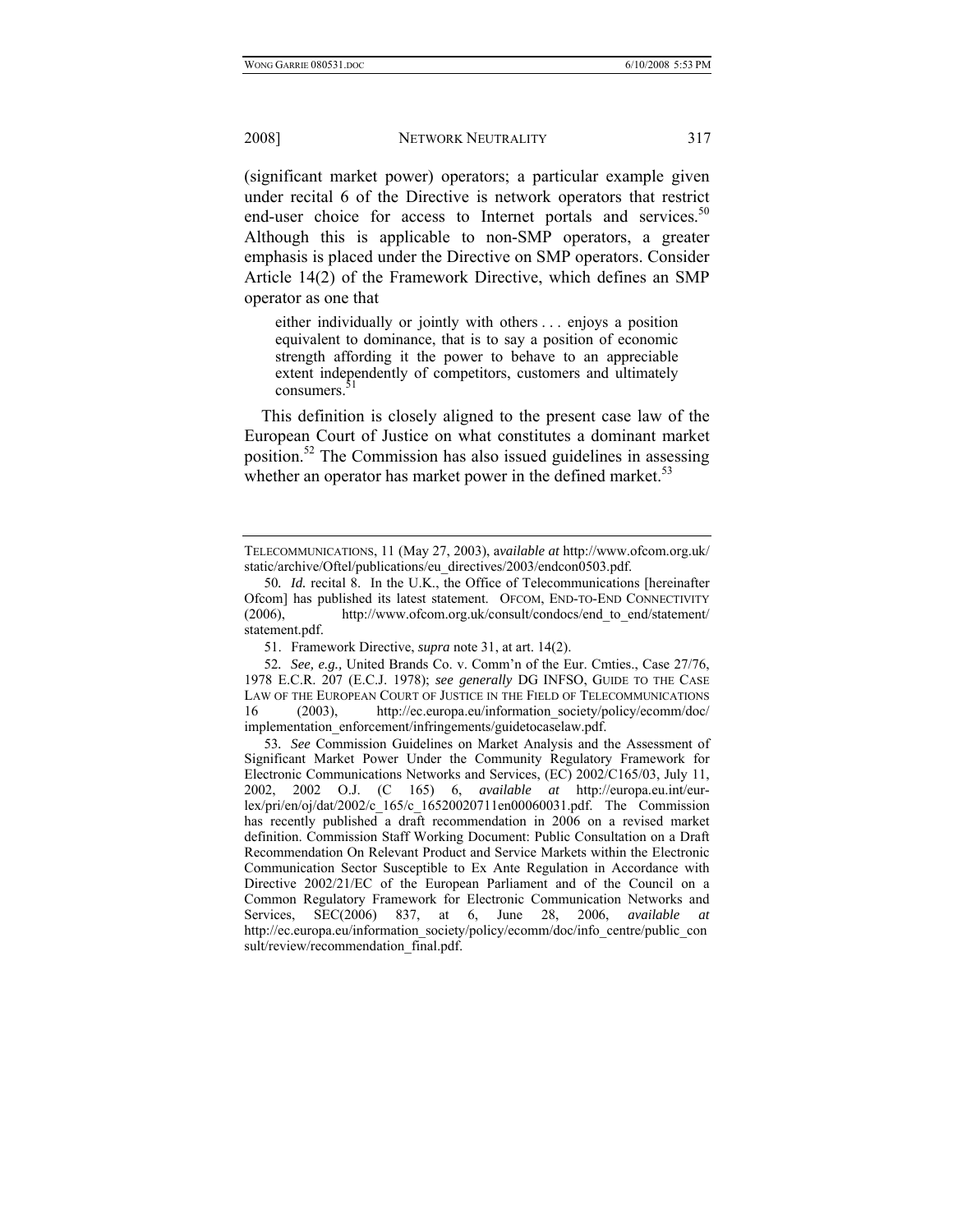If an operator is found to have SMP (at wholesale level),<sup>54</sup> then the NRA can, under the Interconnection and Access Directive, impose the following obligations:

- •Transparency obligations (Article 9)
- •Non-discrimination obligations (Article 10)
- •Accounting separation obligations (Article 11)
- •Obligations requiring mandatory access to be granted to specific network facilities (Article 12)
- •Price control and cost accounting obligations (Article 13)<sup>55</sup>

The Interconnection and Access Directive clearly states under Article 8(4) that obligations imposed should be "*proportionate* and *justified* in the light of the objectives laid down in Article 8 [of the Framework Directive]."56

Article 12 is relevant because NRAs can impose obligations on operators to meet reasonable requests for access to, and use of, specific network elements. Examples provided under Article 12 include:

(a) to give third parties access to specified network elements and/or facilities, including unbundled access to the local loop;

(b) to negotiate in good faith with undertakings requesting access;

(c) not to withdraw access to facilities already granted;

(d) to provide specified services on a wholesale basis for resale by third parties;

(e) to grant open access to technical interfaces, protocols or other key technologies that are indispensable for the interoperability of services or virtual network services;

(f) to provide co-location or other forms of facility sharing, including duct, building or mast sharing;

(g) to provide specified services needed to ensure interoperability or end-to-end services to users, including facilities for intelligent network services or roaming on mobile

 <sup>54.</sup> At the retail level, Articles 17-19 of the Universal Services Directive, *supra* note 35 would apply.

 <sup>55.</sup> Access Directive 2002/19/EC, *supra* note 34, arts. 9-13.

<sup>56</sup>*. Id.* art. 8(4).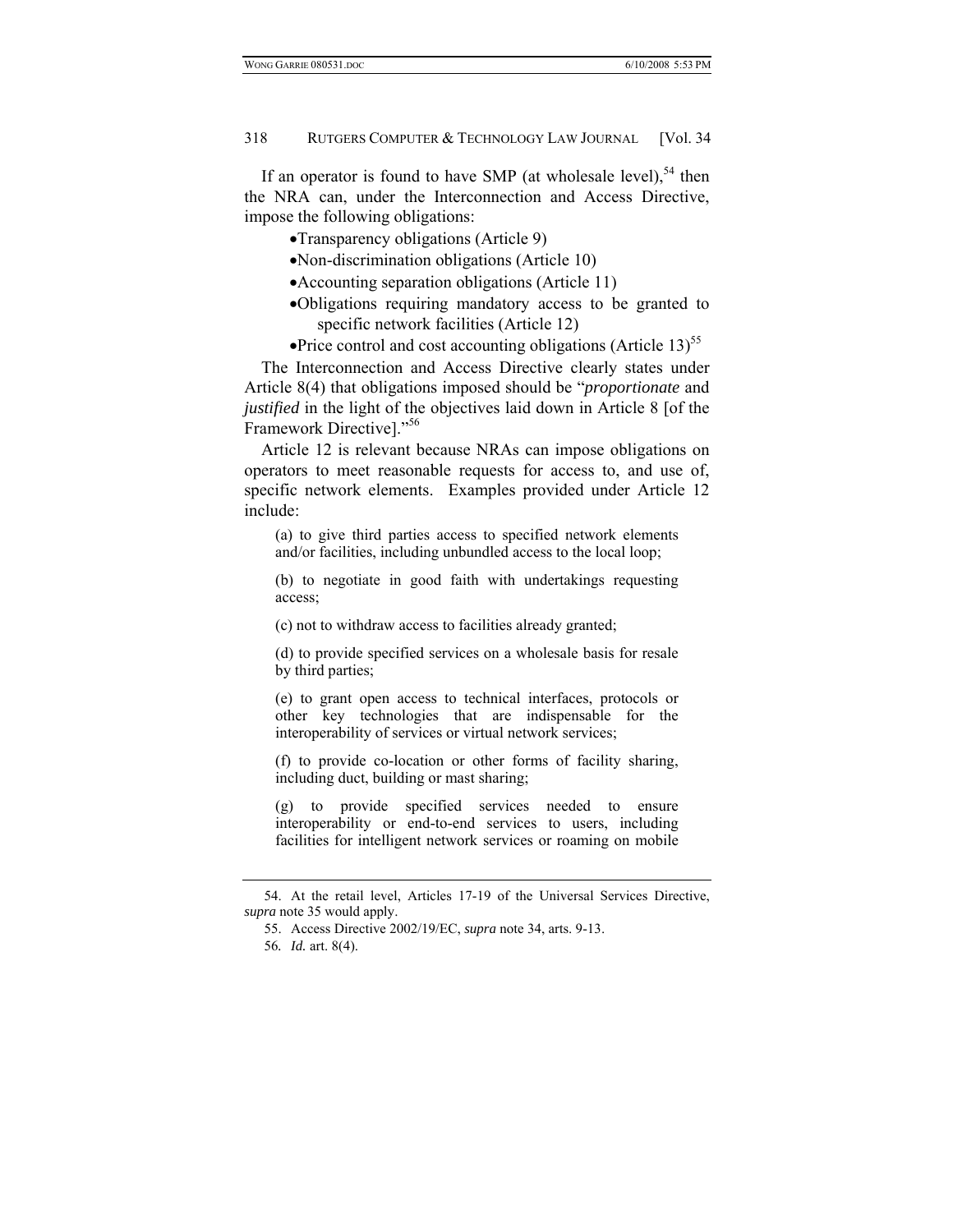networks;

(h) to provide access to operational support systems or similar software systems necessary to ensure fair competition in the provision of services;

## (i) to *interconnect networks or network facilities.*<sup>57</sup>

It is arguable that implicit within Article 12 is a network neutrality principle such that accessibility to networks is preserved. However, the only limitation is that it does not apply to non-SMP operators. For non-SMP operators, Article  $5(1)(a)$  of the same Directive may come into play with NRAs, taking a greater responsibility to ensure connectivity to end-users. It is interesting to note the emphasis placed under the Directive upon NRAs to ensure that consumers are not disadvantaged if access-tiering should occur between network providers.

Furthermore, unlike in the United States, the broadband market in the United Kingdom is such that consumers can easily switch from one network operator to another,<sup>58</sup> and arguably, if a service has been downgraded by one network provider, consumers can always take the initiative and switch from one network operator to another, enabling consumers to change their service if it is downgraded by their current operator. In the latest report published by Ofcom,<sup>59</sup> approximately 69% of U.K. Internet users surveyed thought it would be easy to switch Internet service providers, and this is further reinforced by new rules introduced by Ofcom, which came into force on February 14, 2007 for broadband migrations between different Internet service providers. $60$  Thus, even if network operators tried to discriminate between service providers, this is unlikely to sit well with consumers, who would likely switch providers.<sup>61</sup>

<sup>57</sup>*. Id.* art. 12 (emphasis added).

<sup>58</sup>*. See* OFCOM. THE COMMUNICATIONS MARKET: BROADBAND: DIGITAL PROGRESS REPORT 38 (2007), *available at* http://www.ofcom.org.uk/research/cm/ broadband\_rpt/broadband\_rpt.pdf. In the United Kingdom, it was identified in the report that over a quarter (27%) of residential Internet users had changed service provider in the last quarter of 2006. *Id.* at 36.

<sup>59</sup>*. Id.*

<sup>60</sup>*. Id.*

<sup>61</sup>*. See* Access Directive, *supra* note 34, art. 5(1)(a), which enables NRAs to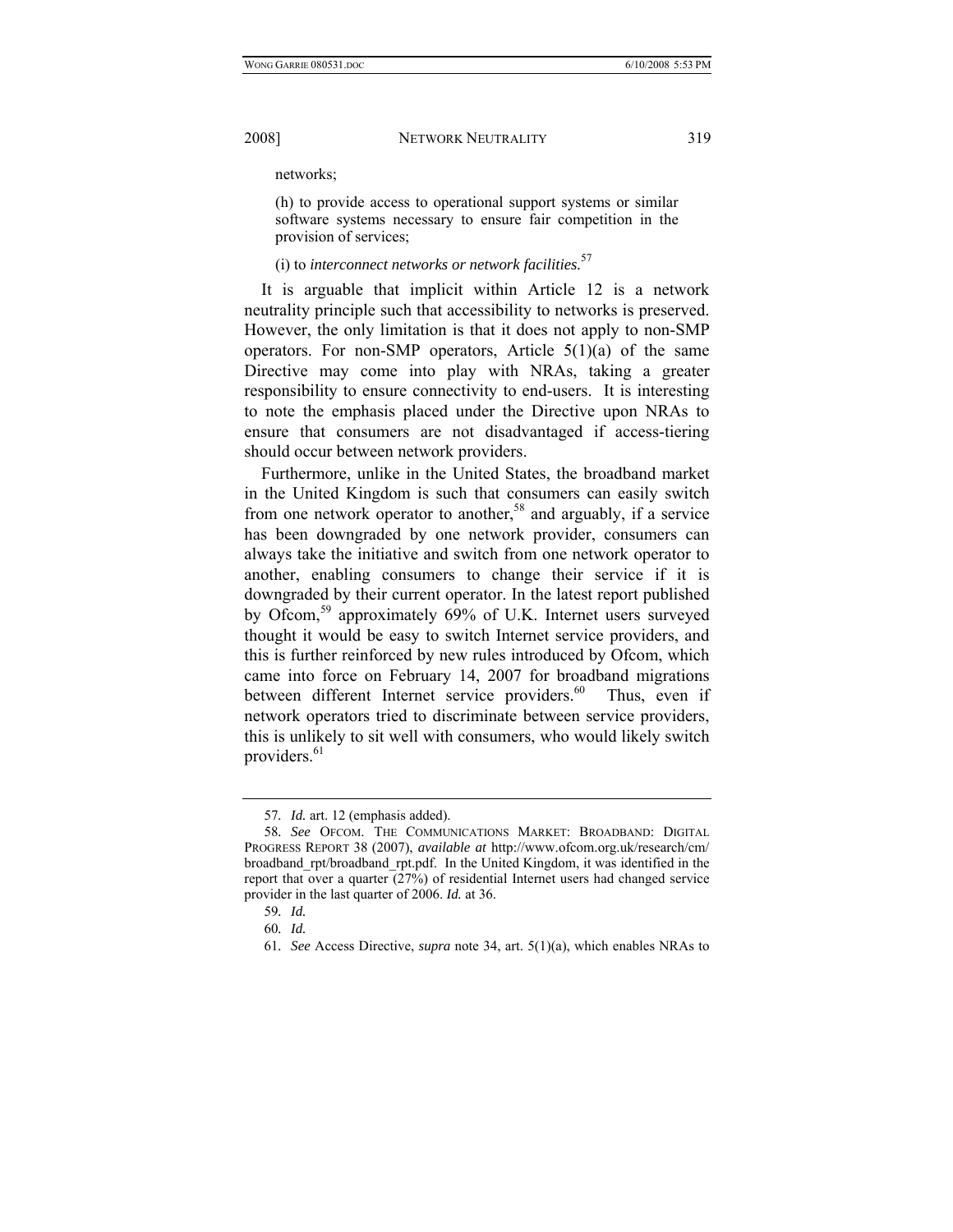Finally, one should also add that Regulation 2887/2000 on unbundled access to the local loop makes it mandatory for "notified operators" to meet reasonable requests for unbundled access to their local loop under "transparent, fair and non-discriminatory conditions."<sup>62</sup> It is only applicable to the traditional copper loop (last mile) and requires the notified operators to provide unbundled access to the local loop and related facilities (to be charged at costorientated prices as determined by NRAs). Access could only be refused on the basis of technical feasibility or the need to maintain network integrity.<sup>63</sup> "[T]he Regulation also requires the incumbent [operators] to offer shared access and sub-loop unbundling."<sup>64</sup> Shared access occurs when voice traffic would remain with the original supplier, while broadband access is provided by a new operator. The regulation underscores the E.U.'s commitment to liberalize the telecommunications market. In the E.U.'s European Electronic Communications Regulation and Markets  $12<sup>th</sup>$  report, more than 4.1 million unbundled local loops were said to have been identified.<sup>65</sup> By opening the last mile to competitors, it would also prevent the monopolization that might occur with only a few incumbent operators and enhance consumer choice on broadband network providers.

At the time of writing, the European Commission indicated in a recent communication that it will monitor legal developments of network neutrality in the United States,<sup>66</sup> but it is unclear whether

impose obligations on undertakings that control access to end users to ensure endto-end connectivity.

 <sup>62.</sup> Regulation 2887/2000 of Dec. 18, 2000 on Unbundled Access to the Local Loop, 2000 O.J. (L336) 4, 7. *See also* Ofcom, *LLU Factsheet,* at http://www.ofcom.org.uk/static/archive/oftel/publications/broadband/dsl\_facts/LL Ubackground.htm (last visited Aug. 7, 2007).

 <sup>63.</sup> See Commission Regulation 2887/2000, 2000 O.J. (L336) 4, art. 3.

 <sup>64.</sup> Ofcom, *What is Local Loop Unbundling?* http://www.ofcom.org.uk/static/ archive/oftel/publications/broadband/dsl\_facts/LLUbackground.htm (last visited Apr. 4, 2008).

<sup>65</sup>*. European Electronic Communications Regulation and* Markets 2006, COM(07)(155) at 7, *available at* http://ec.europa.eu/information\_society/policy/ ecomm/doc/implementation\_enforcement/annualreports/12threport/sec\_2007\_403. pdf.

<sup>66</sup>*. See* Internet: Commission Seeks a Global Partnership on Internet Governance, Freedom of Expression and the Combat Against Cyber-repression, IP/06/542 (Apr. 27, 2006) *available at* http://ec.europa.eu/information\_society/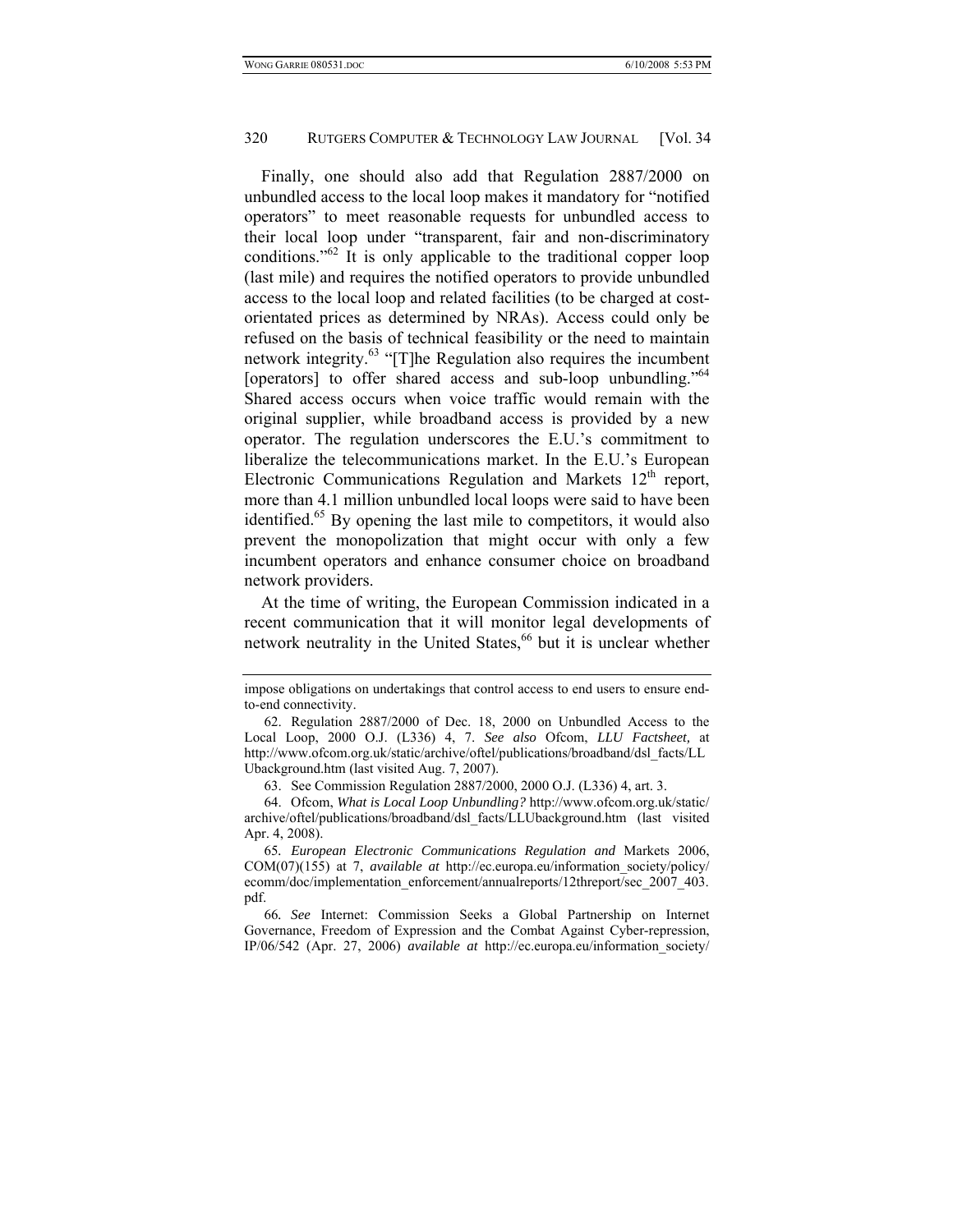anything will transpire on this front.<sup>67</sup> The prevailing view is that the existing European legislative framework is sufficient to deal with conflicts arising between network and cable providers and therefore, does not necessitate the types of regulations anticipated in the United States. 68 Arguably, it also reflects the apprehension existing in Europe with using *regulation* to dictate a particular path on network neutrality.<sup>69</sup> As one author commented:

My biggest fear in this debate is that we don't know enough about the consequences to turn the Internet into a two-tier system. The E.U. is right to be neutral on neutrality. We're not ready to legislate.

However, such feelings of apprehension seem to be misplaced because there is the regulation that exists at a European level under the new regulatory framework, which was discussed above.

Whether the existing regulation will be sufficient to deal with overt discrimination between broadband providers and application providers is unclear. One legal practitioner took the view that the existing legal framework will not be robust enough to prevent the types of discrimination that may arise in Europe.<sup>71</sup> Self-regulation is one option whereby content providers can aggregate and prevent broadband providers from discriminating, but no collective body at this stage presently exists. In the next section, we shall consider the U.K. framework in brief.

activities/internationalrel/docs/wsis/i06\_542.en.pdf [hereinafter Commission Common Position]; Commission Press Release: EU Brokers Deal on Progressive Internationalisation of Internet Governance at Tunis World Summit, *available at*  http://europa.eu/rapid/pressReleasesAction.do?reference=IP/05/1433&format=HT ML&aged=0&language=EN&guiLanguage=en (last visited Apr. 4, 2008). *See also* Viviane Reding, *Content online: Europe's Strategy to Foster Content Creation and Distribution in the Multiplatform Media Business*, Address Before the Conference "creativity online.fi" [sic] (July 14, 2006), *available at*  http://ec.europa.eu/commission\_barroso/reding/docs/speeches/helsinki\_content\_ online\_20060714.pdf (last visited Apr. 4, 2008).

<sup>67</sup>*. See* Commission Common Position *supra* note 66.

<sup>68</sup>*. See* Ofcom, *supra* note 62.

<sup>69</sup>*. See* Victoria Shannon, *The End User: Neutrality? Yes or No*, INT'L HERALD TRIB., June 21, 2006, *available at*  http://www.iht.com/articles/2006/06/21/business/ptend22.php.

<sup>70</sup>*. Id.*

 <sup>71.</sup> Grateful acknowledgments to Paul Ganley, of Baker and Mackenzie, for his views.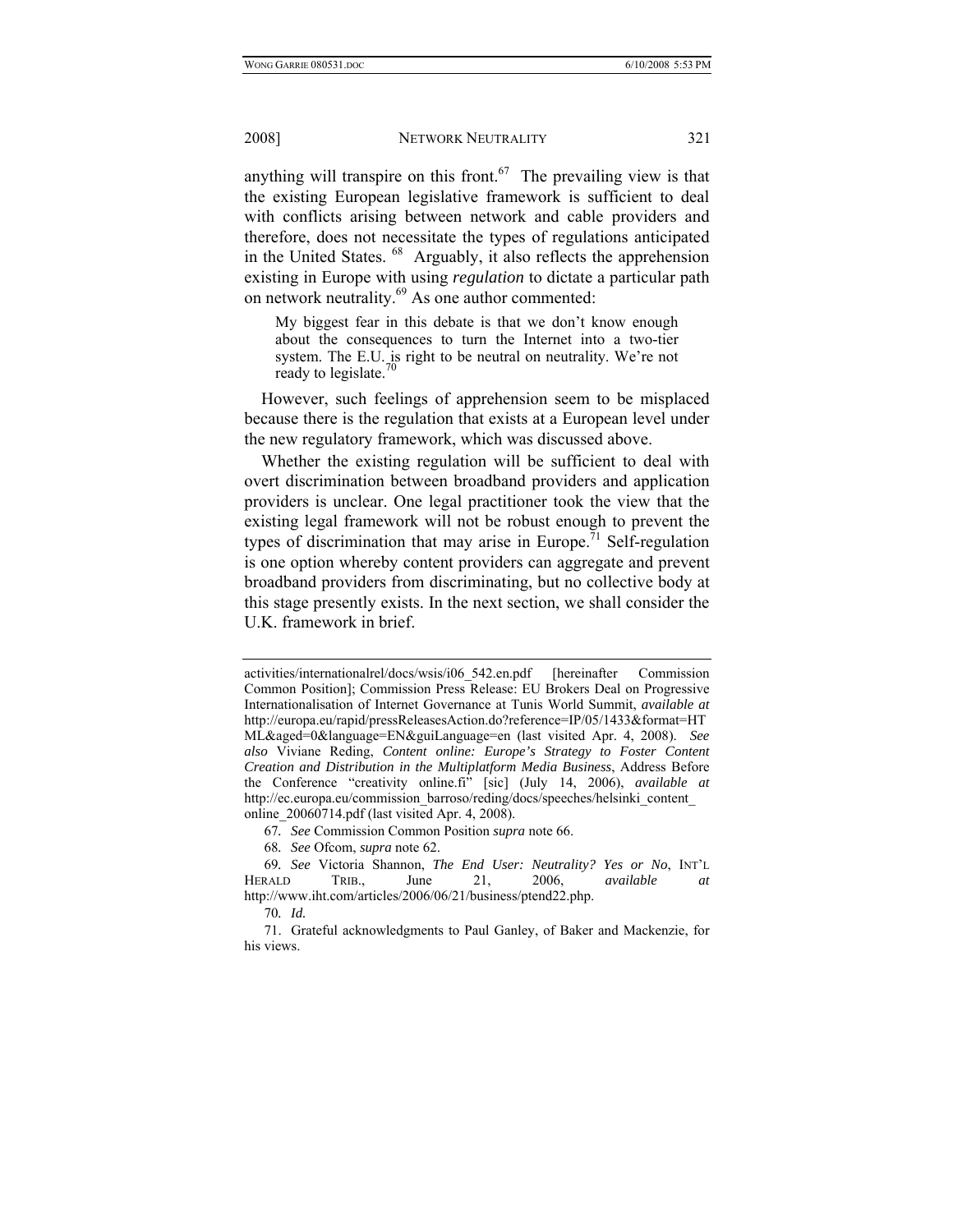#### B. United Kingdom: Communications Act 2003

The national regulatory authority in the United Kingdom, Ofcom, $^{72}$  took the view that the existing regulatory framework does not necessitate further rules on network neutrality, stating:

One of the important principles underlying the way Ofcom regulates in the U.K. is that we have said we will act with a bias against intervention. That principle is important in the case of net neutrality because – were we to intervene if we were to follow the path suggested in the U.S. – we would be *dictating a new market structure* – a very dangerous place for a regulator to be. $^{73}$ 

The echoes from Ofcom highlight the concerns over reasons why further regulation is not considered necessary.<sup>74</sup> The current E.U. and U.K. regulatory framework already provides for remedies against network operators that have significant market power (SMP) and charge for prioritization, blocking or degrading traffic. Such remedies, in Ofcom's view, include the obligation to supply, charge caps, and mandate ISPs. Ofcom does acknowledge that network neutrality rules "could be easily developed as an iteration of the existing non-discrimination rules."<sup>75</sup>

This goes back to an earlier point that the current European

<sup>72</sup>*. See e.g.,* OFCOM, THE COMMUNICATIONS MARKET *2006: 3 Telecommunications* (Aug. 10, 2006), at http://www.ofcom.org.uk/research/cm/ cm06/telec.pdf; Ofcom Office of Communications, *Regulatory Challenges Posed by Next Generation Access Networks*, at http://www.ofcom.org.uk/research/ telecoms/reports/nga/ nga.pdf (Nov. 23, 2006); For a background into the telecommunications industry in the U.K., *see* Paul Brisby, *The Regulation of Telecommunications Networks and Services in the United Kingdom*, 12 COMP. & TELECOM. L. REV. 114 (2006).

 <sup>73.</sup> OFCOM, Joint CEPS and Progress for Freedom Conference, (Feb. 22, 2007), at http://www.ofcom.org.uk/media/speeches/2007/02/net\_neutrality (emphasis added).

<sup>74</sup>*. See e.g.,* Richard O Levine & Randolph J. May, *Progress and Freedom Found: Interconnection Without Regulation: Lessons for Telecommunications Reform From Four Network Industries*, Oct. 2005, *available at* http://www.pff.org/issues-ubs/communications/books/051018Interconnection.pdf; Ofcom, *Review of the Wholesale Broadband Access Markets 2006/7*, http://www.ofcom.org.uk/ consult/condocs/wbamr/summary, (last visited July 20, 2007).

<sup>75</sup>*.* Tom Kiedrowski on behalf of David Currie, Joint CEPS and Progress for Freedom Conference (Feb. 22, 2007), *available at* http://www.ofcom.org.uk/media/speeches/2007/02/net\_neutrality.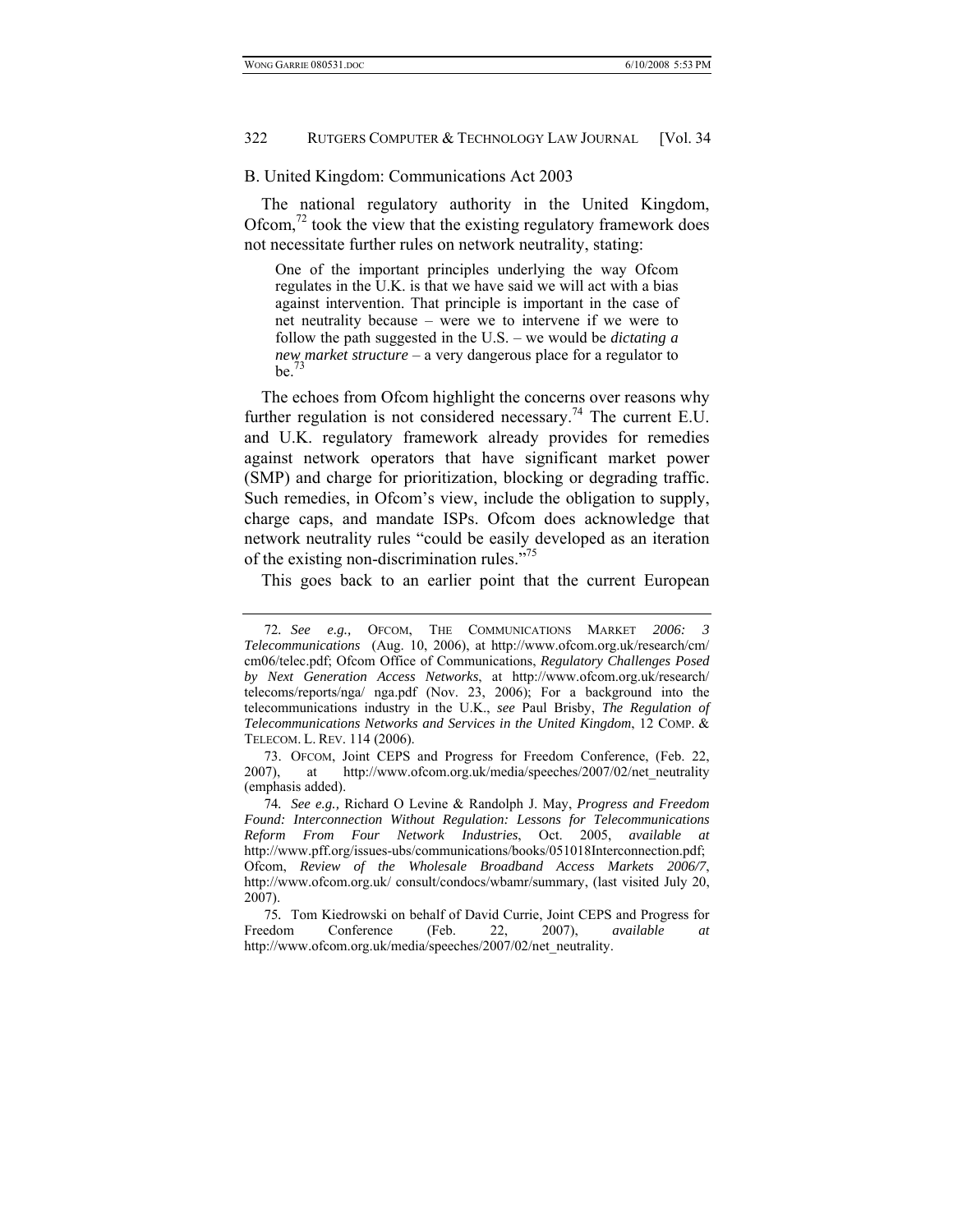framework provides: a structure which would enable existing Internet service providers to operate and one in which the remedies are sufficient to deal with blocking of applications without having to resort to further legislative measures.

In the United Kingdom, the starting point is the Communications Act  $2003^{76}$  ("CA"), which implements the Access and Interconnection Directive. In particular, Part 2, Chapter 1 of the CA 2003 on electronic communications networks and services. Access is defined widely under  $\S$  151(3) of the Communications Act 2003 as:

(a) interconnection of public electronic communications networks; or

(b) any services, facilities or arrangements which-

(i) are not comprised in interconnection; but

(ii) are services, facilities or arrangements by means of which a communications provider or person making available associated facilities is able, for the purposes of the provision of an electronic communications service (whether by him or by another), to make use of anything mentioned in subsection  $(4)$ ;<sup>77</sup>

and references to providing network access include references to providing any such services, making available any such facilities or entering into any such arrangements.

Access to networks includes end-to-end communications service such as unbundled local loops and virtual network services.<sup>78</sup> The most recent case that considered interconnection is *British Telecommunications Plc v. Office of Communications* 79(formerly Director General of Telecommunications), which limited the definition of "interconnection" under the Access and Interconnection Directive to the connection of public

<sup>76</sup>*. See also* Notified Transposition Measures for Directive 2002/19/EC, *available at* http://ec.europa.eu/information\_society/policy/ecomm/doc/lirary/ transportation/uk  $2002$  19.pdf (last visited Feb. 18, 2008).

 <sup>77.</sup> Communications Act, *supra* note 46.

 <sup>78.</sup> Ofcom, Imposing Access Obligations under the New EU Directives*, available at:* http://www.ofcom.org.uk/static/archive/oftel/publications/ind\_ guidelines/ cce0902.htm (last visited May 6, 2008).

 <sup>79. [2004]</sup> CAT 8.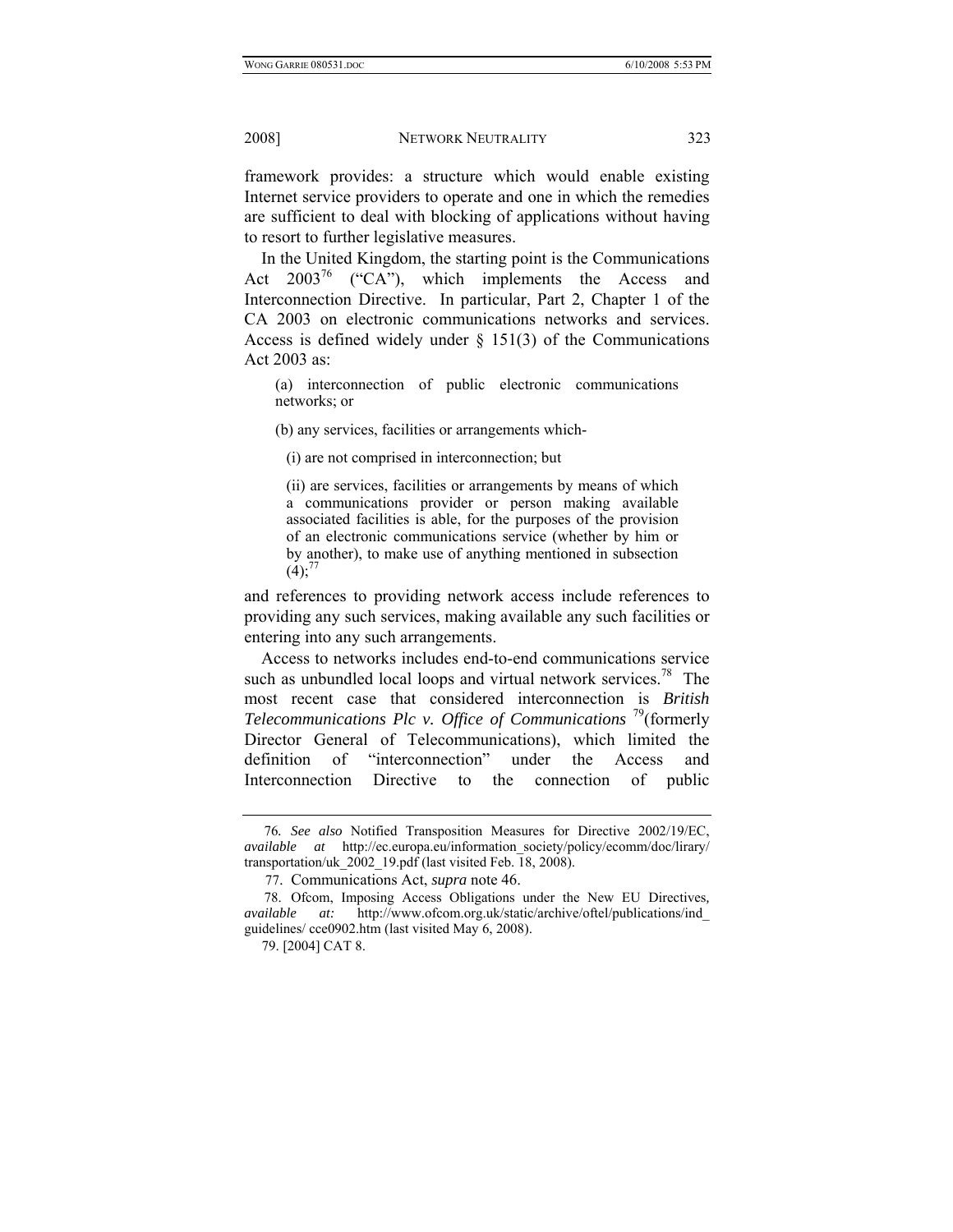telecommunications networks for the purpose of achieving "end to end" interoperability and allowing the end user of one network to communicate with the end user of another. Therefore, the supply of circuits would not constitute "interconnection" within the Interconnection and Access Directive and the U.K. Regulations, 6(6).

In implementing the Access and Interconnection Directive, the main provision dealing with the imposition of obligations on SMP operators is in the Communications Act of 2003:

(1) For the purposes of this Chapter a person shall be taken to have significant market power in relation to a market if he enjoys a position which amounts to or is equivalent to dominance of the market.

(2) References in this section to dominance of a market must be construed in accordance with any applicable provisions of Article 14 of the Framework Directive.

(3) A person is to be taken to enjoy a position of dominance of a market if he is one of a number of persons who enjoy such a position in combination with each other.

(4) A person or combination of persons may also be taken to enjoy a position of dominance of a market by reason wholly or partly of his or their position in a closely related market if the links between the two markets allow the market power held in the closely related market to be used in a way that influences the other market so as to strengthen the position in the other market of that person or combination of persons.

(5) The matters that must be taken into account in determining whether a combination of persons enjoys a position of dominance of a services market include, in particular, the matters set out in Annex II to the Framework Directive. This probably needs a citation.<sup>80</sup>

In particular, Section 151(2) defines interconnection as follows:

. . .[R]eferences to the linking (whether directly or indirectly by physical or logical means, or by a combination of physical and logical means) of one public electronic communications network to *another for the purpose of enabling the persons using one of them to be able-* 

 <sup>80.</sup> Communications Act, *supra* note 46, §78.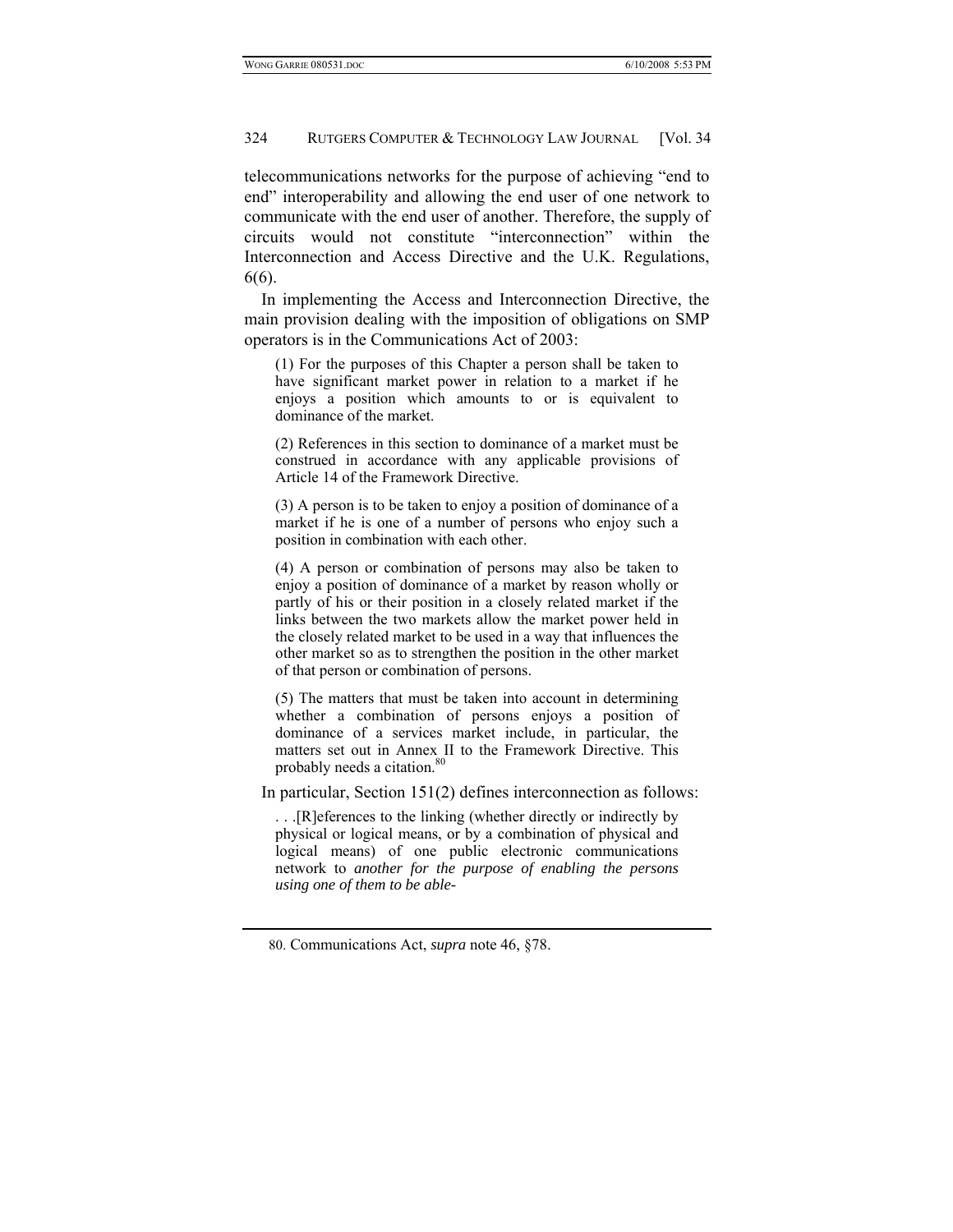(a) to communicate with users of the other one; or

(b) to make use of services provided by means of the other one (whether by the provider of that network or by another person. Again, probably needs a citation.<sup>81</sup>

Market power is elaborated under § 79 of the Communications Act of 2003, whereby Ofcom would have to identify the markets and carry out an analysis, taking into account the guidelines promulgated in by the European Commission.<sup>82</sup>

The question then is whether the U.K. Communications Act of  $2003^{83}$  can guarantee end-to-end connectivity for users. A useful example is to consider BT and Kingston. The director of Oftel has been able to impose obligations on BT and Kingston to provide network access on reasonable request to third parties and to do so "on fair and reasonable terms, conditions and charges" by virtue of Sections  $151(3)$  and  $151(4)$  Communications Act of  $2003$ .<sup>84</sup> Furthermore, Ofcom was able to impose the following conditions on BT as provided under Section 12:

- requirement to publish a reference offer;
- requirement to notify terms and conditions;
- requirement to notify technical information;
- requirement to provide quality of service information;
- requirement to establish a statement of requirements for new

 <sup>81.</sup> *Id*, § 151*.*

 <sup>82.</sup> For the guidelines, *see generally* Commission Recommendation on 2003/311/EC L114/45, *available at* http://ec.europa.eu/information\_society/

policy/ ecomm/doc/article\_7/recom\_11022003.pdf (last visited May 8, 2008); *see also* Commission Guidelines on Market Analysis and the Assessment of Significant Market Power under the Community regulatory framework for electronic communications networks and Services, 2002/C 165/03 *available at* http://ec.europa.eu/information\_society/policy/ecomm/doc/article\_7/guidelines.pd f (last visited May 8, 2008).

 <sup>83.</sup> Communications Act, *supra* note 46.

 <sup>84.</sup> OFCOM, REVIEW OF THE FIXED NARROWBAND WHOLESALE EXCHANGE LINE, CALL ORIGINATION, CONVEYANCE AND TRANSIT MARKETS, 19 (2003), *available at* http://www.ofcom.org.uk/consult/condocs/narrowband\_mkt\_rvw/ nwe/fixednarrowbandstatement.pdf; *See also* OFFICE OF COMMUNICATIONS, REVIEW OF THE WHOLESALE BROADBAND ACCESS MARKETS, 101 (2004), *available at* http://www.ofcom.org.uk/consult/condocs/wbamp/wholesalebroadbandreview/ broadbandaccessreview.pdf.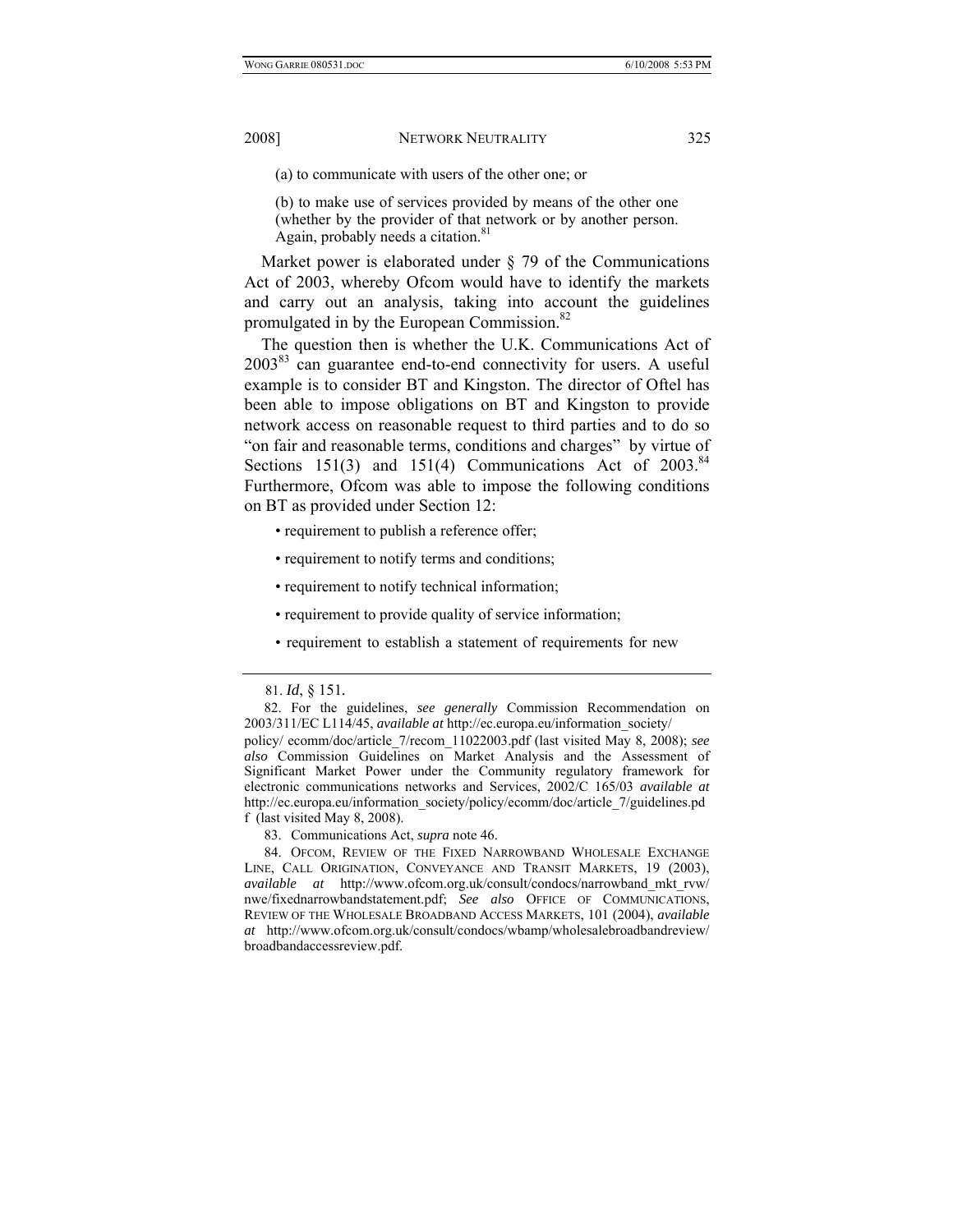access;

• requirement to have accounting separation.<sup>85</sup>

This is a classic illustration in which NRAs (Ofcom in this case) are able to ensure that connection between different networks is maintained and that SMP operators do not misuse their position.

The most recent example whereby the NRA has been able to impose obligations on non-SMP operators under the corresponding national provision to Article 5(1) of Access and Interconnection Directive is the case UK/2003/19 in which Ofcom notified Sky Subscriber Services Limited, the only provider of access control services for digital TV, of an obligation to provide access to these services on fair, reasonable and non-discriminatory terms.<sup>86</sup> Although Article 5(1) of the Access and Interconnective Directive may be exercised by Ofcom, this power is not always used.<sup>87</sup>

An example, whereby this power was exercised is the case, PL/2007/0631 concerning the dispute settlement regarding mobile access obligations in Poland.<sup>88</sup> In brief, the Polish national regulatory authority, ("UKE"), notified the European Commission about a draft dispute settlement decision which required the mobile network, ("PTC"), to provide mobile services to Tele 2.<sup>89</sup> As the parties did not reach an agreement, the United Kingdom decided to initiate a dispute settlement procedure on behalf of Tele 2, arguing that Articles 4(1) and 5(1) of the Access Directive enabled the NRA to impose access obligation to non-SMP operators for the

88*. See* Letter from Fabio Colasant, Director General, European Commission, to Anna Streżyńska, President, Urząd Komunikacji Elektronicznej [Polish national regulatory authority] (July 6, 2007), *available at* http://www.urtip.gov.pl/\_gAllery/66/67/6667/uwagi\_KE\_konsultacje\_MVNO\_en. pdf (discussing Dispute settlement under article 5 of the Access Directive with regard to mobile access obligations in Poland).

 <sup>85</sup> REVIEW OF THE FIXED NARROWBAND WHOLESALE EXCHANGE LINE. *supra* note 83, at 5.

 <sup>86.</sup> OFCOM. CONDITIONAL ACCESS CHARGES – CONSENT IN RELATION TO NOTIFICATION REQUIREMENTS*,* para. 2.1, *available at*  http://www.ofcom.org.uk/consult/condocs/accesscharges/statement/statement.pdf.

 <sup>87.</sup> Interview with Tom Kiedrowski, Strategy Manager, Office of Telecomm., in London, Eng. (Jan. 18, 2008). The authors would like to thank Mr. Kiedrowski for providing his assistance through a series of informal discussions concerning network neutrality in the United Kingdom.

<sup>89</sup>*. See id.* at 1.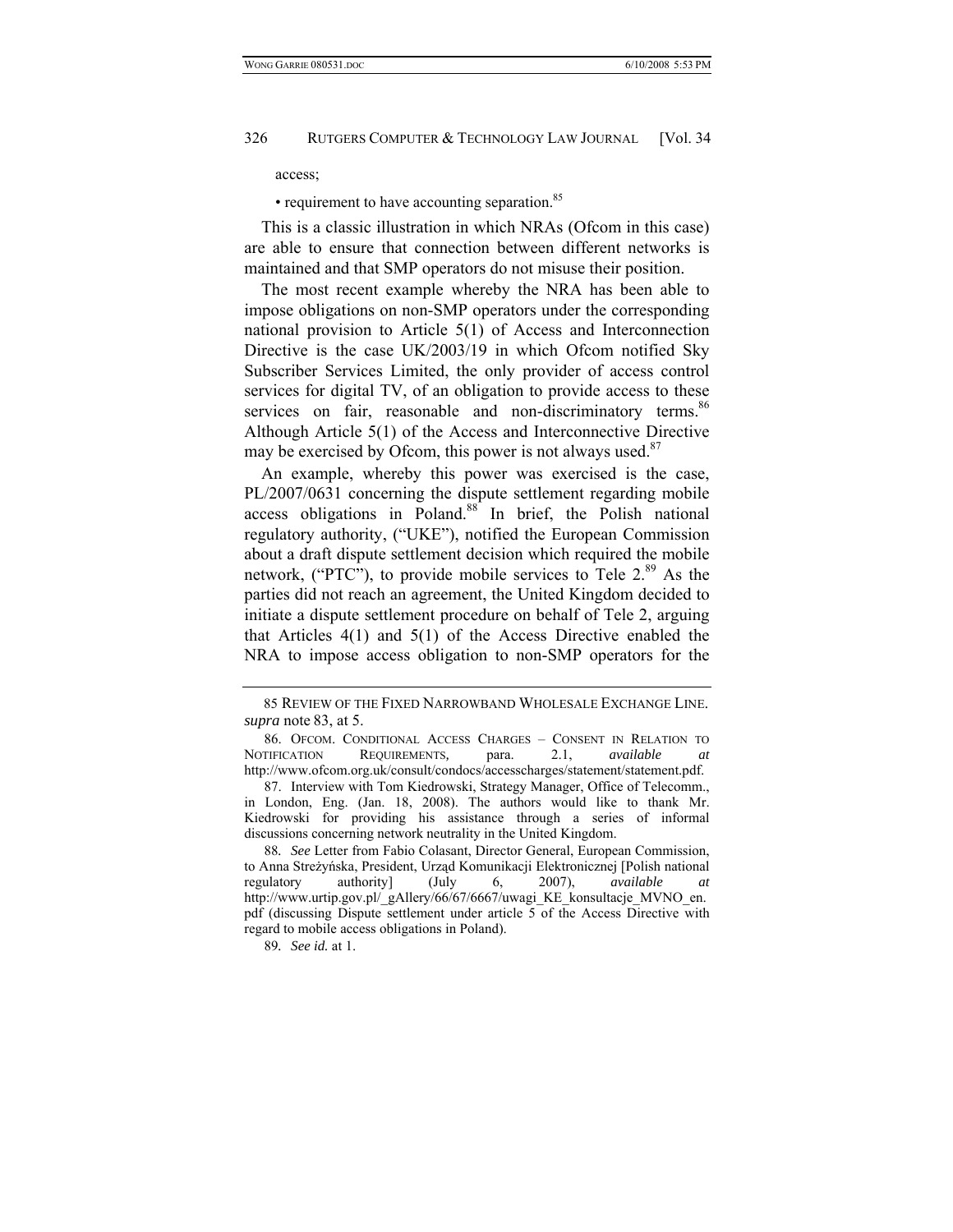purpose of the provision of mobile services.<sup>90</sup> It further contended that Article 5 of the Access Directive enabled NRAs to impose  $SMP-specific$  obligations on non-SMP operators.<sup>91</sup> The Commission, however, did not agree with the interpretation of the UKE and held that the power given to NARs under Article 5(1) was to: "encourage and where appropriate ensure, in accordance with the provisions of this Directive, adequate access and interconnection, and interoperability of services" was clearly limited by reference to "the objectives set out in Article 8 of Directive 2002/21/EC (Framework Directive)", to the need to "promote efficiency, sustainable competition and giving maximum benefits to end users."92

The Commission was of the view that the access obligations under Article 5(1) could not be imposed to hypothetical, future customers who would only exist after this obligation was imposed.<sup>93</sup> "Since Tele 2 is not yet operational as a mobile operator in Poland. . . , and therefore does not have any customers, an access obligation [could not] be justified on the grounds of the need for end-to-end connectivity or interoperability."<sup>94</sup> The European Commission's decision clarifies the application of Article 5(1) and access obligations.

Finally, Ofcom carried out a consultation which ended in December  $2007<sup>95</sup>$  to investigate ways to develop the United Kingdom's existing telecommunications infrastructure. This consultation followed a recent press report from *The Times* stating that high bandwidth services such as Web TV (YouTube, BBC iPlayer for example) are likely to strain the telecommunications

<sup>90</sup>*. See id.* at 2.

<sup>91</sup>*. See id.*

<sup>92</sup>*. Id*. at 4.

<sup>93</sup>*. Id.*

<sup>94</sup>*. Id*.

<sup>95</sup>*. See* Ofcom, *Ofcom Considers Fast Broadband Outlook and Pledges Clarity for Investors,* Sept. 26, 2007, *available at* http://www.ofcom.org.uk/ media/news/2007/09/nr\_20070926; David Meyer, *Ofcom Launches Fibre-access Consultation,* ZDNET, (Sept. 26, 2007), *available at*  http://news.zdnet.co.uk/communications/0,1000000085,39289650,00.htm. *See also* http://www.ofcom.org.uk/consult/condocs/nga/ for Ofcom's consultation paper. (last visited March 27, 2008).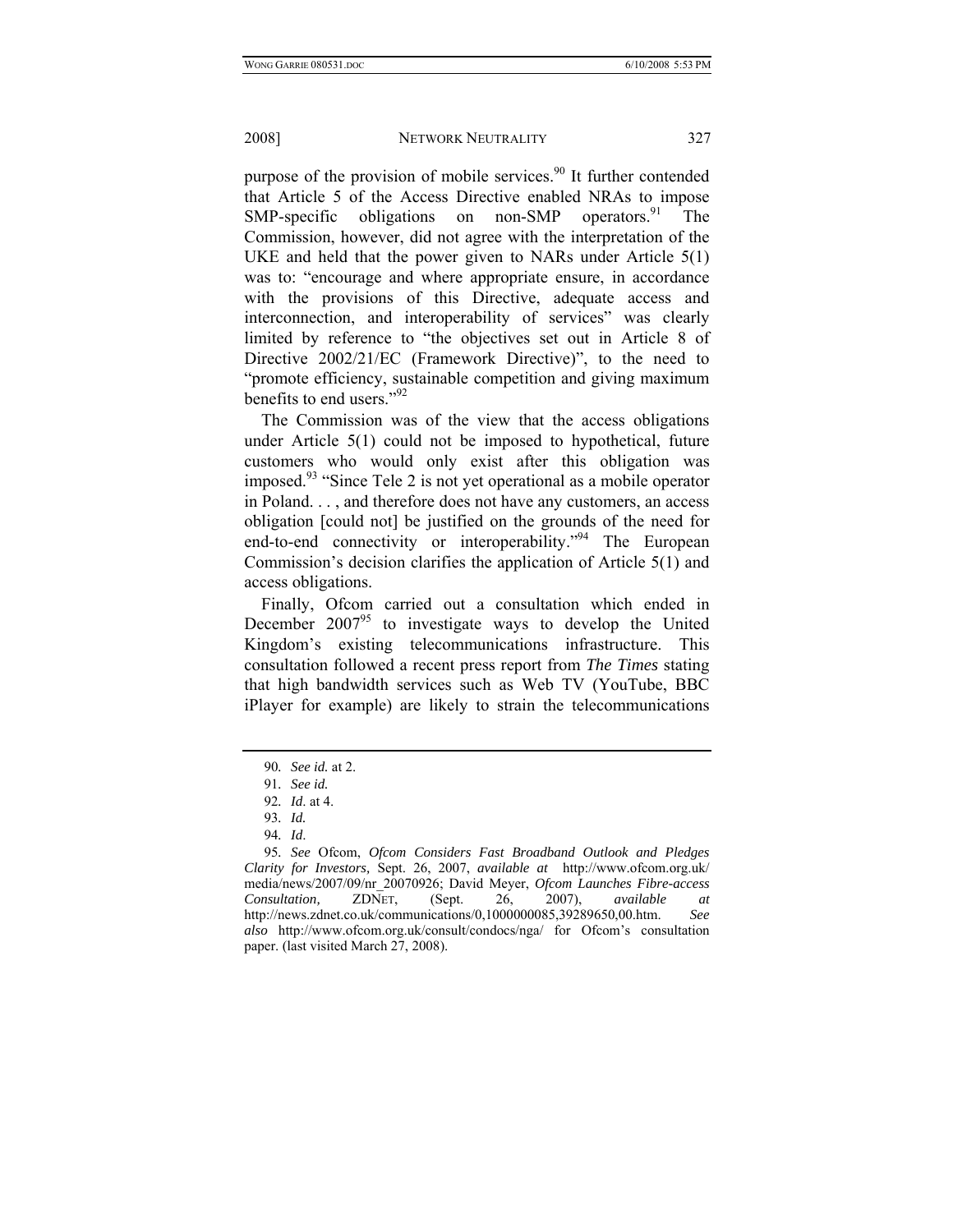infrastructure.<sup>96</sup> The consultation aimed to analyse the outlook for future broadband "Next Generation Access" (NGA) networks<sup>97</sup> with proposals for future regulation of this new communications infrastructure. One solution that Ofcom is exploring is whether utility companies can lay down fiber-optic cables (that would deliver these bandwidth services) as is happening in countries such as France.<sup>98</sup> These proposals are still in their premature stages, and no concrete plans are yet in place, but it indicates Ofcom's commitment to ensure that high bandwidth services are not affected by technical obstacles.<sup>99</sup>

In the context of proposed regulatory reform, Ofcom proposes two new principles. Namely, "regulation must reflect the significant commercial investment risk associated with deployment of these networks in order to ensure incentives for investment are retained"; and secondly, "investment in these networks requires regulatory clarity."100 According to the Ofcom, "it is important that the regulatory regime remains in place for a sufficient time to allow investors the long-term clarity they need to invest with confidence." 101

To conclude the European and U.K. section, the existing regulations under the Communication Act of 2003 and the Access and Interconnection Directive means that that scenario of access tiering between network operators and application providers may appear remote. If this practice were to occur, the NRAs have a responsibility to ensure end-to-end connectivity for non-SMP operators under Article 5(1) of the Access and Interconnection Directive or in the case of (wholesale) SMP operators, fulfill

<sup>96</sup>*. Id.*

<sup>97</sup>*. Ofcom considers fast broadband outlook and pledges clarity for investors,* (Sept. 26, 2007), http://www.ofcom.org.uk/media/news/2007/09/nr\_20070926; *See also* http://www.ofcom.org.uk/consult/condocs/nga/summary/ for further details.

 <sup>98.</sup> Jonathan Richards, *Web TV demands high-power broadband,*  TIMESONLINE (Aug. 15, 2007), http://technology.timesonline.co.uk/tol/news/ tech and web/article2265400.ece.

<sup>99</sup>*. Id.*

<sup>100</sup>*. Ofcom considers fast broadband outlook and pledges clarity for investors,* (September 26, 2007), http://www.ofcom.org.uk/media/news/2007/09/nr\_ 20070926.

<sup>101</sup>*. Id.*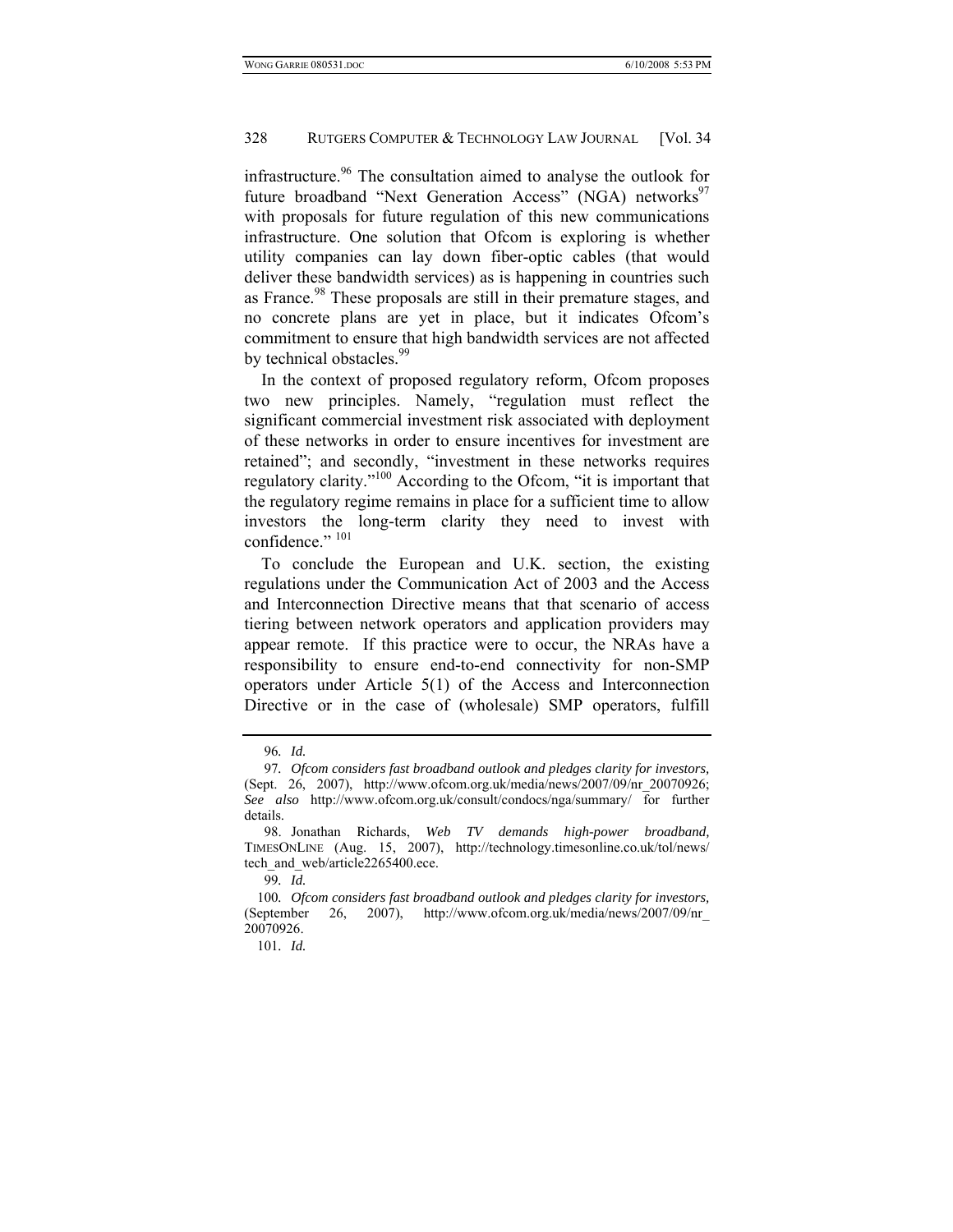obligations as provided under this Directive.

## IV. UNITED STATES: NETWORK NEUTRALITY

Network neutrality has become an issue of intense debate within the United States. The debate hinges on the fear that broadband companies will support certain content-based websites and not others, thereby influencing consumer actions. Regulation is necessary. Why? Today, as in 1934, telecommunication services were regulated in some fashion to protect the consumers from monopolies and to serve the public interest. Other federal regulations of telecommunication services served to ensure consumer rights to privacy. Today, verbal and written content traverse the same digital medium to transmit messages.

If Congress does not act and mandate network neutrality, it could end the existence of the Internet, because states that enact legislation could segregate the Internet by creating an Internet jurisdictional technology nightmare. In June of 2007, the state senate in Maine passed a bill that would require Internet Service Providers to ensure a non-discriminatory Internet.<sup>102</sup> Given the scope of this paper, the subject of Internet segregation will not be explored here.

Consequently, broadband providers that favor one Internet service over another may violate state network neutrality legislation, enacted by local, state, or Federal privacy law,<sup>103</sup> or specific statutes passed by State and Federal government to provide citizens with access to information.<sup>104</sup>

 <sup>102.</sup> S.B. 580, 123rd Leg., (Me. 2007), *available at* http://www.mainelegislature.org/legis/bills/billpdfs/LD167501.pdf (last visited Apr. 14, 2008); *See* Nate Anderson, *Maine Waters Down, Passes Network Neutrality Resolution,* June 18, 2007, http://arstechnica.com/news.ars/post/ 20070618-maine-waters-down-passes-network-neutrality-resolution.html.

<sup>103</sup>*. See* M.J. Culnan, *Protecting Privacy Online: Is Self-Regulation Working?* 19 JOURNAL OF PUBLIC POLICY AND MARKETING 1, 20-26 (2000).

<sup>104</sup>*. See* MEGHAN E. COOK, CENTER FOR TECHNOLOGY IN GOVERNMENT, UNIVERSITY AT ALBANY, SUNY, WHAT CITIZENS WANT FROM E-GOVERNMENT: CURRENT PRACTICE RESEARCH, (2000), *available at* http://www.ctg.albany.edu/publications/reports/what\_citizens\_want/what\_citizens \_want.pdf; *See also* Sandford Borins, *On the Frontiers of Electronic Governance: A Report on the United States and Canada*. 68 INT'L REV. OF ADMINISTRATIVE SCIENCES 2, 199-211 (2003); Andrew Chadwick and Christopher May.,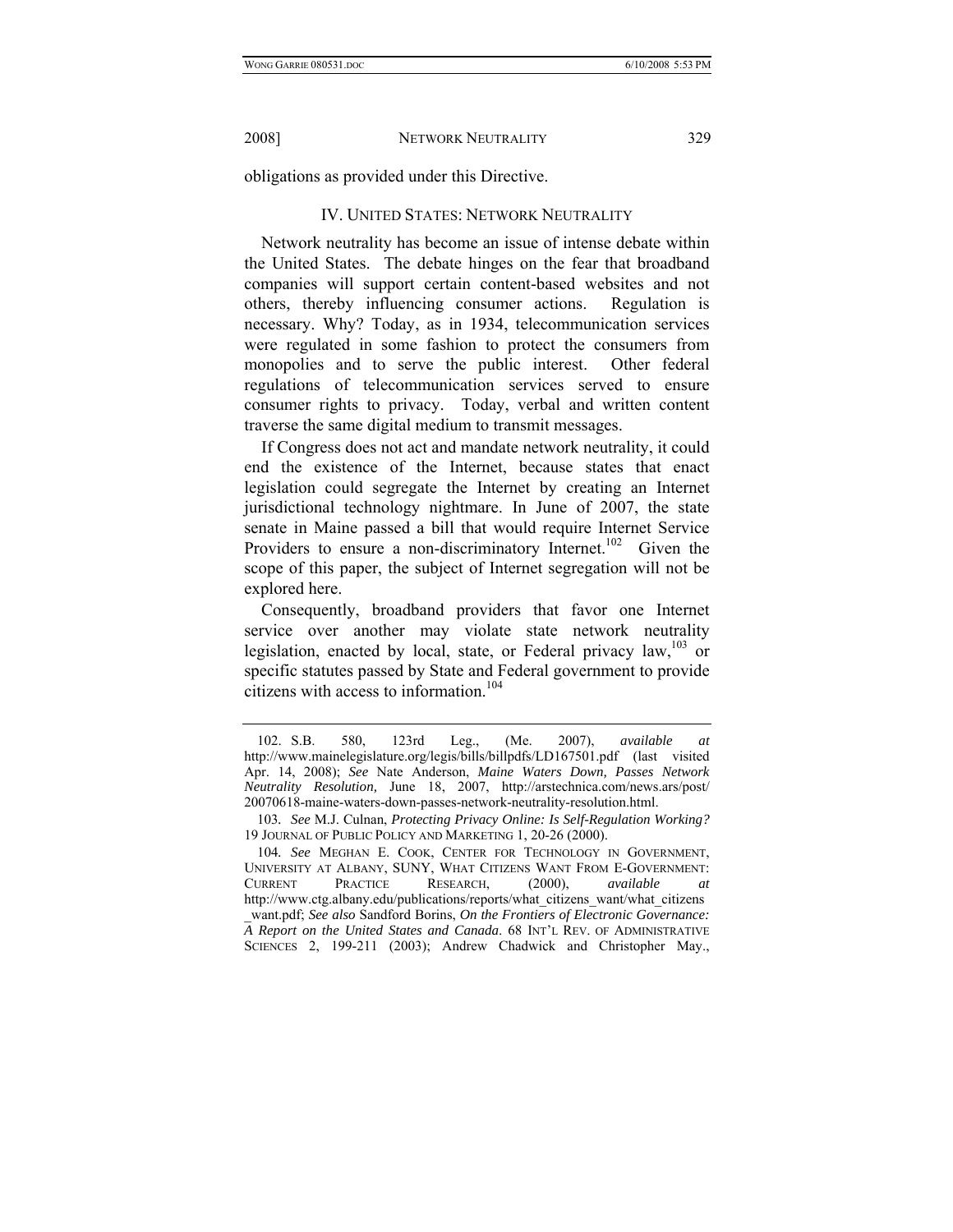For example, broadband company ABC enters into a contract with *xTV,* where *xTV* is the only broadband Search, TV, and phone service. ABC consumers can access the Internet, but are not able to access *jTV* via the Internet, even though *j*TV provides cheaper TV and phone service. This scenario raises several issues (not exhaustive):

*Privacy:* The broadband provider would need to monitor a consumer's Internet usage and block the consumer's use of *jTV* Internet service and re-direct them to *xTV* (violating their privacy rights).

*Access to Government Information:* The broadband provider by limiting the consumer to only *xTV* may be limiting the consumer's ability to access information because it is foreseeable that *xTV* does not provide consumers access to crucial government information that is provided only online (Only on TV?).

*E911*: Access to certain crucial phone services, such as 911, because *xTV* determined that such services were not cost effective.

These scenarios demonstrate the public policy reasons that the government should pass legislation that mandating network neutrality.

A counter-argument to the need for regulation is that consumers will transform their buying patterns so their broadband providers carry the content. But should economic wealth determine whether one can phone 911 or read about local or national legislation or watch political debates?

This contention, however, is inaccurate. Unlike in the past, content providers are now tending to offer a full range of communications products, often bundled together. The question is, how can a consumer migrate to a cost-effective broadband provider if choices are limited or impossible? And certainly, broadband carriers should block competitors who seek to deliver phone or cable services using their bandwidth. Otherwise, the broadband companies are simply giving competitors a free ride. Even if technology allowing the circumvention of the Internet, cable, and

*Interaction between States and Citizens in the Age of the Internet: "E-Government" in the United States, Britain, and the European Union* 16 GOVERNANCE: AN INTERNATIONAL JOURNAL OF POLICY, ADMINISTRATION, AND INSTITUTIONS 2, 271-300 (2003).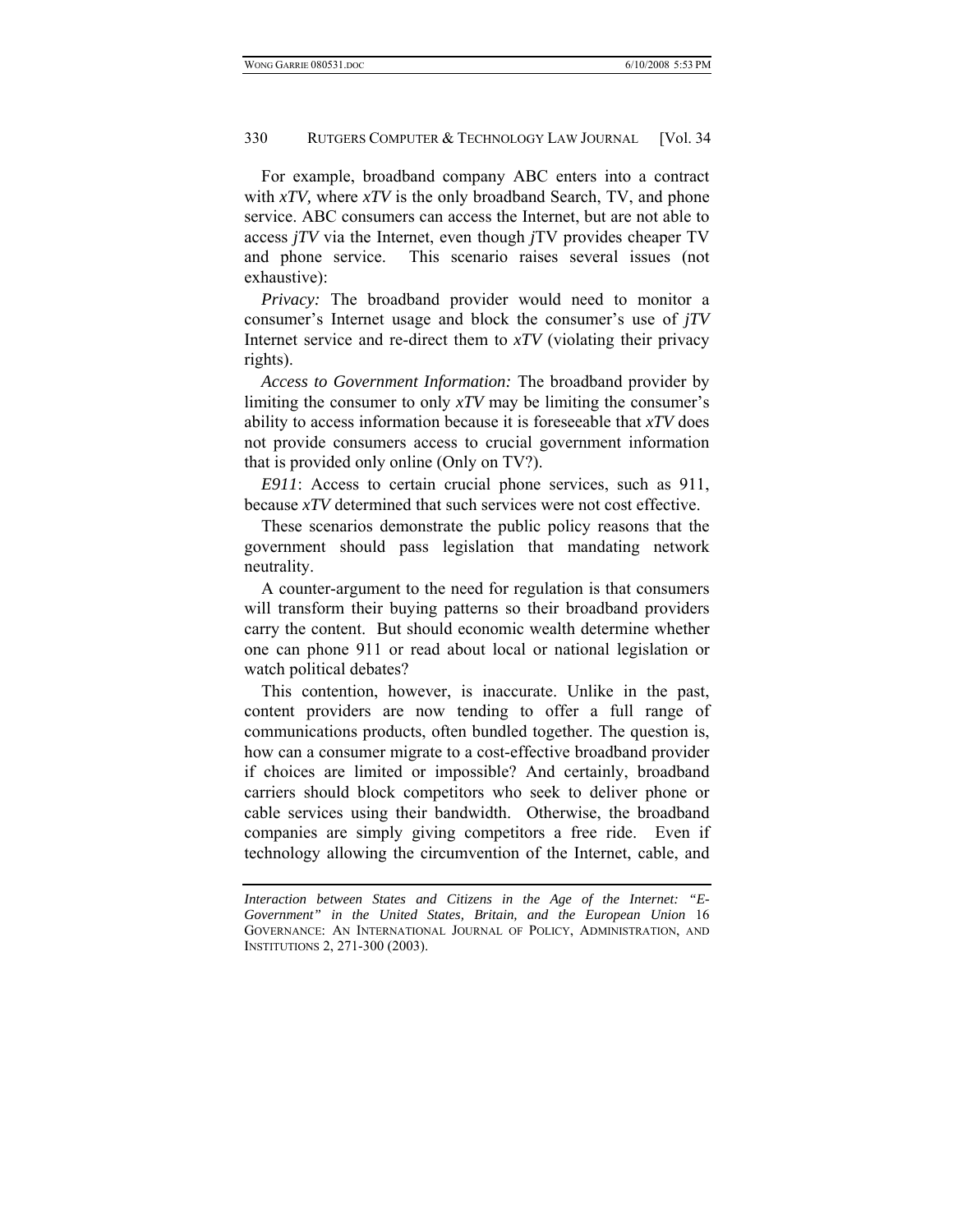phone trifecta existed, the question remains how the consumer would learn about the technology. A broadband provider could simply restrict the consumer from reading about the company from their website, seeing the company's advertisements on cable, or receiving direct e-mails from the company itself.

Broadband technologies control the proverbial marketing spigot, thereby making the costs to enter the market astronomical and also making investment in such technologies a money losing proposition. Even if the counterargument of market competition is valid, the technology precepts to execute broadband content discrimination potentially infringe upon the constitutional and federally recognized right to privacy for oral communications in the home. $105$ 

Finally, the network neutrality debate fails to consider the potentially costly outcome if broadband discrimination is permitted without network neutrality; namely the exodus of website content providers from the United States to more favorable countries. Internet application companies, in an effort to avoid broadband discrimination, might choose to relocate to a country where network neutrality is guaranteed by law. While this is not the case today, if the U.S. Congress does not regulate broadband and ensure network neutrality, significant damage may be done to the United States' position as a global leader in technology.

## A. Current U.S. Framework on Network Neutrality

The Telecommunications Act of 1996 (the "1996 Act")<sup>106</sup> is the first major legislation addressing telecommunications since the original Communications Act of  $1934^{107}$  (the "1934 Act") was intended to address a new era in communications, and to serve as a framework for regulating emerging technologies and markets. Two significant principles are evident in the Act: the conviction that any new regulatory model must ensure competition, and the belief that it is necessary to promote universal access to advanced and

<sup>105</sup>*. Id*.

 <sup>106.</sup> Telecommunications Act of 1996, Pub. L. No. 104-104, 110 Stat. 56 (1996) (codified in 47 U.S.C.S. § 151 et seq).

<sup>107</sup>*. See id*.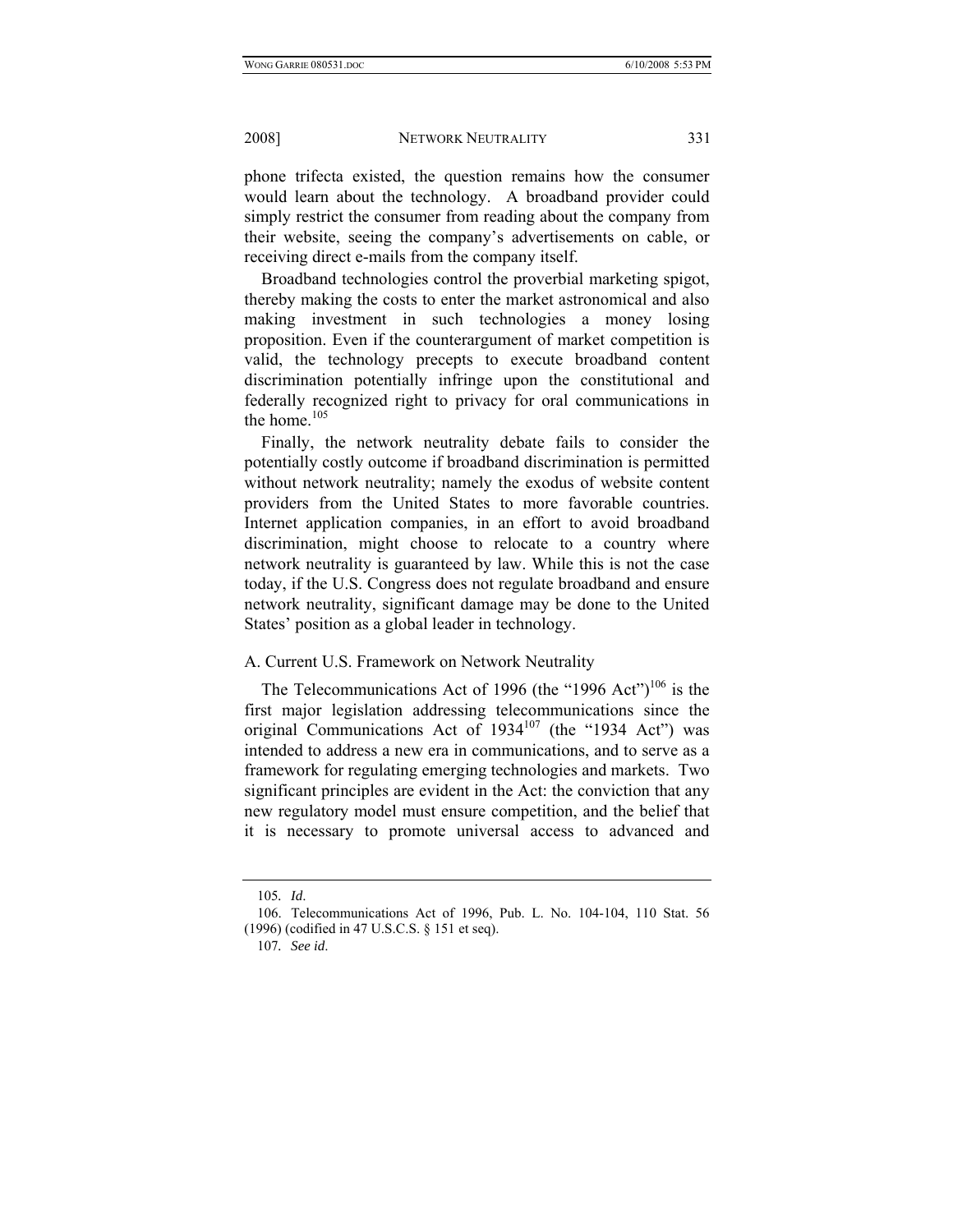affordable communication.<sup>108</sup>

A significant aspect of the 1996 Act is the distinction it makes between providers of "telecommunications services" and "information services."<sup>109</sup> Under the 1934 Act, as amended by the 1996 Act, the term "telecommunications service" was defined as the "offering of telecommunications for a fee directly to the public . . . regardless of the facilities used."110 The 1934 Act further defined telecommunications as "the transmission, between or among points specified by the user, of information of the user's choosing, without change in the form or content of the information as sent and received." $\frac{1}{111}$  Next, it defined "telecommunications" carrier[s]" - those subjected to mandatory Title II common-carrier regulation - as "provider[s] of telecommunications services[.]"<sup>112</sup> Finally, the term "information service" was defined as the "offering of a capability for generating, acquiring, storing, transforming, processing, retrieving, utilizing, or making available information via telecommunications."113

Carriers selling broadband Internet access, pursuant to recent Supreme Court decisions discussed infra, are considered information services carriers.<sup>114</sup> It is here where the distinction is important. The 1996 Act regulates telecommunication carriers, while information service carriers do not fall under its purview.<sup>115</sup> Consequently, a carrier providing information services is not a "telecommunications carrier" under the 1996 Act, thereby precluding its applicability.<sup>116</sup> The area of communications is dynamic. As advancing technologies have converged and become interconnected, the level of competition has increased. Traditionally distinct service providers, such as cable television and telephone service providers, now find themselves in direct

- 114*. See* texts accompanying *infra* notes 127 and 145.
- 115. *See* 47 U.S.C.S. § 153(44).
- 116*. Id.*

<sup>108</sup>*. Id.*

 <sup>109. 47</sup> U.S.C.S § 151 et. seq.

 <sup>110.</sup> *Id.* § 153(46).

 <sup>111.</sup> *Id.* § 153(43).

 <sup>112.</sup> *Id.* § 153(44).

 <sup>113.</sup> *Id.* § 153(20).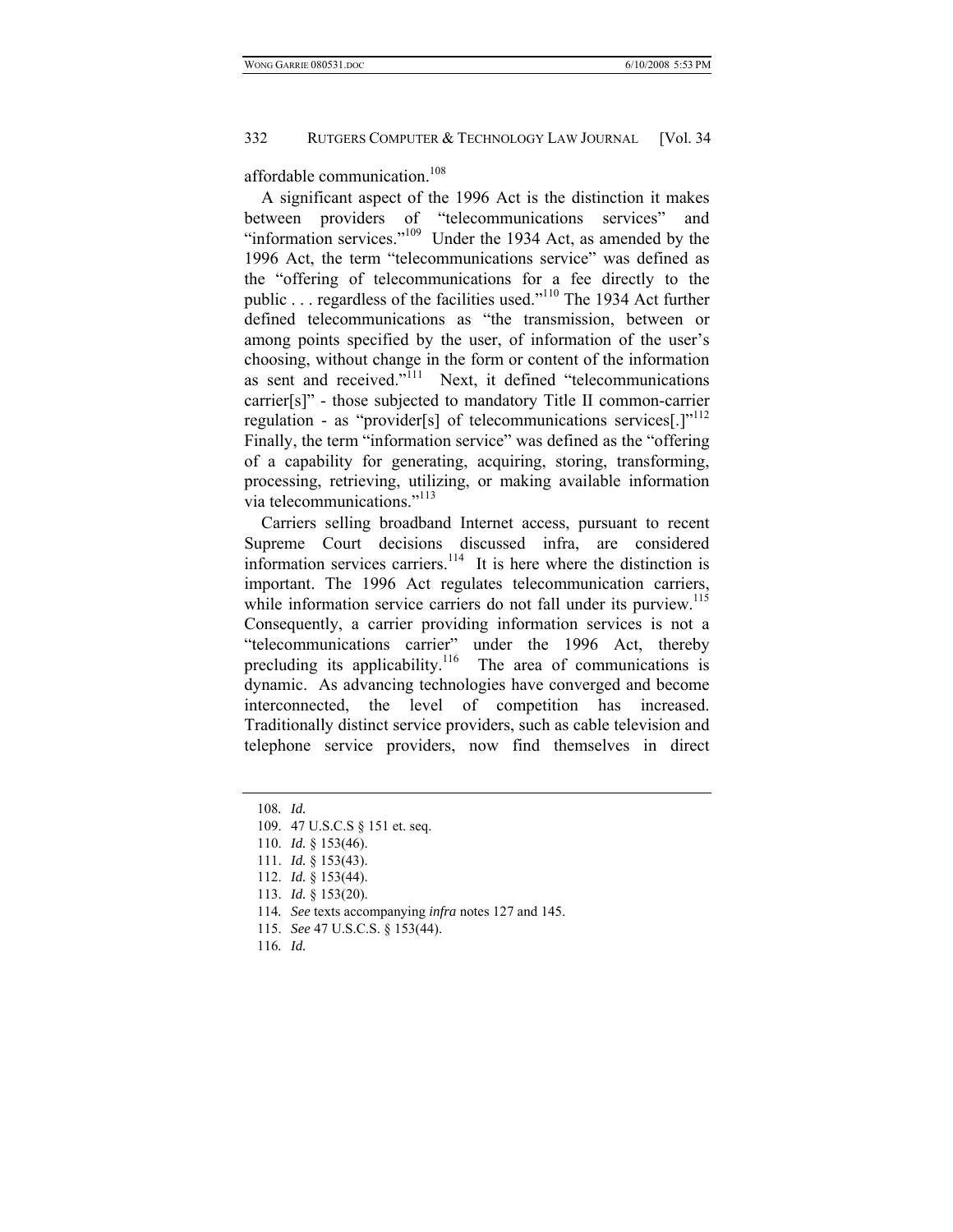competition. Not surprisingly, the Courts have played a significant role in these new conflicts.

"The Supreme Court's decision in [*National Cable & Telecommunications Ass'n v. Brand X Internet Services*<sup>117</sup> [hereinafter "Brand X"] in June 2005 held that content and applications providers could no longer count on regulation to guarantee access to cable modem and DSL systems."118

In 2002, the Federal Communications Commission (FCC) declared that broadband cable modem service, specifically cable modem service and Digitial Subscriber Line (DSL) service was an information service, thereby precluding the applicability of the Title II common-carrier regulation.<sup>119</sup> The Ninth Circuit Court vacated the FCC ruling that cable modem service was not a telecommunications service under the 1934 Act. $120$ 

The Supreme Court on *certiorari* reversed and remanded the Ninth Circuit Court holding.<sup>121</sup> The court reviewed and upheld the FCC's decision to categorize broadband information carriers as Information Service Carriers as, thereby essentially granting them immunity from the applicability of Title II of the Communications Act of 1934 common-carrier regulation.<sup>122</sup> Justice Thomas wrote that "consumers used the high-speed wire always in connection with the information-processing capabilities provided by Internet access, and the transmission was a necessary Internet access component."123 He further reasoned that

what cable companies providing cable modem service and telephone companies providing telephone service 'offer' is Internet service and telephone service respectively - as finished services, though they did so using the discrete components composing the end product, including data transmission. Such

<sup>117</sup>*.* 545 U.S. 967 (2005).

 <sup>118.</sup> Status Register, CHAMPAIGN-URBANA COMPUTER USERS GROUP Jan. 2007, http://www.cucug.org/sr/sr0701.html. "One indirect consequence of this was that companies such as Google, Microsoft, Earthlink and Intel began pouring money into wireless broadband and Broadband Over Powerline (BPL)[.]" *Id.* 

 <sup>119.</sup> Brand X Internet Servs. v. FCC, 345 F.3d 1120, 1123 (9th Cir. 2003).

<sup>120</sup>*. Id.* at 1132.

<sup>121</sup>*. Brand X*, 545 U.S. at 980.

<sup>122</sup>*. Id.*

<sup>123</sup>*. Id.*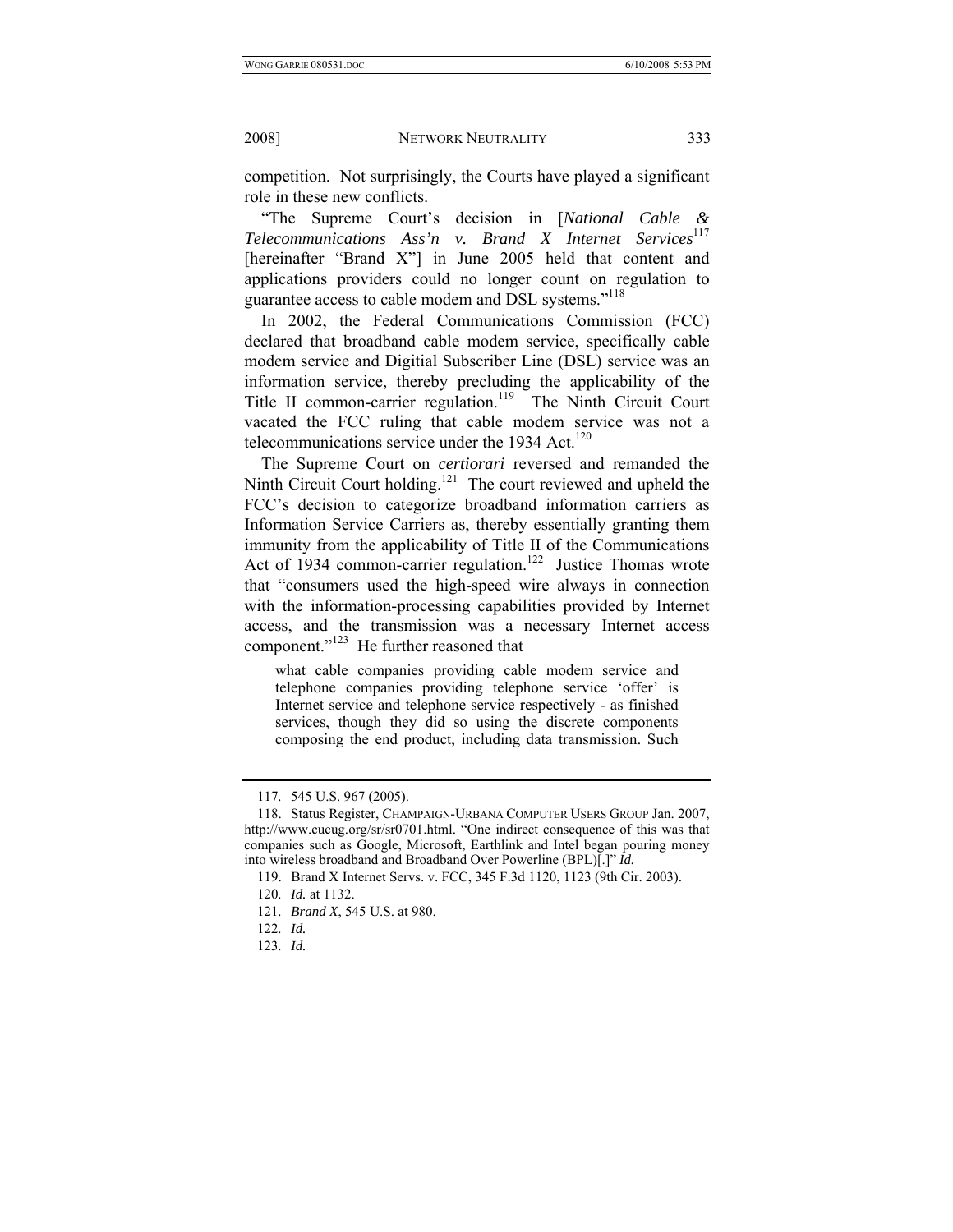functionally integrated components did not need to be described as distinct "offerings."<sup>124</sup>

A broadband cable modem Internet service can manipulate and store information, and is thus an "information service" according to an FCC declaratory ruling; however, "the integrated nature of Internet access and the high-speed wire used to provide Internet access" led the FCC to the conclusion that a broadband cable modem services is not a "telecommunications service."<sup>125</sup> The ruling meant that common-carrier regulations did not apply to broadband cable modem services.<sup>126</sup>

The Supreme Court in *Verizon Communications Inc. v Law Office of Curtis V. Trinko* held that Respondent law firm's complaint alleging a breach of an incumbent local exchange carrier's (LEC) duty under the 1996 Act to share its network, failed to state a claim under §2 of the Sherman Act.127 In *Verizon*, the Supreme Court explored whether Verizon had violated §2 of the Sherman Act by comparing the 1996 Act with the anti-trust principles of the Sherman Act <sup>128</sup> At issue was the 1996 Act's requirement that an incumbent LEC share its network with competitors. Specifically, the incumbent LEC must share its individual network elements without imposing any "bundling" requirements.<sup>129</sup> Verizon, as the incumbent LEC, signed interconnection agreements with rival LECs pursuant to the 1996 Act.<sup>130</sup> Verizon's competitors however, lodged complaints that Verizon violated these interconnection agreements. As a result, both the New York Public Service Commission (PSC) and the Federal Communication Commission (FCC) launched investigations into Verizon's practices.<sup>131</sup> These investigations led to a levying of financial penalties against Verizon, remediation

131*. Verizon,* 540 U.S. at 398.

<sup>124</sup>*. Id.*

 <sup>125.</sup> *Id*. at 977-78.

<sup>126</sup>*. Id* at 978*.*

<sup>127</sup>*. See Verizon Comm. v. Law Offices of Curtis V. Trinko,* 540 U.S. 398, 409- 10 (2004).

<sup>128</sup>*. Id.* at 398.

<sup>129</sup>*. Id.* at 402*.*

<sup>130</sup>*. Id.*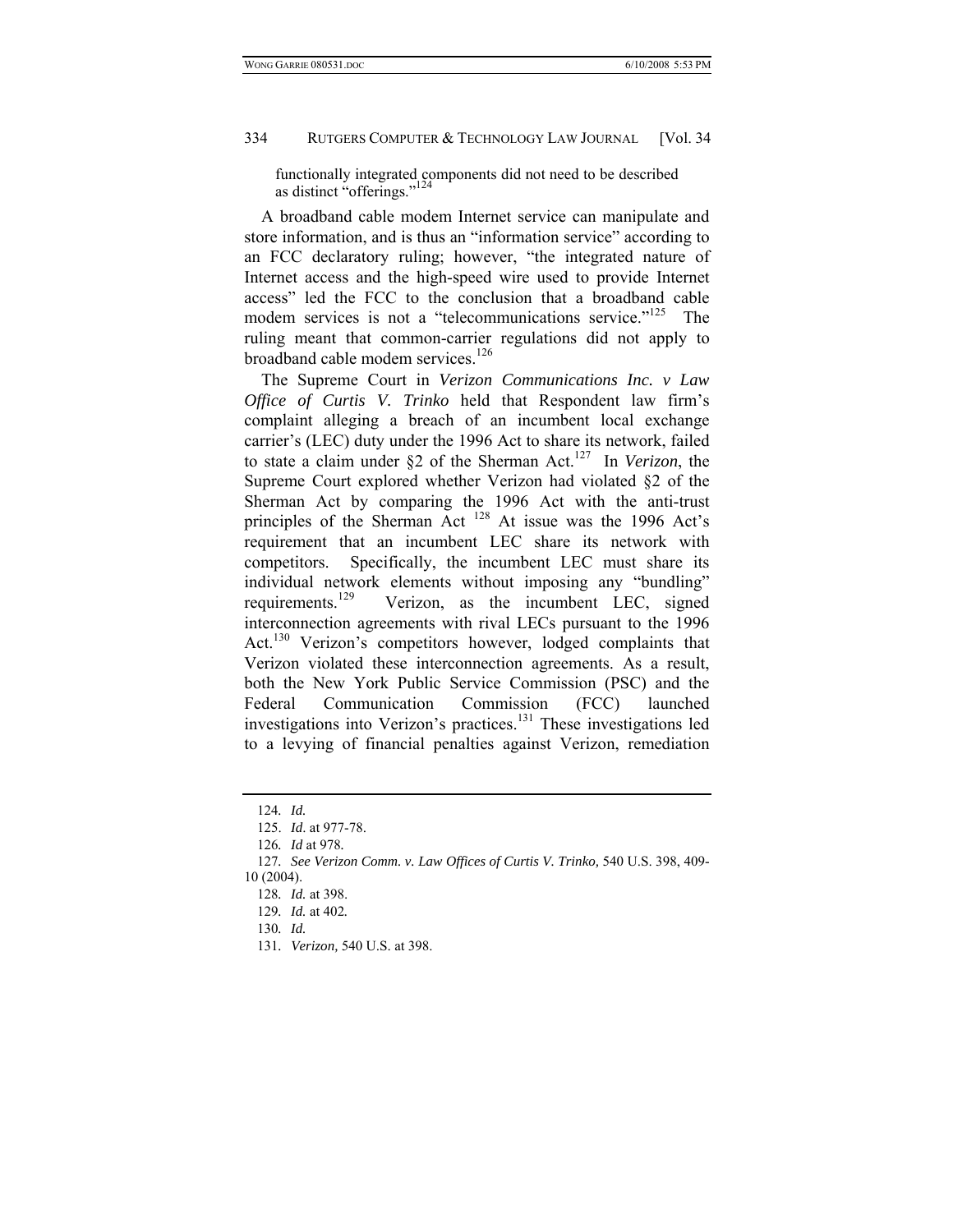measures, and the imposition of further reporting requirements.<sup>132</sup> Subsequently, the Respondent, a telephone service customer of AT&T, a Verizon competitor, alleged that Verizon had engaged in discriminatory practices in filling the orders of its rivals, thereby violating the Sherman Act.<sup>133</sup>

The Supreme Court rejected this argument, holding that Respondent failed to state a claim under the Sherman Act because the 1996 Act did not conflict with traditional antitrust principles.<sup>134</sup> The Court reasoned that the 1996 Act does not expand applicability of the Sherman Act.<sup>135</sup> Additionally, the Court found that Verizon's previous violations did not constitute a claim under traditional antitrust standards.136 Finally, the Court rejected the argument that the claim at issue should be identified as one of the limited exceptions to the general rule that there is no duty to help competitors.<sup>137</sup>

In Brand X Services, the Supreme Court overruled the Ninth Circuit, holding that the FCC was within its statutory rights to classify cable as an information service and therefore exclude cable companies from common carrier regulation.<sup>138</sup> The Commission later ruled that DSL was also an information service.<sup>139</sup> Thanks to this reclassification, DSL carriers are no longer subject to the requirement that they share DSL lines with broadband competitors.<sup>140</sup> Collectively, these decisions re-ignited the network neutrality debate.

#### B. Network Neutrality and Oral communications

The network neutrality debate focuses on whether last-mile providers are blocking access to content and applications. Network

<sup>132</sup>*. Id.*

<sup>133</sup>*. Id.*

<sup>134</sup>*. See id.* 540 U.S. at 411.

<sup>135</sup>*. Id*.

<sup>136</sup>*. Id.* at 415-16.

<sup>137</sup>*. Id.* at 411.

<sup>138</sup>*. See* 545 U.S. 967, 987 (2005)*.*

<sup>139</sup>*. Id.* at 978.

 <sup>140.</sup> Bill D. Herman, *Opening Bottlenecks: On Behalf of Mandated Network Neutrality*, 59 FED. COMM. L.J. 108, 131 (2006)*.*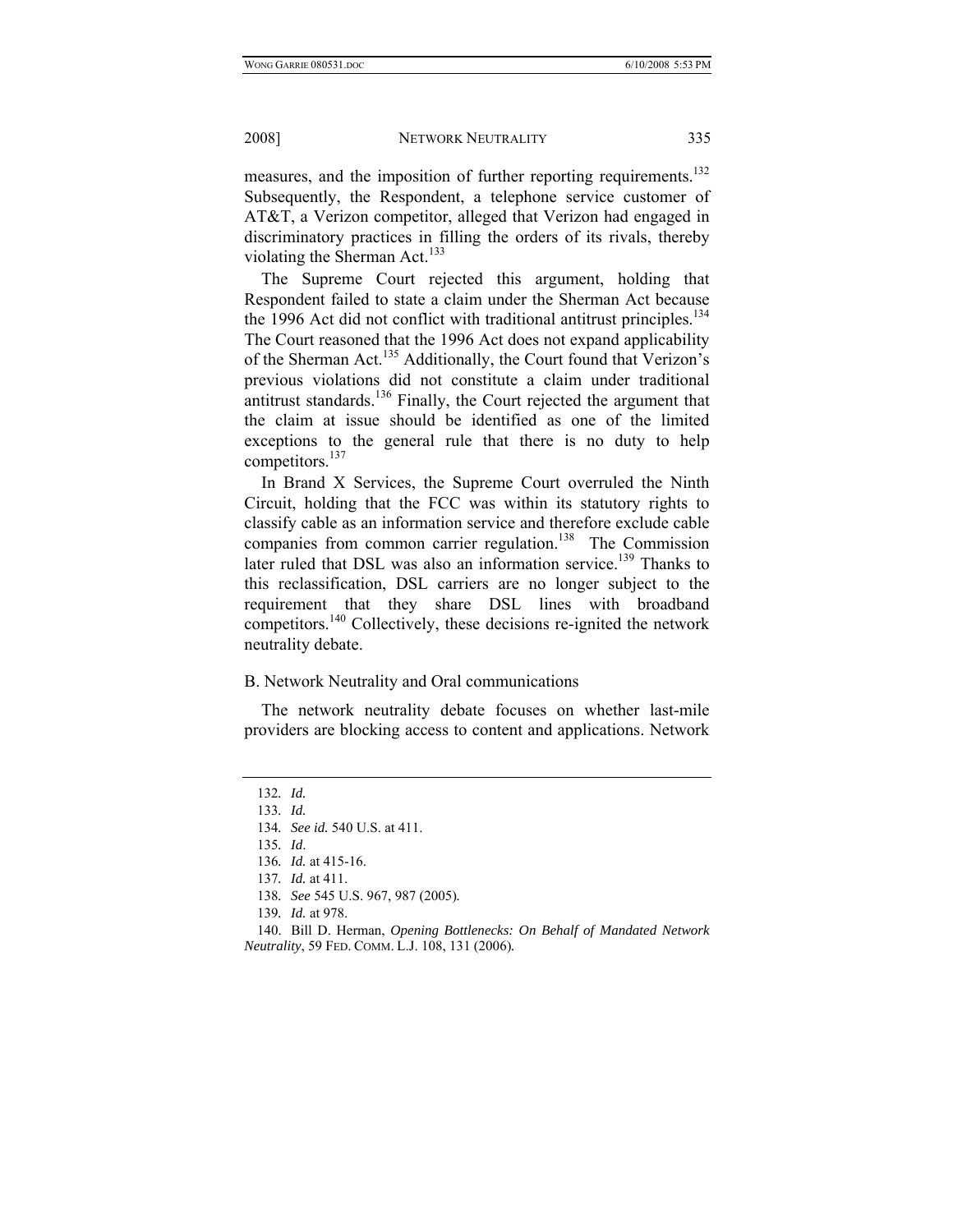neutrality assures that infrastrucure does not distinguish content when delivering information. Network service providers do not affect the delivery of data based on their content. Today, network neutrality is effectively non-existent.

Leading broadband companies argue that they have not blocked access to content or applications and that market forces prevent them from doing so in the future.<sup>141</sup> This market argument is erroneous because broadband service providers (BSPs) are effectively preventing consumers from accessing an array of Internet applications and from creating a tiered Internet by granting preferential treatment to application and content providers that compensate BSPs monetarily.<sup>142</sup> Proponents of legislation enforcing meaningful network neutrality assert that failing to legislate will result in (1) BSPs use of discriminatory access arrangements that harm competition and consumers, and (2) the formation of a tiered Internet caused by BSPs prioritizing traffic on their networks, allowing BSPs to charge application and content providers for higher quality of service to access BSPs' networks. <sup>143</sup>

What is missing from this debate is a discussion of the issue of privacy. Network neutrality ties into the privacy of oral communication since the Internet today delivers telecommunication services to consumers that select from an expansive set of application sets. Therefore, the issue is whether a BSP can monitor a consumer's oral communications in such a way that creates the most favored Internet application service. For example, a mother in Seattle using Google Chat can talk (meaning convey and receive oral communications) with a third party, who in this case is her son studying in graduate school in Boston. These oral communications receive protection from state and federal legal frameworks. Therefore, the BSP actions of monitoring and reviewing these Google Chat packets in determining whether those packets receive

<sup>141</sup>*. Id.*

<sup>142</sup>*. See* Tripp Blatz, *Three Carriers Have Now Blocked Access to Ports for VoIP, Vonage Chairman Alleges*, TELECOMM. MONITOR, Aug. 23, 2005.

<sup>143</sup>*. See* Tim Wu, *Network Neutrality, Broadband Discrimination*, 2 J. TELECOMM. & HIGH TECH. 41 (2003); Tim Wu, *Wireless Net Neutrality: Cellular Carterfone on Mobile Networks*, (New American Foundation Wireless Future Program, Working Paper*,* No. 11); *See also, Save the Internet,* at http://savetheinternet.com, (last visited Apr. 10, 2008).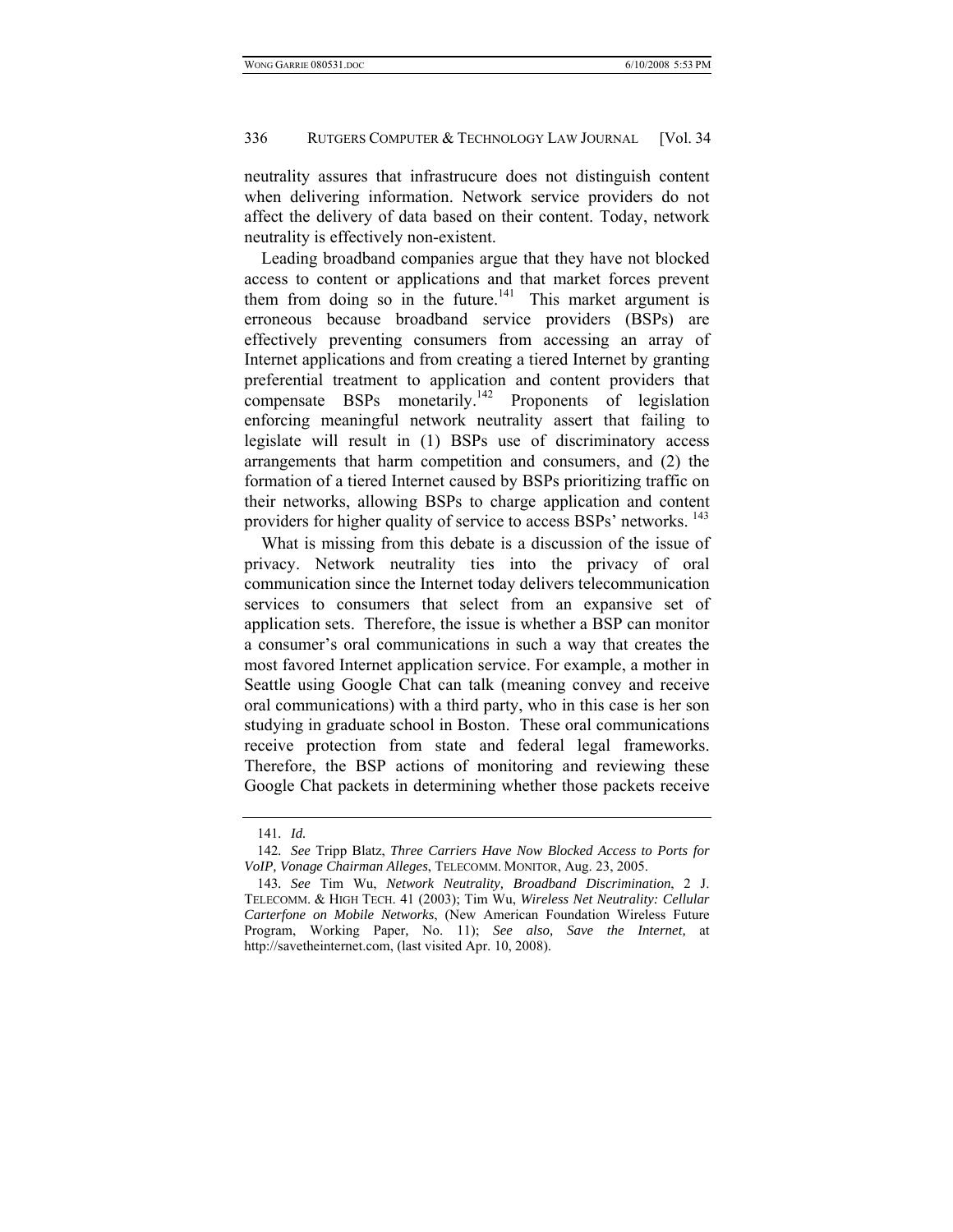the BSP's most favored Internet application service may be in violation of federal, state, and local laws protecting a citizen's oral communications.

Within the United States, oral communications receive protection from the legislative and judicial branches. Justice Brandeis "anticipated that technological advancement will enable the Government to employ tools of surveillance extending beyond wiretapping"<sup>144</sup> in *Olmstead v. United States*.<sup>145</sup> In that dissenting opinion, Justice Brandeis:

asserted that Fourth Amendment protections must be interpreted broadly so as to safeguard against new abuses that were not previously envisioned. Thus, Brandeis sought to protect the individual's 'right to be let alone' without regard to the different technologies that might be employed by the Government to compromise that right.<sup>146</sup>

Justice Brandeis' forward-looking focus on a person's underlying privacy interests presents a more compelling perspective than the premise of the Wiretap Act as currently applied by the courts.<sup>147</sup> Since *Katz v. United States*,<sup>148</sup> courts have routinely forbidden third parties from tapping or monitoring oral communications.<sup>149</sup> However, businesses routinely track, store, and sell data packets transmitted in the same way with the implied or explicit consent of either party engaged in the transmission. The digital age and its VoIP causes the distinction between voice and data made in the law to become muddled in the digital age. <sup>150</sup>

 <sup>144.</sup> Robert A. Pikowsky, *The Need for Revisions to the Law of Wiretapping and Interception of Email,* 10 MICH. TELECOMM. & TECH. L. REV. 1, 93 (2003).

 <sup>145. 277</sup> U.S. 438, 466, 472-74, 478 (1928) (Brandeis, J., dissenting).

 <sup>146.</sup> Pikowsky, *supra* note 144; *see also Olmstead*, 277 U.S. at 472-74, 478- 79.

<sup>147</sup>*. See Olmstead,* 277 U.S. 438, 472-74, 478-79.

 <sup>148. 389</sup> U.S. 347 (1967).

 <sup>149.</sup> *See e.g.,* Simpson v. Simpson, 490 F.2d 803, 805 (5th Cir. 1974) (stating that the Omnibus Crime Control and Safe Streets Act "prohibits all wiretapping and electronic surveillance by persons other than duly authorized law enforcement officers") (quoting Senate Judiciary Comm., Senate Report No. 1097, 1968 U.S.C.C.A.N., 2153); Pritchard v. Pritchard, 732 F.2d 372 (4th Cir. 1984) (prohibiting unconsented wiretapping between spouses);

<sup>150</sup>*. See generally* Daniel B. Garrie, et.al., *Voice Over Internet Protocol and the Wiretap Act: Is Your Conversation Protected*?, 29 SEATTLE U. L. REV. 97 (2005).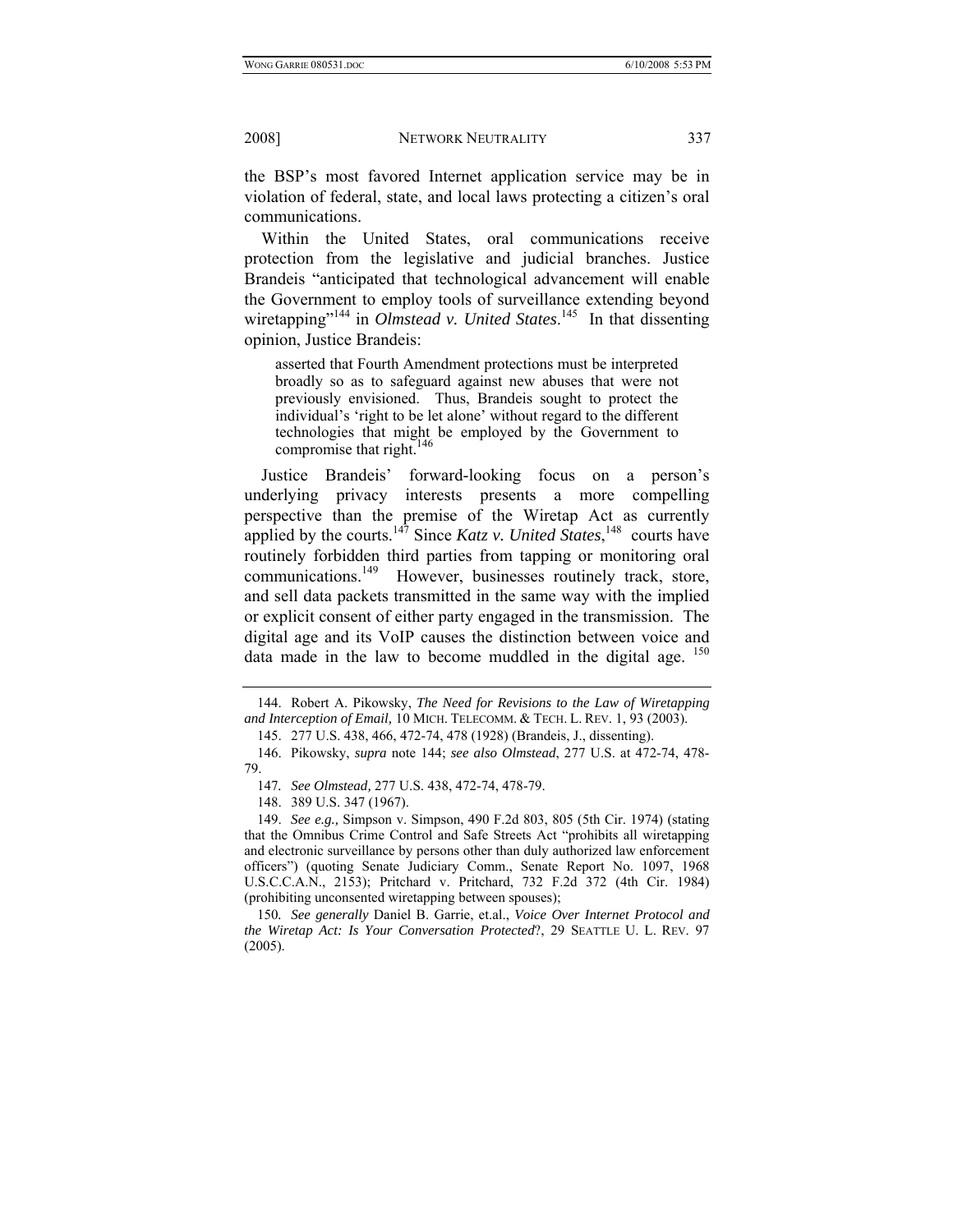With the convergence of oral and data into a single transmission medium, the courts, like computers, are unable to distinguish between oral and data communications.<sup>151</sup>

The use of the VoIP and analogous technologies has made this legal distinction impossible to uphold because oral and data communications now travel over the same wires simultaneously, encapsulated in digital data packets.<sup>152</sup> The counterargument that "VoIP is clearly not your father's telephone service"<sup>153</sup> is not relevant to the issue of the citizens' right to telecommunication privacy. The main reason for this is that VoIP still transmits oral communications despite the fact it may not be "my father's telephone service."<sup>154</sup>

The courts have found telephone communications protected from governmental privacy invasions in two principal ways.<sup>155</sup> First, parties to a voice conversation are entitled to a "reasonable expectation of privacy" under the Supreme Court opinion of *Katz v.*  United States.<sup>156</sup> Second, the Federal Wiretap Act of 1968 prevents unauthorized third-party interceptions of telephone communications, unless (1) the interceptor is in possession of a court order or (2) either of the involved parties in the communication has provided their consent.157 The *Katz* opinion explains the rationale behind the Supreme Court's oft-quoted statement that the Fourth Amendment "protects people, not places,"158 and concludes that an entity's reasonable expectation of

<sup>151</sup>*. See id.* at 100-01.

<sup>152</sup>*. Id.*at 101.

<sup>153</sup>*. In re* Petition for Declaratory Ruling that AT&T's Phone-to-Phone IP Telephony Services are Exempt from Access Charges, 19 F.C.C.R. 7457, 7475 (2004) [hereinafter AT&T] (statement of FCC Chairman Michael K. Powell).

 <sup>154.</sup> While it is not within the scope of this paper to address this argument further, the technology and the English language on which the law is based do not support the assertion that VoIP is an information service and not a telecommunication service, even though VoIP may act like a telecommunication service on steroids.

<sup>155</sup>*. See* Frierson v. Goetz, 227 F. Supp. 2d 889, 896-97 (M.D. Tenn. 2002) (describing a two-part test for determining qualified immunity).

<sup>156</sup>*. See* 389 U.S. at 350.

<sup>157</sup>*. See e.g.*, 18 U.S.C. §§ 2510-21 (2000).

<sup>158</sup>*. See Katz*, 389 U.S. at 351.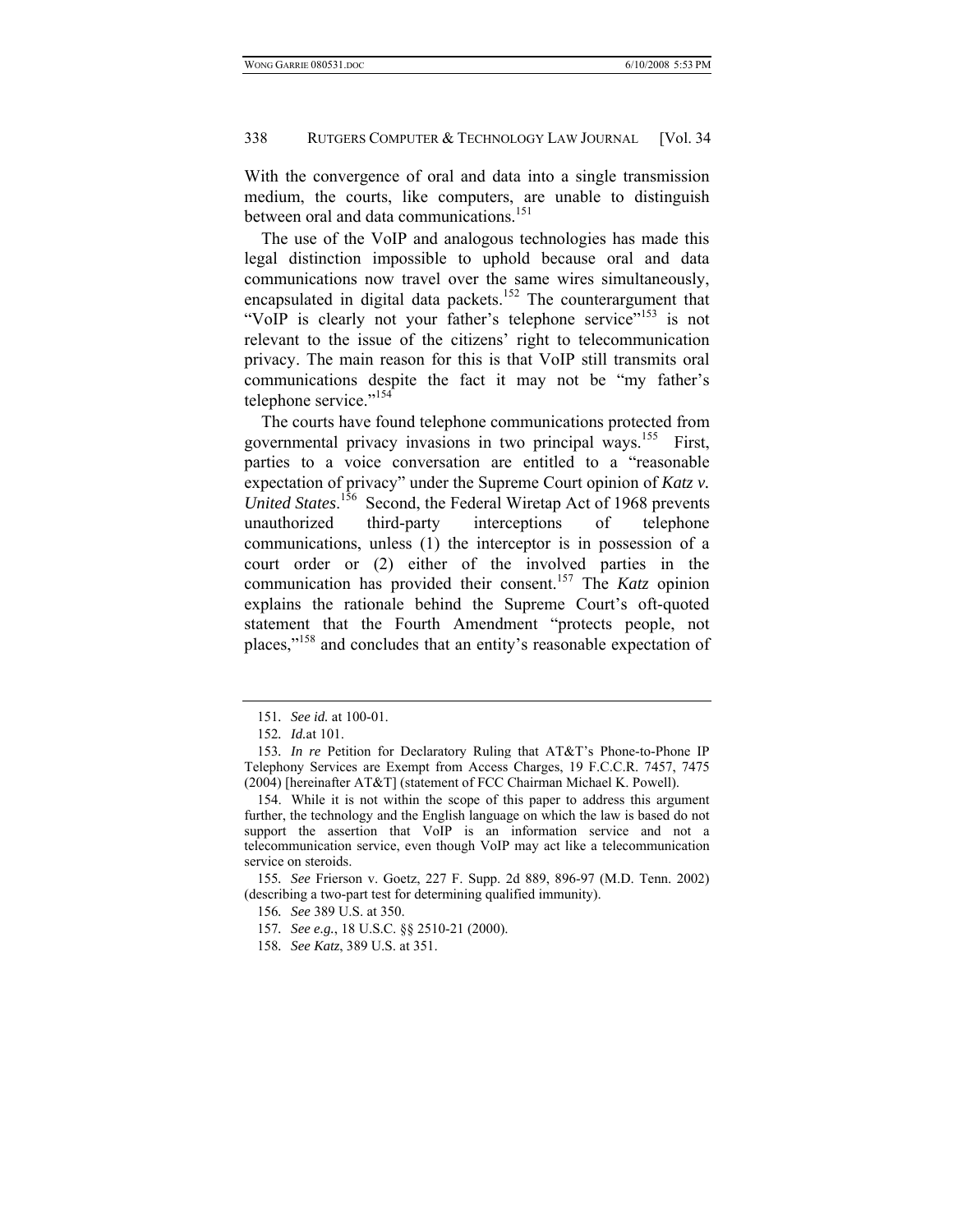privacy must be protected from government searches.<sup>159</sup> The Federal Wiretap Act was Congress' response to the *Katz* opinion and was an attempt to prevent electronic surveillance of oral telephone communications without a court order.  $160$ 

The Supreme Court's 1967 decision in *Katz* eliminated the idea that property rights governed a person's right to be free from unreasonable searches and seizures.<sup>161</sup> *Katz* stands for the proposition that an individual can control what information about him and his actions is made available to the public,  $162$  and what remains private and protected by the Fourth Amendment.<sup>163</sup> The *Katz* doctrine of Fourth Amendment protections has a requires "first that a person have exhibited an actual (subjective expectation of privacy and, second, that the expectation be one that society is prepared to recognize as 'reasonable.'"<sup>164</sup> The courts have read Katz narrowly in recent years,<sup>165</sup> but because the Fourth Amendment's privacy protections only insulate individuals from governmental privacy encroachments,<sup>166</sup> the Wiretap Act is the

160*. See* United States v. Andonian, 735 F. Supp. 1469, 1471 (C.D. Cal. 1990); S. REP. NO. 90-1097, at 66-72 (1968); 1968 U.S.C.C.A.N. 2110, 2153-59.

161*. See Katz,* 389 U.S. at 351.

162*. See id*. ("What a person knowingly exposes to the public, even in his own home or office, is not a subject of Fourth Amendment protection. But what he seeks to preserve as private, even in an area accessible to the public, may be constitutionally protected.") (citations omitted).

163*. Id*. at 352.

164*. See id.* at 361 (Harlan, J., concurring).

165*. See* Orin S. Kerr, *The Fourth Amendment and New Technologies: Constitutional Myths and the Case For Caution*, 102 MICH. L. REV. 801, 852 (2004) (stating that "despite Berger and Katz, courts have proved surprisingly reluctant to find that the occasional holes in the Wiretap Act violate the Fourth Amendment"). Moreover, "wiretapping law may be constitutional in theory, but it is statutory in practice . . . When wiretapping occurs inside the United States, courts generally refuse to construe the Fourth Amendment as going beyond the scope of the Wiretap Act." *Id.* at 855.

166*. See* Skinner v. Railway Labor Executives' Ass'n, 489 U.S. 602, 614 (1989) (stating that "[a]lthough the Fourth Amendment does not apply to a search or seizure, even an arbitrary one, effected by a private party on his own initiative,

<sup>159</sup>*. Id.* 389 U.S. at 353 (government's actions "violated the privacy upon which [petitioner] justifiably relied" and thus triggered Fourth Amendment protections). However, it is unclear how the recent action by the Bush administration with respect to wiretapping will be interpreted by the Supreme Court in the context of National Security interplaying with the constitutionally granted rights of the executive privilege.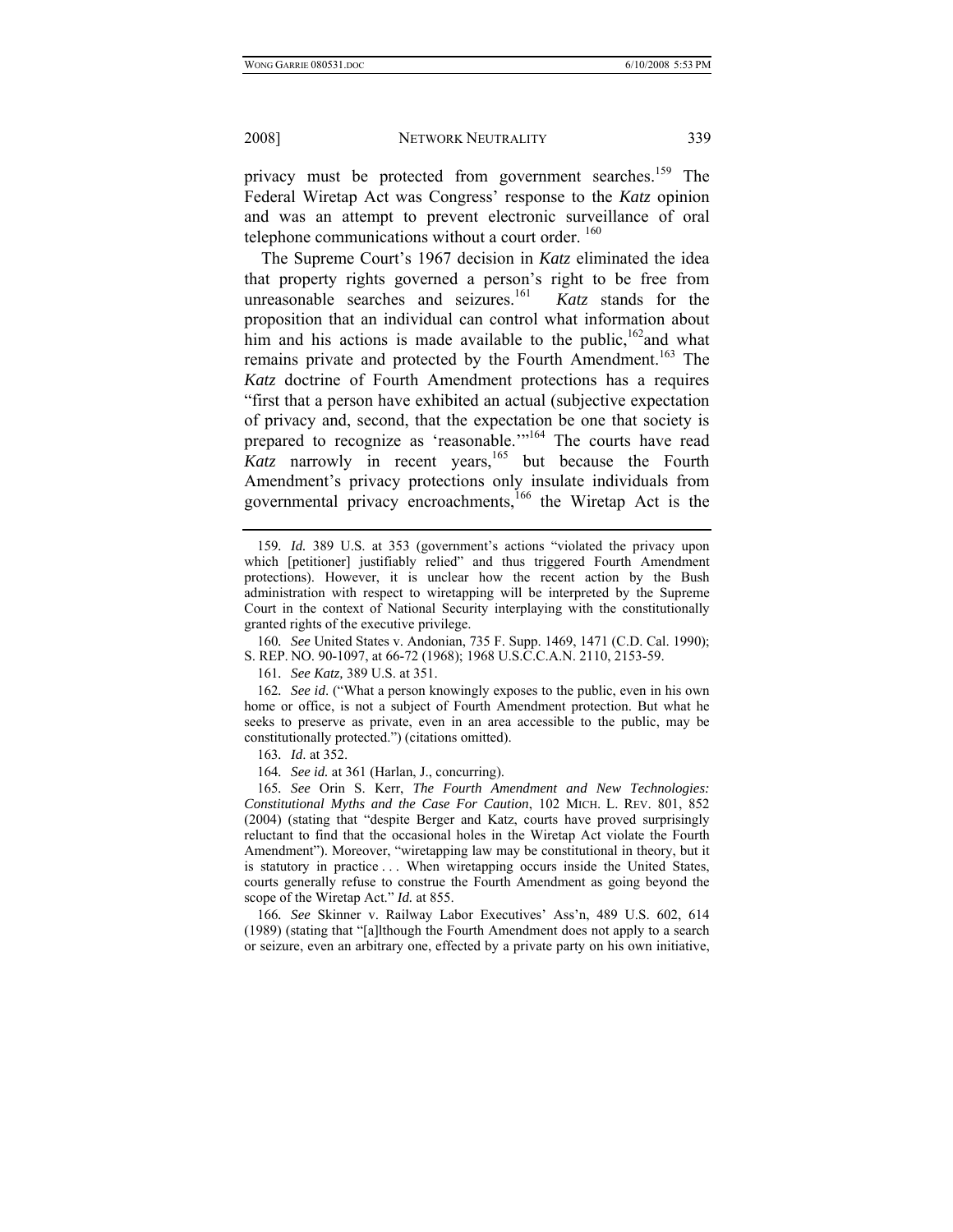main cause of action protecting telephone communicants from nongovernmental third-party interceptors.<sup>167</sup> Telephone communicants can obtain redress under the Wiretap Act for unauthorized third party interceptions of telephone communications unless the interceptor has a court order, a certification by the United States Attorney General or his or her agent that none is required,<sup>168</sup> or the consent of either party involved in the conversation.<sup>169</sup>

In summary, the Wiretap  $Act^{170}$  initially afforded extensive protection to wire communications, but oral communications were protected only when there was a reasonable expectation of privacy.171 Because the legislation covered both face-to-face oral communications and traditional point-to-point wired communications, courts were faced with myriad interpretive difficulties.<sup>172</sup> To correct the problems with Title III, Congress amended the Wiretap Act by passing the Electronic Communications Privacy Act of 1986 (ECPA).<sup>173</sup> Congress designed the ECPA to prohibit the intentional interception of oral, wire, and electronic communications.<sup>174</sup> Because Congress was concerned with advancements in electronic technology that would be capable of defeating any privacy expectations, $175$  the ECPA

169. 18 U.S.C. § 2511(2)(d) (2004).

170. Pub. L. No. 90-351, tit. III, § 802, 82 Stat. 212 (1968).

171*. See* United States v. McKinnon, 985 F.2d 525, 527 (11th Cir. 1993) (stating that Congress drafted the definition of "oral communication" to reflect the Supreme Court's standard for determining when a reasonable expectation of privacy exists).

172*. See* Edwards v. Bardwell, 632 F. Supp. 584, 589 (M.D. La.), *aff'd*, 808 F.2d 54 (5th Cir.1986) (treating radio telephone communications as oral communications and holding that because communications through cellular devices could easily be intercepted, the requisite reasonable expectation of privacy did not exist).

 173. Pub. L. No. 99-508, 100 Stat. 1848 (1986) (codified in scattered sections of 18 U.S.C. (1986)).

174*. See* S. REP. NO. 99-541 (1986), reprinted in 1986 U.S.C.C.A.N. 3555, 3555-57.

175*. Id.* at 3555.

the Amendment protects against such intrusions if the private party acted as an instrument or agent of the Government"); Schmerber v. California, 384 U.S. 757, 767 (1966) (stating that "[t]he overriding function of the Fourth Amendment is to protect personal privacy and dignity against unwarranted intrusion by the State.").

<sup>167</sup>*. See* 18 U.S.C. §§ 2510-2521 (2004).

 <sup>168. 18</sup> U.S.C. § 2511(2)(a)(ii) (2004).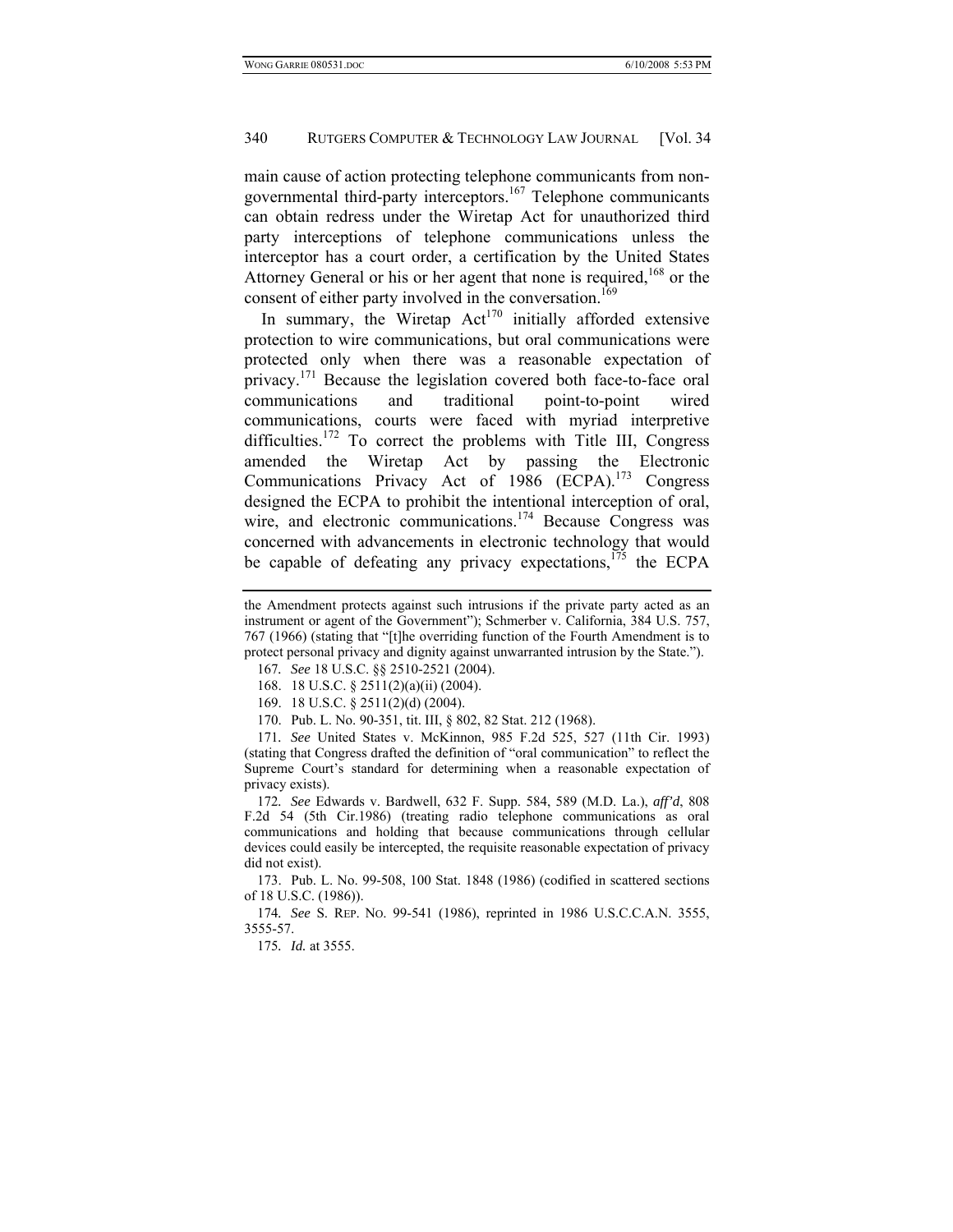enacted a strict set of standards for the interception of oral, wire, and electronic communications. 176 Congress further expanded the protection of wireless communication by passing the Communications Assistance for Law Enforcement Act of 1994 (CALEA),177 which extended Title III to the radio portions of cellular and cordless phones. In the wake of September 11, 2001, Congress passed the Uniting and Strengthening America by Providing Appropriate Tools Required to Intercept and Obstruct Terrorism Act of 2001 ("Patriot Act").<sup>178</sup> The Patriot Act contained a number of important changes to Title III that expanded the government's ability to conduct surveillance, but it is ambiguous about what protections are extended to VoIP oral communications.<sup>179</sup>

While the U.S. courts forbid third parties to tap or monitor oral telephone communications, $180$  they routinely permit data packets $181$ to be tracked, stored, and sold by third parties with the implied<sup>182</sup> or explicit<sup>183</sup> consent of either party engaged in the transmission. In the digital age, however, the law-made distinction between voice and data has become muddled. With the convergence of oral and data communications into a single transmission medium, the courts are unable to distinguish between oral telephone and electronic communications.184 The use of VoIP and other broadband

180*. See supra* note 149.

181*. See* Vonage Holdings Corp. v. Minn. Pub. Utils. Comm'n, 290 F. Supp. 2d 993, 994 (D. Minn. 2003) (stating that the "Congress also differentiated between 'telecommunications services,' which may be regulated, and 'information services,' which like the Internet, may not").

182*. See In re* DoubleClick Inc. Privacy Litig., 154 F. Supp. 2d 497, 510 (S.D.N.Y. 2001); In re Toys R Us Inc Privacy Litig., No. 00-CV-2746, 2001 WL 34517252, at \*3 (N.D.Cal. Oct 09, 2001); Register.Com, Inc. v. Verio, Inc., 356 F.3d 393, 403 (2nd Cir. 2004).

183*. See In re* Pharmatrak, Inc., 329 F.3d 9, 19-22 (1st Cir. 2003).

 <sup>176. 18</sup> U.S.C. § 2518 (2004).

 <sup>177.</sup> Pub. L. No. 103-414, §§202(a), 203, 108 Stat. 4279, 4290-91 (1994) (amending 18 U.S.C. § 2510 (2004)).

 <sup>178.</sup> Pub. L. No. 107-56, 115 Stat. 272 (2001).

 <sup>179.</sup> The scope and impact of the Patriot Act is beyond the scope of this paper. *See* John P. Elwood, *Prosecuting the War on Terrorism: The Government's Position on Attorney-Client Monitoring, Detainees, and Military Tribunals*, 17 CRIM. JUST. 30 (2002).

<sup>184</sup>*. See Vonage*, 290 F. Supp. 2d at 1000-03.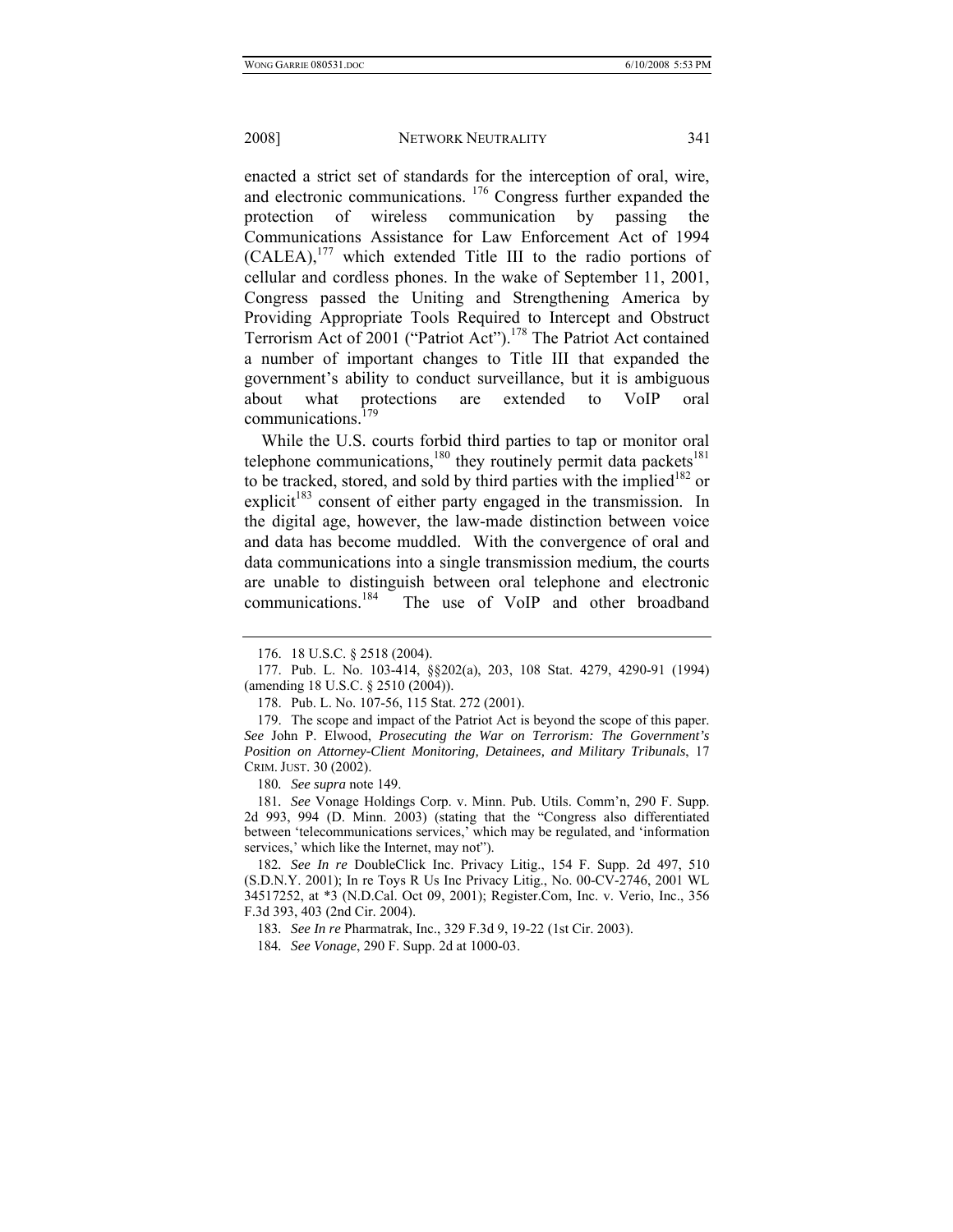communication technologies has made this legal distinction impossible to uphold because oral telephone and electronic data communications now travel over the same wires simultaneously, encapsulated in digital data packets.<sup>185</sup>

VoIP is a technology for transmitting ordinary telephone calls over the Internet.<sup>186</sup> "In other words, VoIP can send voice, fax and other information over the Internet, rather than through the PSTN (Public Switched Telephone Network) or regular telephone network."<sup>187</sup> For example, if you are connected to the Internet, you can simultaneously exchange data, audio or video with anyone while using VoIP, which is impossible with a regular telephone line.<sup>188</sup> This convergence of separate mediums shifts the legal landscape of digital communications<sup>189</sup> and requires further examination. This examination must proceed in light of the disparity in judicial treatment between oral telephone and electronic data communications, with oral telephone communications generally receiving a higher level of privacy protection.190

VoIP is no longer a fledgling technology;<sup>191</sup> it is rapidly

189*. See generally,* CARL SHAPIRO & HAL R. VARIAN, INFORMATION RULES: A STRATEGIC GUIDE TO THE NETWORK ECONOMY (1998).

190*. Compare Katz*, 389 U.S. at 353 (holding that electronically listening to telephone conversations "constitute[s] a 'search and seizure' within the meaning of the Fourth Amendment"), *with* United States v. Hambrick, 55 F. Supp. 2d 504, 508 (W.D. Va. 1999) (stating that "[c]yberspace is a nonphysical 'place' and its very structure, a computer and telephone network that connects millions of users, defies traditional Fourth Amendment analysis").

191*. See* Peter Grant, *Office Technology - Ready for Prime Time: A New Internet-Based Phone Technology Has an Un-Catchy Acronym: VOIP; But Don't Be Fooled: It Could Make Dramatic Changes in the Way Businesses Operate*, WALL ST. J., Jan. 12, 2004, at R7. Growth projections for VoIP vary widely, but the Wall Street Journal reported in early 2004:

[b]y the end of this year, about 20% of the new phones being shipped to

<sup>185</sup>*. See* FROST & SULLIVAN, VOIP EQUIP 2003 WORLD UPDATE (2003) (stating that companies selling IP telephony equipment generated more than \$1 billion in revenues in 2000 and expect those revenues to exceed \$14 billion by 2006).

<sup>186</sup>*. See* VoIP Consumer Facts, *supra* note 17.

 <sup>187.</sup> Office of the Privacy Comm'r, *Getting in on the Act: The Review of the Private Sector Provisions of the Privacy Act 1988*, 239, n.212 (2005) (Austl.) *available at* http://www.privacy.gov.au/act/review/revreport.pdf; *see also Vonage*, 290 F. Supp. 2d at 995.

<sup>188</sup>*. See* FROST & SULLIVAN, *supra* note 185.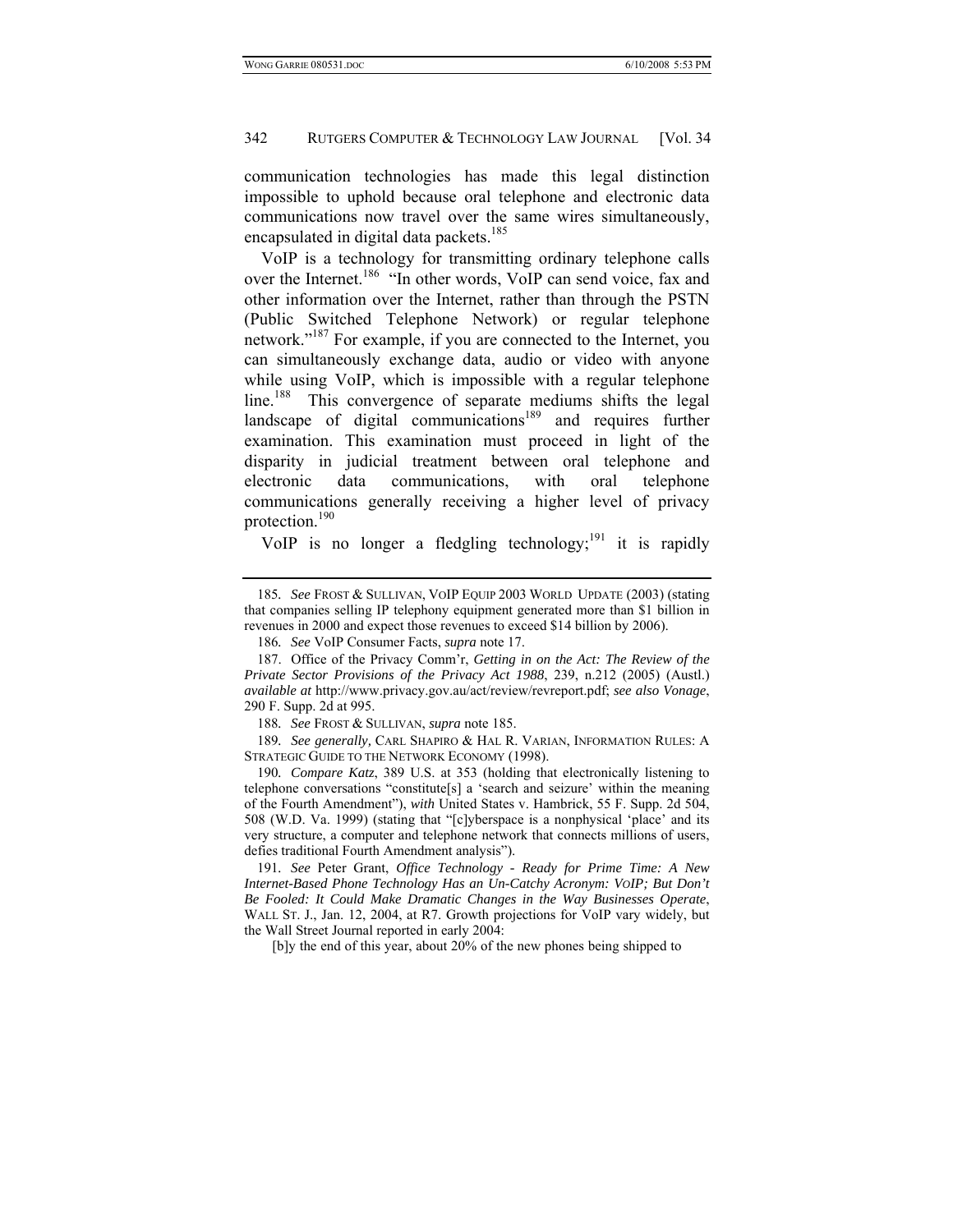becoming a mainstream communication product along with several other broadband communication technologies.<sup>192</sup> Both corporate and individual consumers are using VoIP to reduce their phone bills by capitalizing on their existing connections to Internet broadband infrastructure. <sup>193</sup> For example, Nissan North America, based in California, is implementing VoIP globally,  $194$  though dollar cost savings are not the only factor driving this decision.<sup>195</sup> Nissan and a multitude of other companies are utilizing VoIP to facilitate global communication between their offices because VoIP offers improved functionality over traditional telephone systems.<sup>196</sup> While large corporations that purchase VoIP systems to improve functionality and decrease  $costs<sup>197</sup>$  receive the primary benefit from these services, individual consumers also benefit from using VoIP that offers less expensive long distance and local phone services via their own home broadband Internet connections.<sup>198</sup>

U.S. businesses will use VOIP technology, according to Yankee Group, a technology consulting firm based in Boston. By 2007 that figure should exceed 50%, and eventually almost all of the new phones shipped will use VoIP, Yankee Group predicts.

192*. See* FROST & SULLIVAN, *supra* note 185.

 193. According to PC Magazine, "VoIP can save small businesses significant amounts of money, averaging about 30 percent on phone costs." Both large and small companies can save on communicating with their teleworkers or partners, even if they are working from another country, by placing the calls over the Internet. C. Wolter, *VoIP: The Right Call*, PC MAGAZINE, June 22, 2004, at 139, *available at* http://www.olmec.com/PC%20MAGAZINE%20VOIP%20 ARTICLE.pdf.

194*. See* Stan Gibson, *VoIP Passes Nissan Road Test*, EWEEK, Jan. 24, 2005, at 32, 32.

195*. Id*.

196*. Id*. *See also* Wolter, *supra* note 193, at 139.

197*. See* CISCO SYSTEMS, INC., THE STRATEGIC AND FINANCIAL JUSTIFICATIONS FOR IP COMMUNICATIONS 2 (2001), *available* http://www.interactiveusa.com/manager/uploads/cnvrg\_wp.pdf. *See also,* Kevin Tolly, *VoIP: Neither Panacea Nor Pariah*, NETWORKWORLD, Feb. 18, 2002, at 24, *available at* http://www.networkworld.com/columnists/2002/0218tolly.html.

198*. See* Press Release, Infonet, Infonet Introduces Software Tool to Demonstrate ROI for Converged Networks (Nov. 13, 2001), *available at*  http://www.bt.infonet.com/about/newsroom/press\_release.asp?month=1113&year =2001. This software tool allows clients to evaluate their savings from installing VoIP system up-front, leading to faster adoption of VoIP technology. *Id*.

*Id*.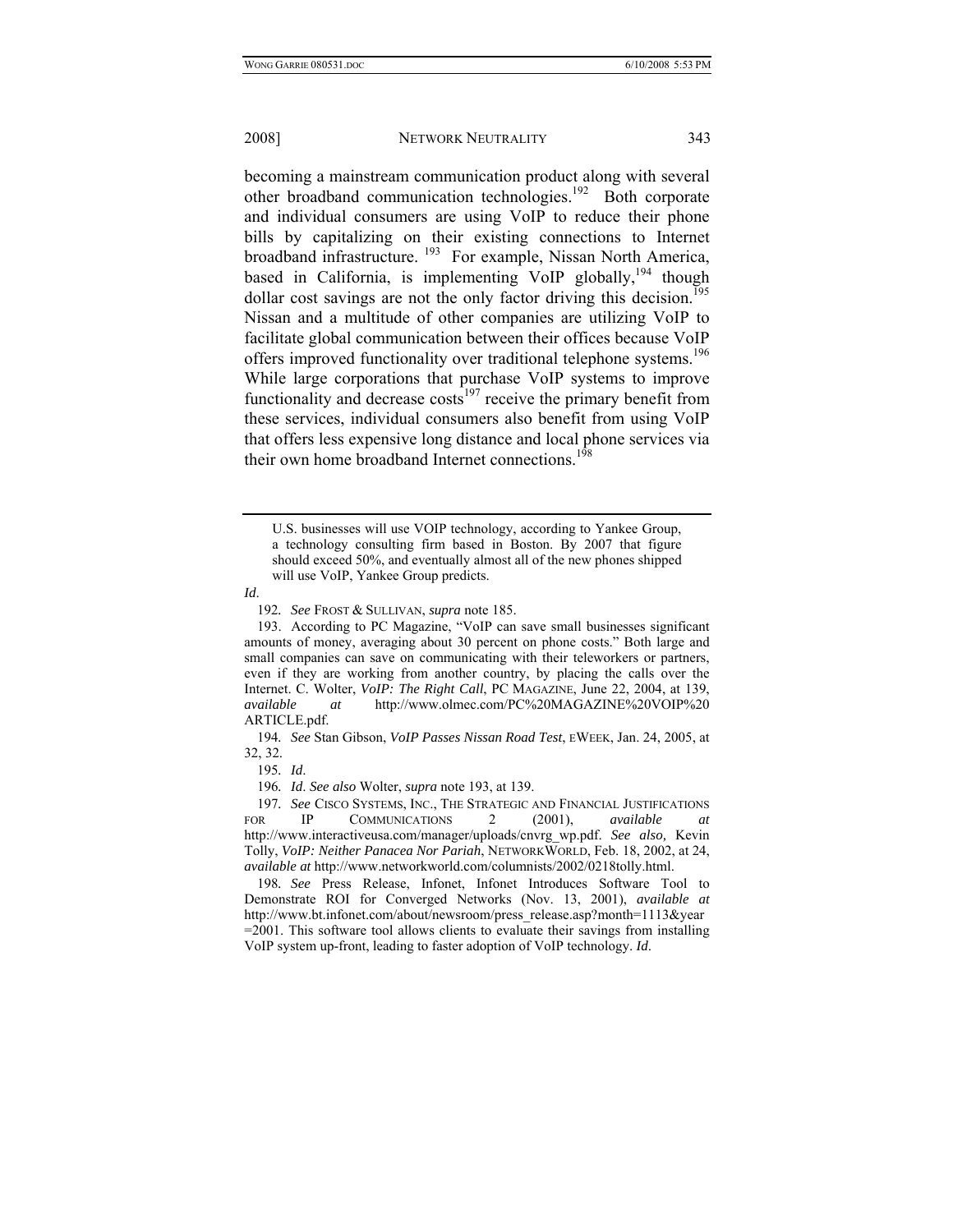VoIP cost savings<sup>199</sup> arise from the ability to transmit oral and data communications simultaneously over the same medium, thereby eliminating the need for multiple phone and data lines in a home<sup>200</sup> or business.<sup>201</sup> VoIP technology threatens to break the oral communication monopolies held by the regional Bell companies because it eliminates the need for consumers to pay noncompetitive fees to use a telephone line to carry oral telephone conversations.202 VoIP transmits oral communications via Internet Protocol (IP) instead of the PSTN.  $^{203}$  Unlike the PSTN,  $^{204}$  VoIP is unlikely to face legal issues of monopolization and significant government regulation because multiple technologies such as satellite, wireless, cable, DSL, and IP over power line technology compete to be the communication service provider.<sup>205</sup>

While the market's invisible hand has already fostered technical innovations making some VoIP services superior to those offered by the traditional  $PSTN<sub>1</sub><sup>206</sup>$  the legislature and the courts have yet to resolve two primary legal issues that are likely to hinder the United States' adoption of VoIP as the new oral communication standard. First, VoIP will have to contend with the extension of Congressional legislation from the PSTN to VoIP carriers<sup>207</sup> to tax

202. Grant*, supra* note 200.

203*. Id.*

204*. See* Yochai Benkler, Communications Infrastructure Regulation and the Distribution of Control over Content, 22 TELECOMM. POL'Y 3, 190-91 (1998).

205*. See* Grant, *supra* note 200.

 206. For example, VoIP offers improved conference calling, combining e-mail and voicemail messages, portability and forwarding services, as well as transmission of fax and video data. *See, e.g.,* Grant, *supra* note 200 ; *see also* Wolter, *supra* note 193, at 141-142.

 207. The Telecommunications Act of 1996 defines two important categories: "Telecommunications Services," which are subject to mandatory Title II regulation are defined in 47 U.S.C. §153(20) (1997), and 47 U.S.C. § 153(46)

 <sup>199.</sup> Paul Taylor & Peter Thal Larsen, *TIME WARNER CABLE Plans Big Push Into Internet-Based Phone Services*, FIN. TIMES, Dec. 9, 2003, at A1.

<sup>200</sup>*. See* Peter Grant, *Here Comes Cable. . .and it wants a big piece of the residential phone market*, WALL ST. J. Sept. 13, 2004 at R4.

By the end of 2006, more than half of all 110 million-odd households in the U.S. will likely have the option of getting phone service from their cable companies. By 2008, cable companies will be selling phone service to 17.5 million subscribers, compared with 2.8 million at the end of 2003, according to an estimate by research firm Yankee Group.

<sup>201</sup>*. See* Gibson, *supra* note 194, at 34.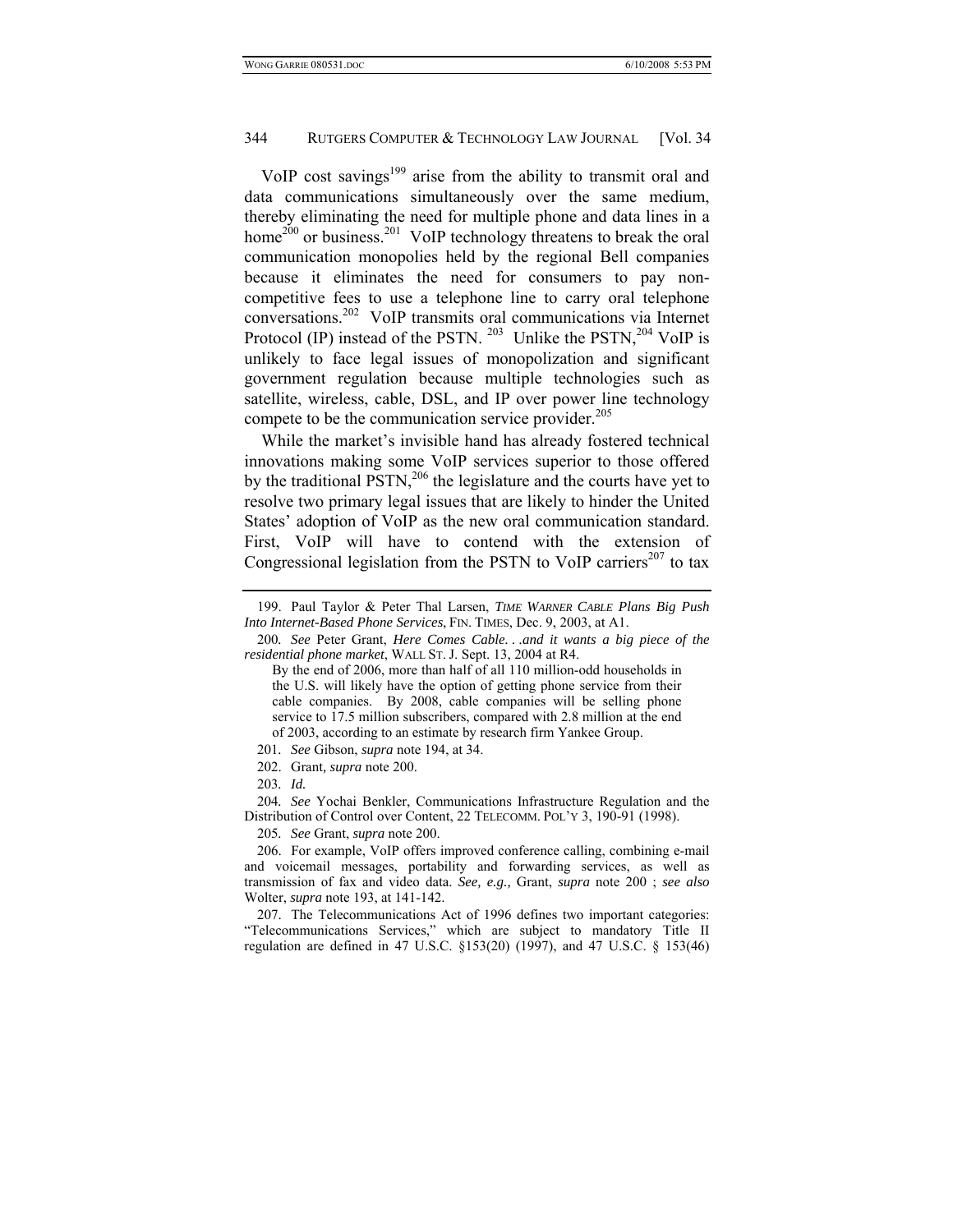the transmission of data and to regulate communication networks and line monopolies.<sup>208</sup> Second, the degree of privacy, if any, that the law will afford to VoIP oral communications must be defined.<sup>209</sup> The taxation issue lies entirely in the hands of a

 Strikingly, VoIP contains attributes of both an information service and a telecommunication service. The VoIP "stack" certainly stores, transforms, and converts information via telecommunications, so it is an information service. *See* Phillip Carden, *Building Voice Over IP*, NETWORK COMPUTING, May 8, 2000. But the purpose of all this storing, transforming, and converting is really to transparently transmit voice information to and from a user and another point of his choosing, all the while minimizing observable differences in the form or content of the information. VoIP providers are graded on how closely they emulate POTS. *See* Sam Schechner, *Smooth Operators: Which Internet Phone Service Is Best?*, SLATE MAGAZINE, June 29, 2005, http://slate.com/id/2121742 .

 Whether VoIP services will be classified as a telecommunications service will eventually depend on whether the FCC considers VoIP a transparent transmission of information. *See Brand X*, 545 U.S. at 998-99. Note that the FCC did not consider cable modem service to be "transparent" because cable modem service includes DNS resolution and caching. *Id*. at 993.

208*. See generally* Declan McCullagh, *Congress Proposes Tax on All Net, Data Connections*, CNET NEWS, Jan. 28, 2005, http://www.news.com/Congressproposes-tax-on-all-Net,-data-connections/2100-1028\_3-5555385.html.

Congress's decisions to tax and regulate VoIP technology are beyond the scope of this paper.

209*. See e.g., Katz*, 389 U.S. at 353 (noting the use of electronic eavesdropping equipment overhear conversation inside telephone booth intrudes on legitimate expectation of privacy).

<sup>(1997)</sup> defines "Information Services," which are exempt from such regulation *See* Nat'l Cable & Telecomm. Ass'n v. Brand X Internet Serv., 545 U.S. 967, 975 (2005). The regulatory classification of a service is of extreme importance to incumbents and new entrants. For example, the Supreme Court recently upheld the FCC's initial classification of cable modem service as an information service, *In re* Inquiry Concerning High-Speed Access to the Internet Over Cable and Other Facilities, 17 F.C.C.R. 4798, 4821–22, (2002), while classifying DSL as a telecomm. service. *In re* Deployment of Wireline Services Offering Advanced Telecomm. Capability, 13 F.C.C.R. 24011, 24030–31 (1998). *See generally*, *Brand X*, 545 U.S. 967 (2005). The Court reached this decision by agreeing that the F.C.C's cable modem regulation was reasonable, *id*. at 985, after applying the second step in the *Chevron* test. *Id*. at 986. To assess reasonableness, the Court examined the attributes of an information service under 47 U.S.C. § 153(20) (2004) (generating, acquiring, storing, transforming, processing, retrieving, utilizing, or making information available via telecommunications—in this case, browsing the Web to transfer files via FTP and to access e-mail) vis-à-vis those of a telecommunication service under 47 U.S.C. § 153(43) (2004) ("the transmission, between or among points specified by the user, of information of the user's choosing, without change in the form or content of the information as sent and received"). *Id.* at 987-88.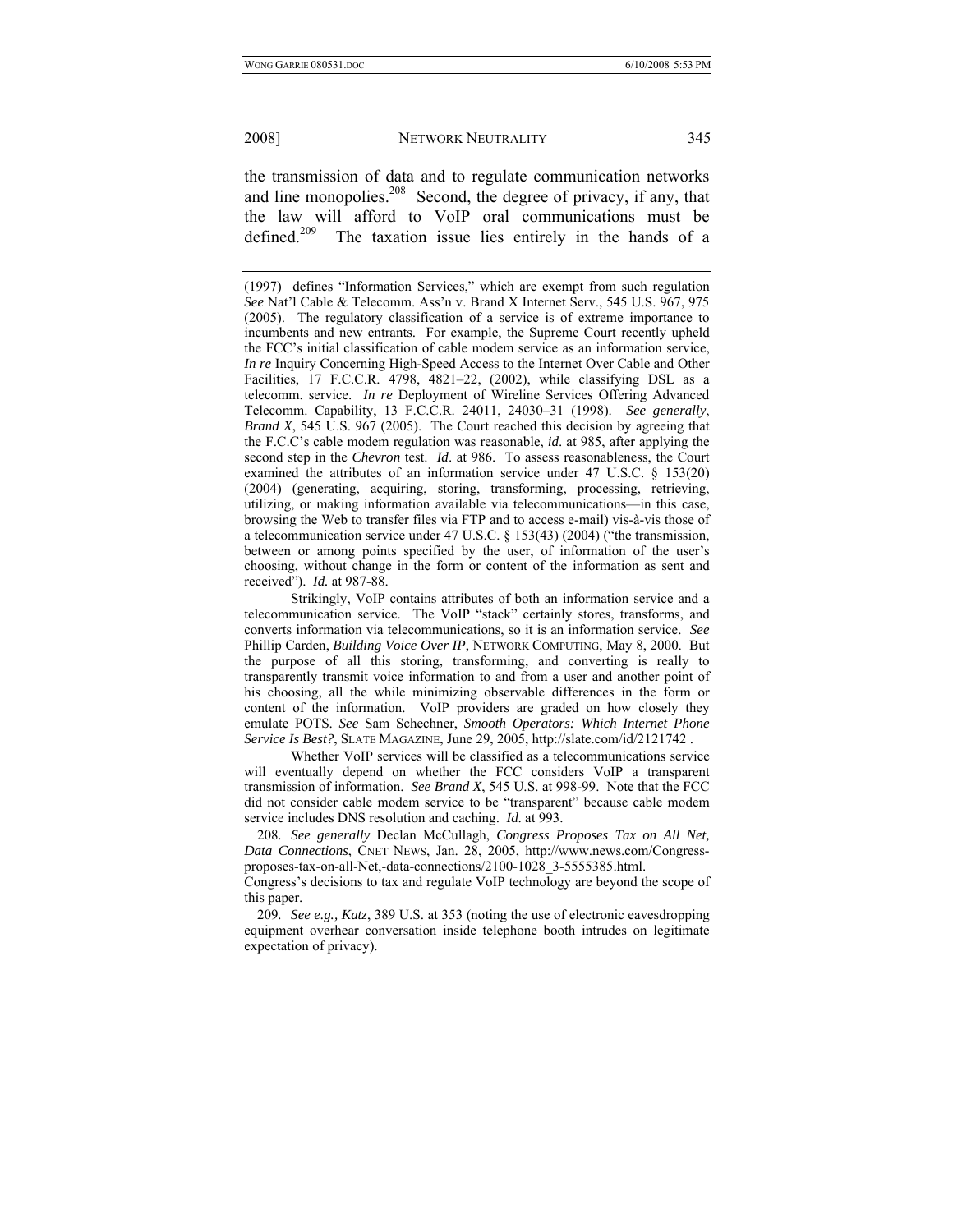legislature that is actively attempting to extend PSTN taxation to IP communications networks.<sup>210</sup>

Under the current legal framework, unauthorized third-party access to oral telephone communications constitutes an invasion of any non-consenting person's privacy. $2^{11}$  Courts will probably extend these privacy rights to VoIP communications as just another form of protected oral communication. Because VoIP oral communications are physically transmitted in the form of digital data packets over the Internet<sup>212</sup> and are essentially indistinguishable from Internet data communications, they should be legally protected by a constitutional right of privacy preventing third parties from tracking, tapping, storing or selling the communications.<sup>213</sup> VoIP opens a paradigm of oral privacy, which will place a considerable strain on the existing judicial canons protecting oral and data communications.<sup>214</sup> This legal privacy dichotomy poses a substantial risk that parties legitimately monitoring Internet data streams will unlawfully monitor constitutionally protected private VoIP communications.<sup>215</sup> It remains to be seen whether this strain will be severe enough to force courts to extend the same Constitutional privacy right to data communications that currently exists for oral communications.

If broadband companies triumph and a tiered Internet solution arises, these telecommunication/broadband companies will, in

<sup>210</sup>*. See generally* McCullagh, *supra* note 208.

<sup>211</sup>*. See* 18 U.S.C. § 2511(1) (2000) (Prohibiting the interception of oral of electronic communication).

<sup>212</sup>*. See Vonage*, 290 F. Supp. 2d at 1000-03 (finding that "Congress also differentiated between 'telecommunications services,' which may be regulated, and 'information services,' which like the Internet, may not").

 <sup>213.</sup> Although courts have not had the opportunity to decide whether there is an expectation of privacy for data packets transmitted over the Internet, it is likely that given the opportunity, a court will. *See e.g.* Bartnicki v. Voppe, 532 U.S. 514 (2001) (finding that interception of cell phone conversations, which are transmitted as electronic packets, infringed on the defendant's privacy).

<sup>214</sup>*. See Katz,* 389 U.S. 347; *In re* Pharmatrak, 329 F.3d 9 (1st Cir. 2003); *Bartnicki*, 532 U.S. 514.

<sup>215</sup>*. See In re* Pharmatrak, Inc., 329 F.3d at 12 (holding that a third-party data mining company had explicit consent to monitor non-personally identifiable information, but did not have explicit consent to monitor personally identifiable information, such as social security number, last name, phone number, and date of birth).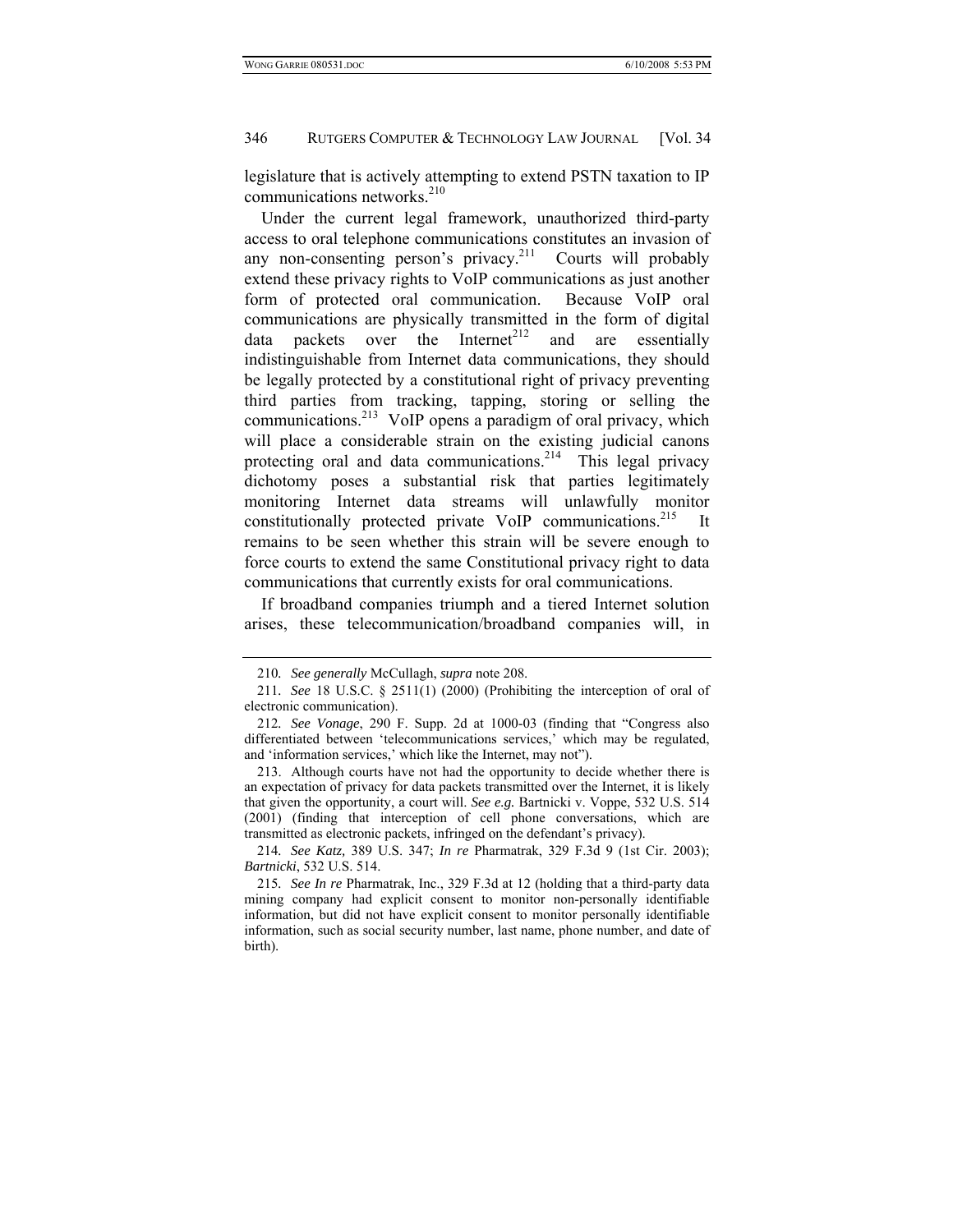varying degrees, monitor and intercept digital packets. In this case, where these digital packets contain oral communications transmitted using VoIP, or an Internet oral communication service, then the broadband company violates the judicially established privacy rights analyzed above. While the outcome is certainly unknown, it is foreseeable that the judicial, legislative, and executive branches, will address the issue of network neutrality with respect to privacy.

# C. Oral Communications Delivered Over Municipal Broadband and Broadband Power Line Companies Entitled to a Higher Level of Privacy, Mandating State Adoption of Network Neutrality

If the legal points discussed above are resolved for private broadband ISP, the issue of state-funded municipal broadband ISPs will remain unanswered. Since the state would be the provider of broadband ISP services, there is a greater duty to protect citizens' right to privacy and provide citizens with unfettered access to information.216 Arguably, a municipal broadband ISP that does not enforce the precepts of network neutrality, whether they violate federal or state privacy rights, exposes itself to legal suit.

Municipal broadband ISP providers that operate in certain states, which explicitly recognize a citizen's right to privacy (e.g., California),<sup>217</sup> require any municipal broadband ISP provider<sup>218</sup> within that state to enforce the precepts of network neutrality. The reason is that these specific ISPs cannot monitor a citizen's Internet usage without cause, due to the states' constitutions. Since a Broadband provider is unable to monitor a user's website access, they cannot charge website providers such as Google. They cannot prove that specific users accessed Google via their network

 <sup>216.</sup> The potential interstate jurisdictional issues go beyond the focus of this paper.

 <sup>217.</sup> FTC Staff Report, at 29-31.

<sup>218</sup>*. See generally,* New Millennium Research Council, *Not in the Public Interest – the Myth of Municipal Wi-Fi Networks: Why Municipal Schemes to Provide Wi-Fi Broadband Service with Public Funds are Ill-Advised* (Feb. 2005), http://www.newmillenniumresearch.org/archive/wifireport2305.pdf.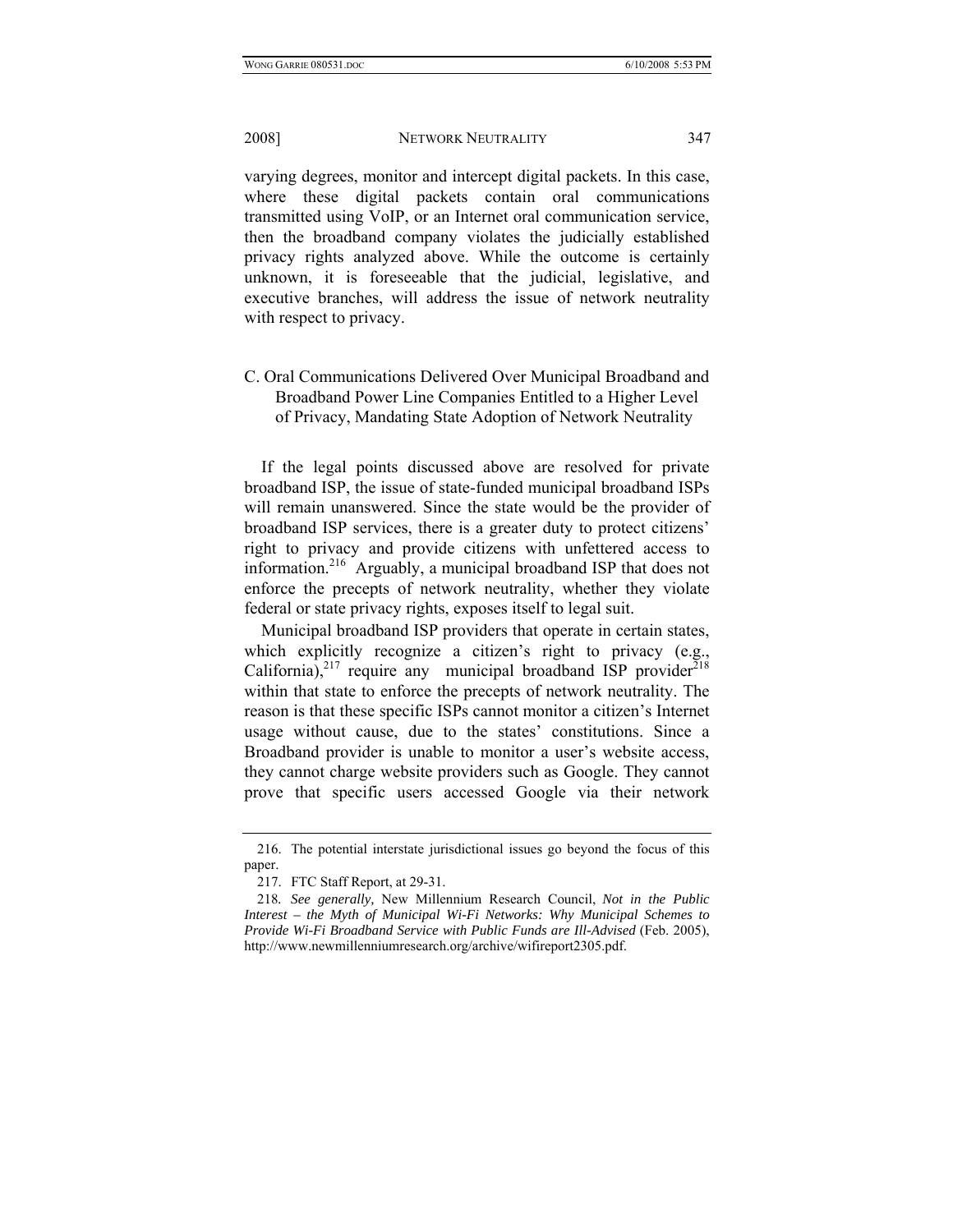infrastructure, as long as Google does not share this information with the state broadband provider. Thus, municipal broadband ISP providers tiered Internet results in *de facto* network neutrality. 219

Most notable among these states is California, where the state constitution explicitly creates a citizen's right to privacy. $2^{20}$ Municipal broadband providers in California cannot monitor their user's Internet browsing, thus, *de facto* network neutrality exists. Similarly, BPL companies delivering Internet to users via stateowned or financed infrastructures cannot monitor California users. This prevents BPL companies from charging Internet application companies for bandwidth use – *de facto* network neutrality.

At this point, it is foreseeable that the electorate will compel local municipalities to offer broadband service with unfettered access to the Internet and privacy protection. An alternative solution is for the passage of national legislation that would require broadband providers to implement the precepts of network neutrality if they receive either (1) tax incentives for broadband infrastructure or (2) funds to create broadband infrastructure. This approach permits broadband companies to charge U.S. citizens and application providers, so long as their infrastructure does not receive income from the tax payers. This may thereby alleviate the significant imbalance created by using state funds to create broadband networks, which then do not provide equitable access to Application Services over the broadband infrastructure.

#### D. Oral Communications & Embassies in the United States

The Federal government's failure to legislate the Internet, to ensure that the Internet does not become a tiered solution and its failure to follow the precepts of network neutrality may have significant international repercussions. This is because embassies, consulates and other diplomatic missions operating in the United States must purchase ISP services from local providers both for governmental as well as personal use. In order to implement

<sup>219</sup>*. Id.*

 <sup>220.</sup> CAL. CONST. art I, § 1 states: "All people are by nature free and independent and have inalienable rights. Among these are enjoying and defending life and liberty, acquiring, possessing, and protecting property, and pursuing and obtaining safety, happiness, and privacy."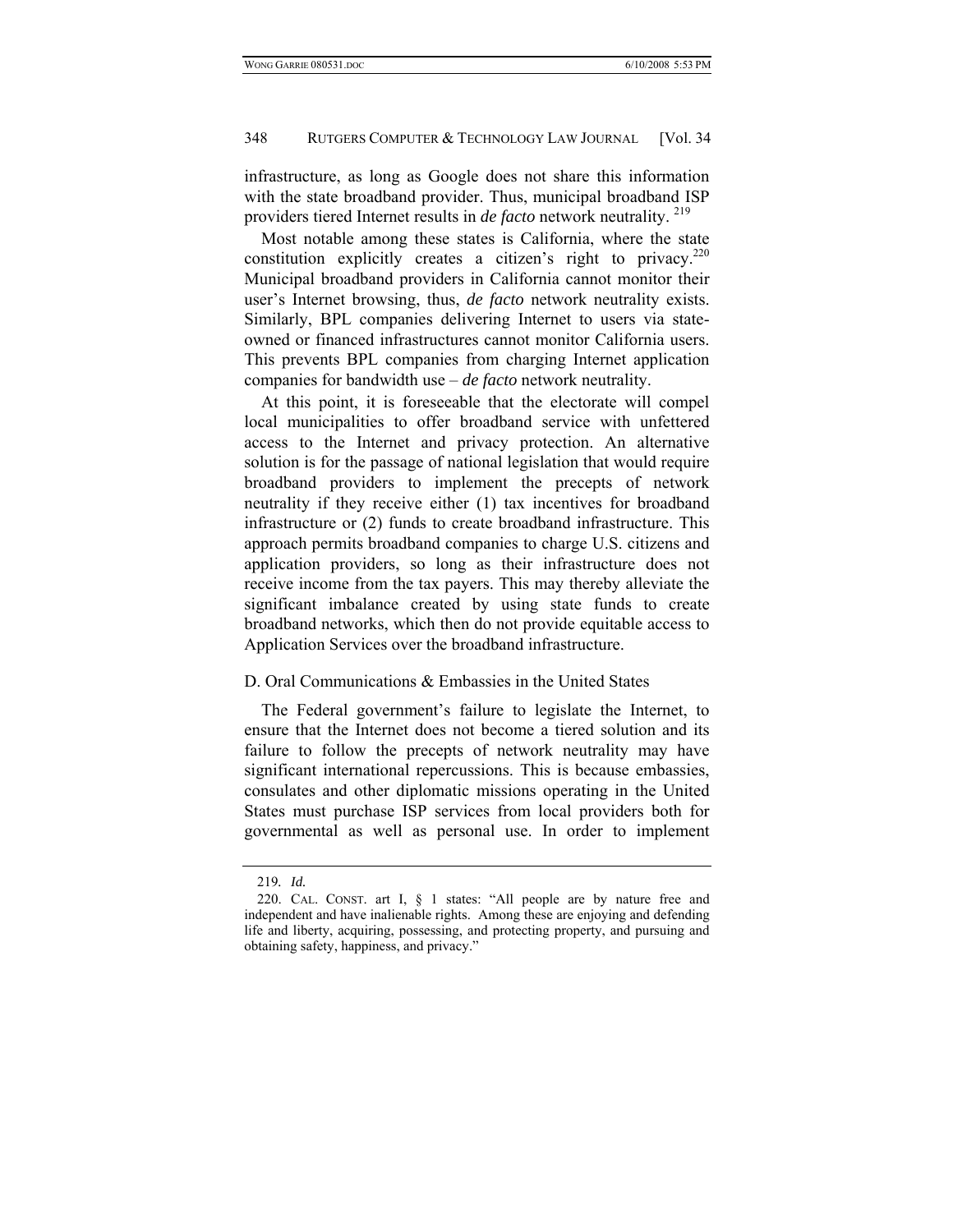domestic regulations and achieve network preference, these ISP providers must monitor the information transmitted to and from the embassies and consulates. This content monitoring violates the legal rights of the embassies to maintain confidential and potentially sensitive information, and consequently may compromise the national security of the countries involved in decisions made within U.S. borders.<sup>221</sup>

With some exceptions, foreign embassies and consulates on U.S. soil enjoy special status and are immune under U.S. law from attachment or execution.<sup>222</sup> However, this immunity is not absolute since these properties owned by foreign governments are not, as widely believed, an extension of the foreign state's territory, but rather, within the territory of the host nation.<sup>223</sup> Despite this qualified immunity, section 463 of the Restatement of Foreign Relations  $Law^{224}$  states that "The premises. . .of a state's accredited

 <sup>221.</sup>The authors would like to thank Kaushik Rath, Esq. for his help in developing this portion of the discussion. Mr. Rath is a member of the New York bar and practices in New York.

By way of example, if communications to and from the Indian and Pakistani Consulates in New York were monitored by ISPs, and a breach were to occur, the results could be catastrophic given their nuclear capabilities and the tension between these two nations. This example merely illustrates the potential international repercussions of a breach of data security facilitated by ISP monitoring of content and applications to and from foreign embassies and consulates. In March 2006, India and the United States announced an unprecedented agreement where the U.S. would provide nuclear power assistance to India. Elisabeth Bumiller and Somini Sengupta, *Bush and India Reach Pact That Allows Nuclear Sales*, N.Y. TIMES, Mar. 3, 2006, at A1. The agreement would require India to separate its civilian and military nuclear programs over the next eight years while the U.S. would assist India with the development of nuclear fuel to meet its escalating energy needs. Surprisingly, the agreement would also permit India to produce vast quantities of missile material, essentially allowing it to increase its nuclear weapons production up to 50 per year. If any sensitive material regarding this agreement were transmitted through the Indian Consulate in New York, hackers could breach the data security barriers placed by the ISPs and sell this information to the Pakistani government, who in turn may attempt to hinder the negotiation of the agreement. This could severely compromise both U.S. and Indian interests, and conceivably threaten global security if an ensuing conflict were to escalate.

 <sup>222. 28</sup> U.S.C. § 1609; *See also* Englewood v. Socialist People's Libyan Arab Jamahiriya, 773 F.2d 31, 34 (2d Cir., 1985).

 <sup>223.</sup> *Id.*

 <sup>224.</sup> RESTATEMENT (THIRD) FOREIGN RELATIONS LAW (1987), § 443. *See* also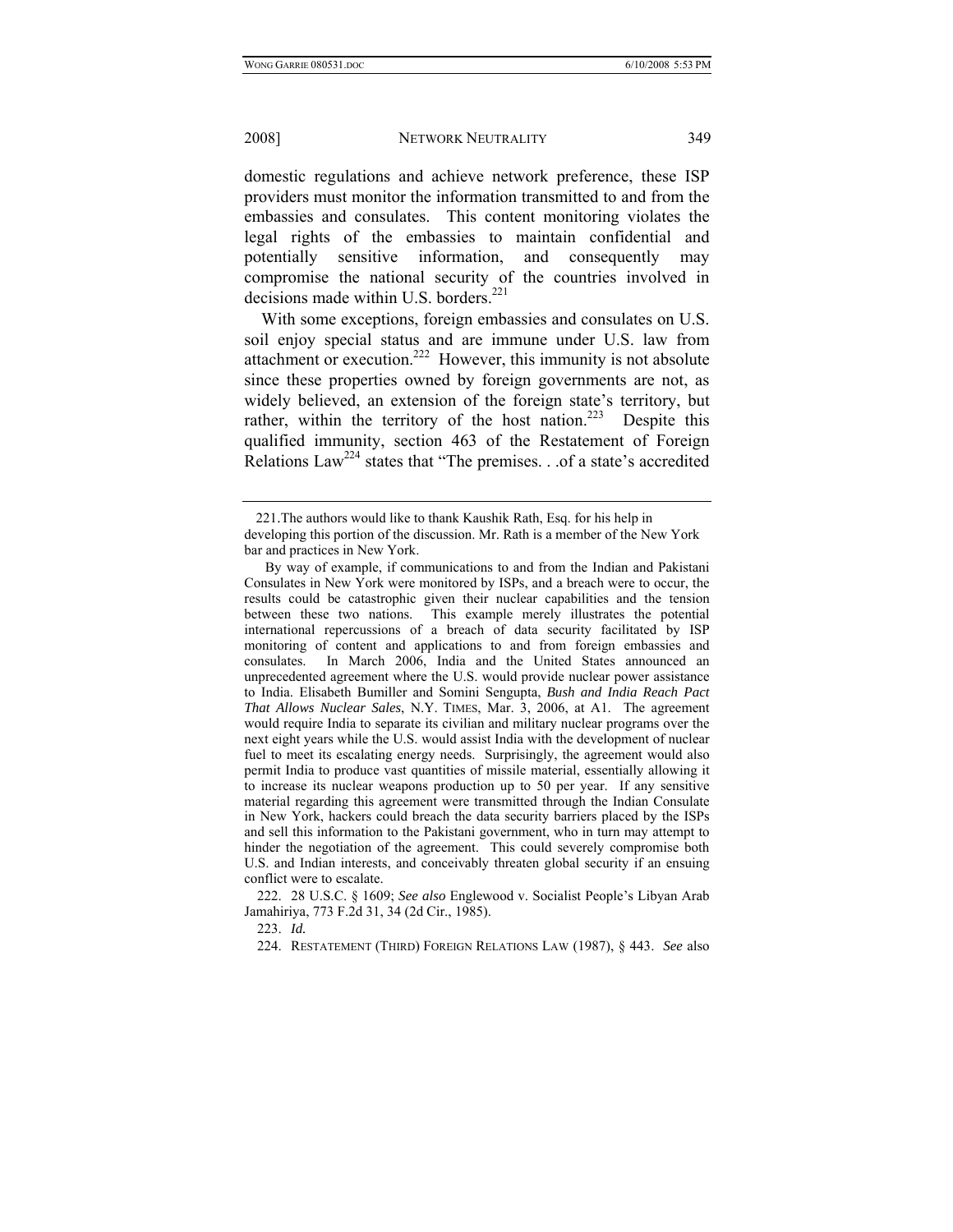diplomatic mission or consular post in the territory of another state are inviolable, and are immune from any exercise of jurisdiction by the receiving state that would interfere with their official use. $225$ These widely adopted principles were extracted from the Vienna Convention on Diplomatic Relations on April 18, 1961 and the Vienna Convention on Consular Relations on April 24, 1963. The United States has adopted the aforementioned principles and has in fact gone further by extending key provisions of the Convention on Diplomatic Relations to the diplomatic missions of non-ratifying countries.<sup>226</sup>

Inviolability imposes two distinct obligations on the receiving state. The first and more commonly known duty is to refrain from taking any action within the diplomatic premise.<sup>227</sup> Essentially, diplomatic missions are immune from searches, seizures, attachment, execution or any other form of enforcement jurisdiction that might interfere with the premises official use.  $228$ 

The second duty, which is more relevant to this article, imposes on the host state the duty to protect diplomatic premises from private interference. In compliance with these requirements, the District of Columbia and the U.S. Federal Government have enacted statutes curtailing permissible activity within 500 feet of diplomatic premises if the sign brings the embassy's government into "public odium" or "public disrepute."229 The Supreme Court upheld a critical statutory provision which prohibits congregating within 500 feet of a diplomatic premise and refusing to disperse after being ordered to do so by the police.<sup>230</sup> Essentially, these statutes were aimed at preventing private group interference with diplomatic property.

Jonathan I Charney, Donald K. Anton and Mary Ellen O'Connell (eds). POLITICS, VALUES AND FUNCTIONS: INTERNATIONAL LAW IN THE 21<sup>ST</sup> CENTURY (The Hague: Martinus Nijhoff Publishers, 1997).

<sup>225</sup>*. Id.*

 <sup>226.</sup> GUIDE TO INTERNATIONAL RELATIONS AND DIPLOMACY (Michael Graham Fry, Erik Goldstein & Richard Langhorne, eds., 2002).

 <sup>227.</sup> Geoffrey Wiseman, *Pax Americana: Bumping into Diplomatic Culture*  INTERNATIONAL STUDIES PERSPECTIVES 6, 409–430 (2005).

<sup>228</sup>*. See* D.C. CODE ANN. § 22-1115 (1981).

 <sup>229.</sup> Boos v. Barry, 485 U.S. 312, 315 (1988).

<sup>230</sup>*. Id.* at 329-32.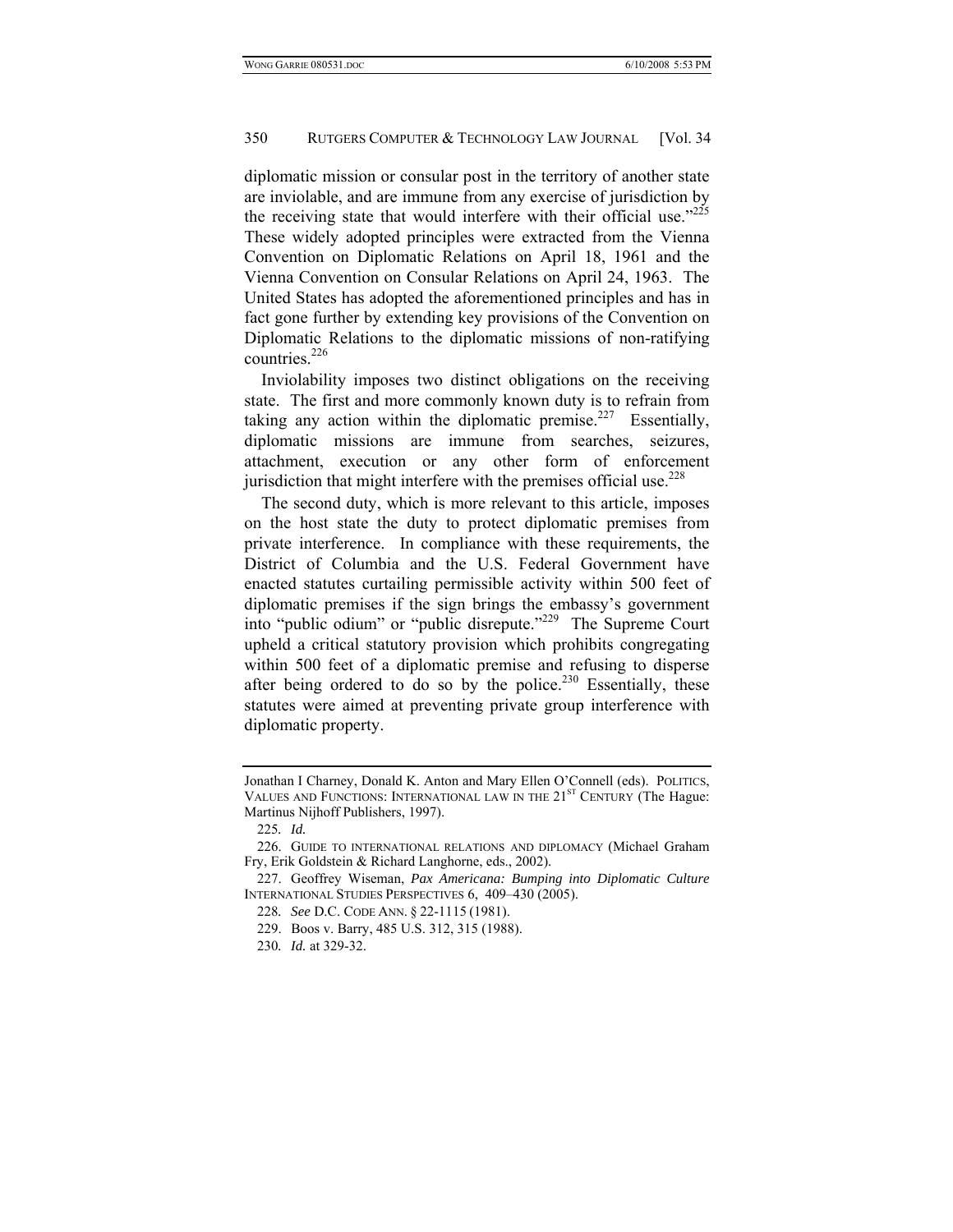The concept of inviolability elucidated by the Vienna Conventions should also apply to the manner in which private information service providers can transact with these foreign governments, specifically with regard to their capability of monitoring information transmitted to and from these diplomatic missions.<sup>231</sup> This monitoring is a clear example of private interference with diplomatic property, as any and all communications between diplomats and their own nation are private and confidential, and should be protected by the inviolability concept espoused by the Vienna Conventions.<sup>232</sup>

However, as discussed above with recent Supreme Court decisions in *Brand X* and *Verizon*, information service carriers providing broadband Internet services are not constrained by the requirements imposed on telecommunications service providers. As a consequence, the lack of a cognizable regulatory framework for these private companies can result in the infringement of the privacy rights of these foreign governments. In the absence of network neutrality, it is possible that these information service providers can monitor the content of the communications entering and exiting the walls of these diplomatic missions, thereby violating the central precepts of the Vienna Conventions. Network neutrality, however, would preclude the necessity for such monitoring by the information service providers, thereby preserving the fundamental intent of the Vienna Conventions.

## VII. RECOMMENDATIONS

Even at a regulatory level (European and the United States), we have seen a shift in attitudes on the need for network neutrality (from the United States and not the case in Europe). Below are some preliminary recommendations that deal with network neutrality at an industry level without going through the legislative route.

<sup>231</sup>*. See id.*

<sup>232</sup>*. See id.*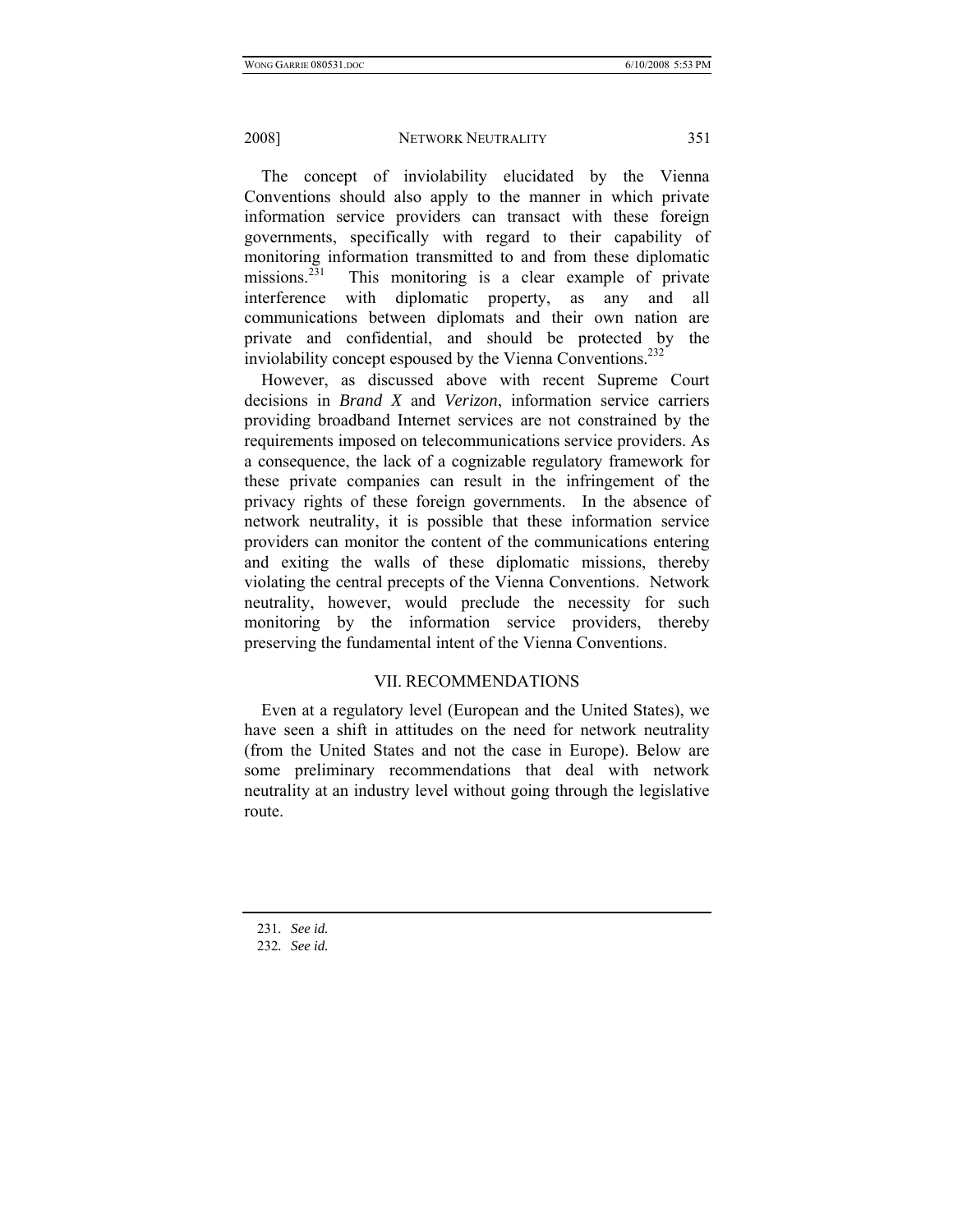## A. Economic/Market Correct—Content Providers Compel Broadband Companies to implement Network Neutrality

Currently, one simple solution is for application providers in the United States and abroad to simply not provide their content to broadband companies, unless the companies follow the principles and contractually obligate themselves to a technological solution driven by the precepts of network neutrality. For instance, companies such as Google, Yahoo, Microsoft, and Sony could form a group and inform broadband carriers such as Comcast that their customers will not be permitted to utilize these services. The result is that Comcast consumers do not have access to the media and information services offered by these companies while those network neutral broadband companies offer such content to their consumers.

Secondly, two U.S. providers are beginning to roll out "broadband over power line" near the end of this year in Dallas by delivering high bandwidth services over power cables. <sup>233</sup> If more network providers do this, there would be less inclination by them to block services such as Web TV, YouTube and VoIP calls.

Thirdly, another plausible solution which the FCC should considered in the United States is the need to encourage more competition between network operators (as in Europe) so that consumers can choose to switch from one network operator to another. This could be enhanced by a network competitor offering to ease the migration process for the consumer. Furthermore, there should be more than one network operator offering to provider broadband access. If a network operator refuses to allow customers to switch providers, then FCC could investigate whether the network operator was abusing its monopoly (as in Europe).

The proposed solutions should be discussed with the U.S. telecommunications industry and the FCC to ensure that consumers' interests are a priority. This should be considered in conjunction with U.S. legislation at a Federal level to enact network neutrality legislation and ensure end-to-end connectivity.

 <sup>233.</sup> Jonathan Richards, *Web TV Demands High-power Broadband* TIMESONLINE, Aug. 15, 2007, at http://technology.timesonline.co.uk/tol/news/ tech\_and\_ web/article2265400.ece.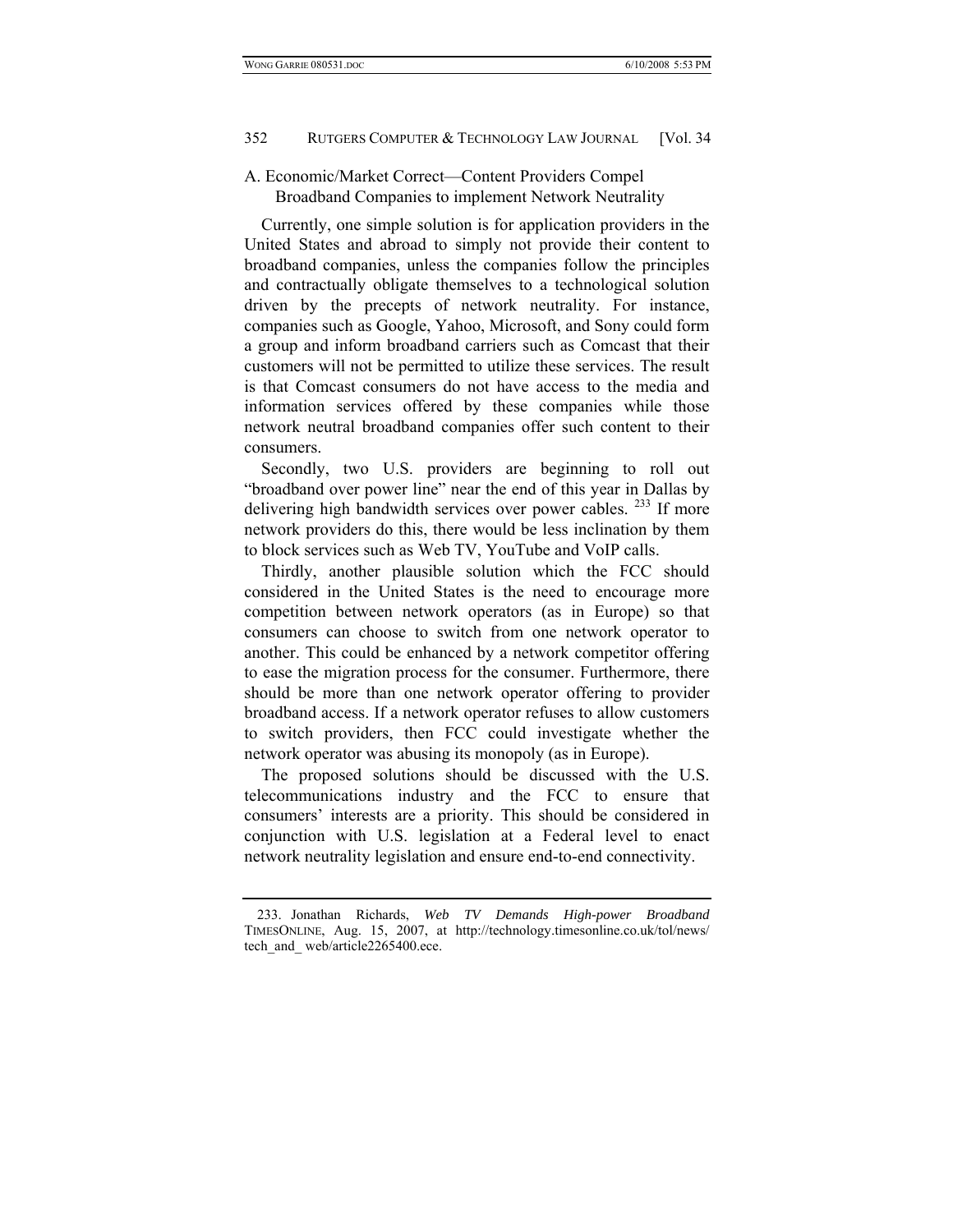## VIII. CONCLUSIONS

Currently, the European legal framework (in particular, the Access and Interconnection Directive) provides a robust structure to deal with access tiering between the network and application service providers, placing a greater emphasis on NRAs to impose obligations on SMP operators or, in the case of non-SMP operators, the possibility of Article 5(1) Access and Interconnection Directive to ensure end-to-end connectivity. While there may be the possibility of access tiering occurring between network and application providers, the current EU framework is sufficient to deal with this without the need for further regulations at an EU level. In short, the prevention of access tiering can be summarized by taking a thee-prong approach: EU regulation, NRAs and consumers. These three factors are likely to inhibit the types of scenarios that arise in the United States.

The current state of the U.S. law as well as the broadband debate is certain to continue for quite sometime. The U.S. Congress will need to act in order to ensure network neutrality to address the main legal concerns including,: U.S. citizens' constitutional right to privacy; the collapse of the Internet because of state-based network neutrality legislation; U.S. citizen rights to access federal or state information; and regulatory issues specific to broadband power line technology.

Two strong policy arguments further support the adoption of the network neutrality principles. The first policy argument draws from the answer to the following question: If a device performs the same technical function as a telephone, then those analogous communications should receive the same regulatory and legal protections treatment as a telephone. While the technology medium to transport the communication is new, the communication itself is unchanged. Therefore, the laws and statutes governing the oral communication themselves, not the medium, must still apply.

The second policy argument focuses on the fact that the United States prohibits both government and companies from monitoring communications in order to dictate how and with whom individuals can communicate. Specifically, failure by the government to ensure the neutrality of the network, the government is permitting broadband companies to act both as Internet service providers and